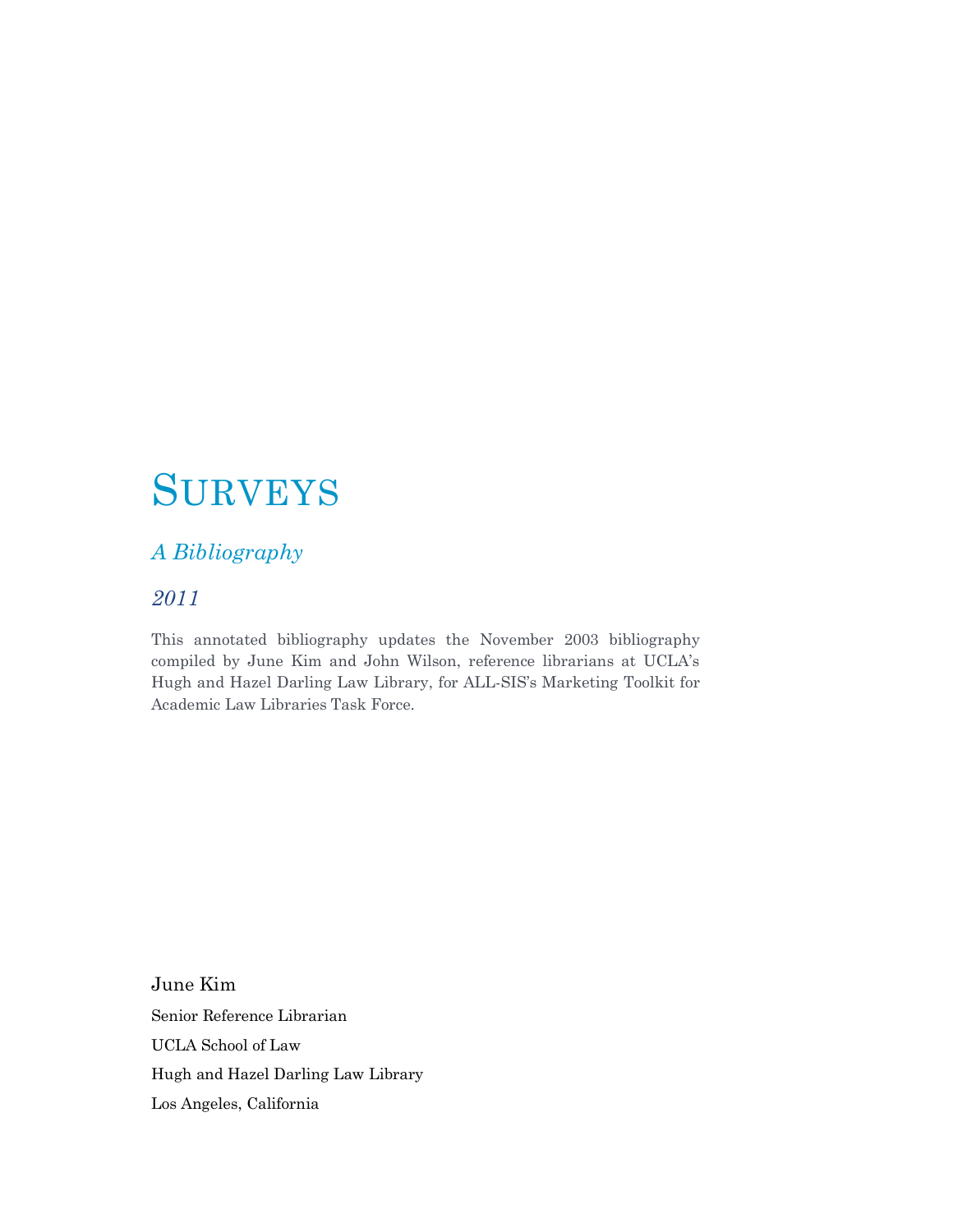### Surveys

#### *A Bibliography*

This annotated bibliography revises and updates the November 2003 bibliography compiled by June Kim and John Wilson, reference librarians at UCLA Law Library. We prepared the earlier version of this bibliography for the Academic Law Library-Special Interest Section (ALL-SIS) Marketing Toolkit for Academic Law Libraries Task Force, which is available at [http://www.aallnet.org/sis/allsis/toolkit/index.asp.](http://www.aallnet.org/sis/allsis/toolkit/index.asp) In May and June 2011, I updated the bibliography for the ALL-SIS Student Surveys Subcommittee, which presented a program on this topic at the 2011 AALL Annual Meeting and Conference in Philadelphia, Pennsylvania.

The original bibliography comprised of resources published from 1995 through November 2003, and included citations to books, book chapters, journal articles, and Internet sources. The current bibliography adds sources published since November 2003 to June 2011. The bibliography is arranged by type of material (beginning with books, followed by chapters, articles, and Internet sources), then alphabetical by author last name.



The sources included in this bibliography were (mostly) published in the library/information science, education, social science and business fields—and excluded materials published in the mathematics and science fields of study. In addition, the bibliography includes materials that would inform the development, conduct, and evaluation of a survey, rather than materials of a more technical or theoretical nature.

To locate books, three subject searches were conducted using WorldCat. In each search, the results were limited by date (i.e., 2003 to 2011), by language (i.e., English), and by type material (i.e., books)):

- $su =$  "social surveys" AND  $su =$  "methodology";
- su = "social surveys" AND su = "evaluation"; and
- $\bullet$  su = "social surveys".

If available, a table of contents or abstract is included.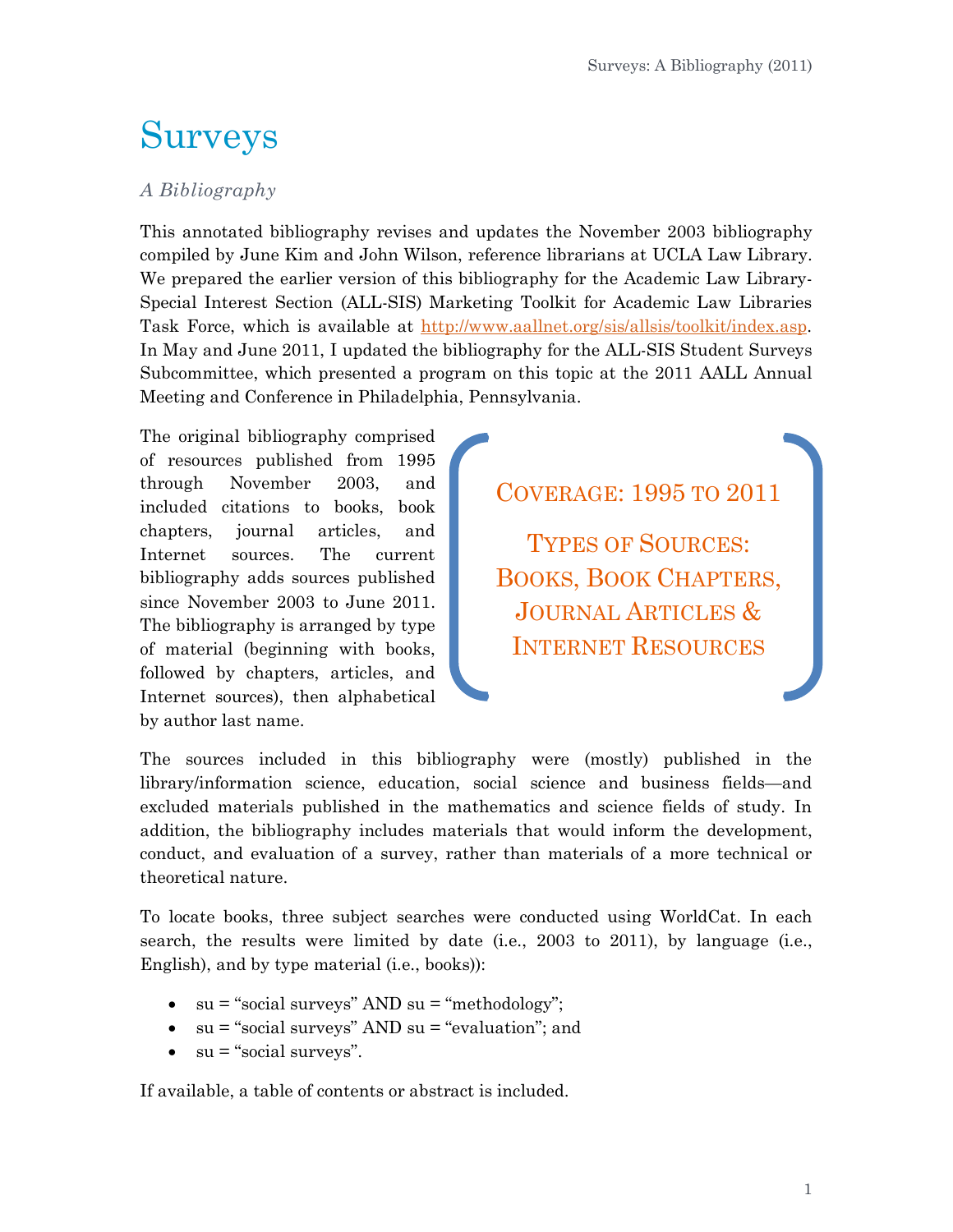For book chapters, WorldCat was also searched.

Query: kw: survey\* and (kw: methodology OR kw: evaluation) and yr: 2003-  $2011$  and dt= "bks"

Note that this search yielded a huge result list (over 8,000), which was sorted through over several days (and stopped at record number 1000). Additionally, citations to several books were added to the bibliography from this result list.

To locate relevant journal articles, the following databases were searched:

- CSA Illumina's Sociological Abstracts (de=methodology AND de= "surveys" and English language only)
- Library, Information Science & Technology Abstracts ((survey\* AND methodology OR evaluation), publication date 1995-2011, academic journal articles, and subject (Surveys AND Research—Methodology))
- Academic Search Complete ((su = Surveys AND su = Research methodology evaluation), English language only, and limited by year).

The Internet resources are a small selection of what is available online. For the most part, what is included are sources linked from the websites of statistics organizations and academic statistical programs and departments.

BOOKS

Adams, Mignon S. & Beck, Jeffrey A. *User Surveys in College Libraries*. Chicago, IL: College Library Information Packet Committee, College Libraries Section Association of College and Research Libraries, American Library Association, 1995.

- Aldridge, Alan & Levine, Kenneth. *Surveying the Social World: Principles and Practice in Survey Research*. Buckingham; Philadelphia, PA: Open University Press, 2001.
- Alreck, Pamela L. & Settle, Robert B. *The Survey Research Handbook*, 3rd ed. Boston, MA: McGraw-Hill/Irwin, 2004.
- Alvesson, Mats. *Interpreting Interviews.* Los Angeles, CA; London, UK: Sage Publications, 2011.
- Alwin, Duane F. *Margins of Error: A Study of Reliability in Survey Measurement.* Hoboken, NJ: Wiley-Interscience, 2007.

From the publisher's description: This book argues that the consideration of the presence and extent of measurement errors in survey data leads to improvement in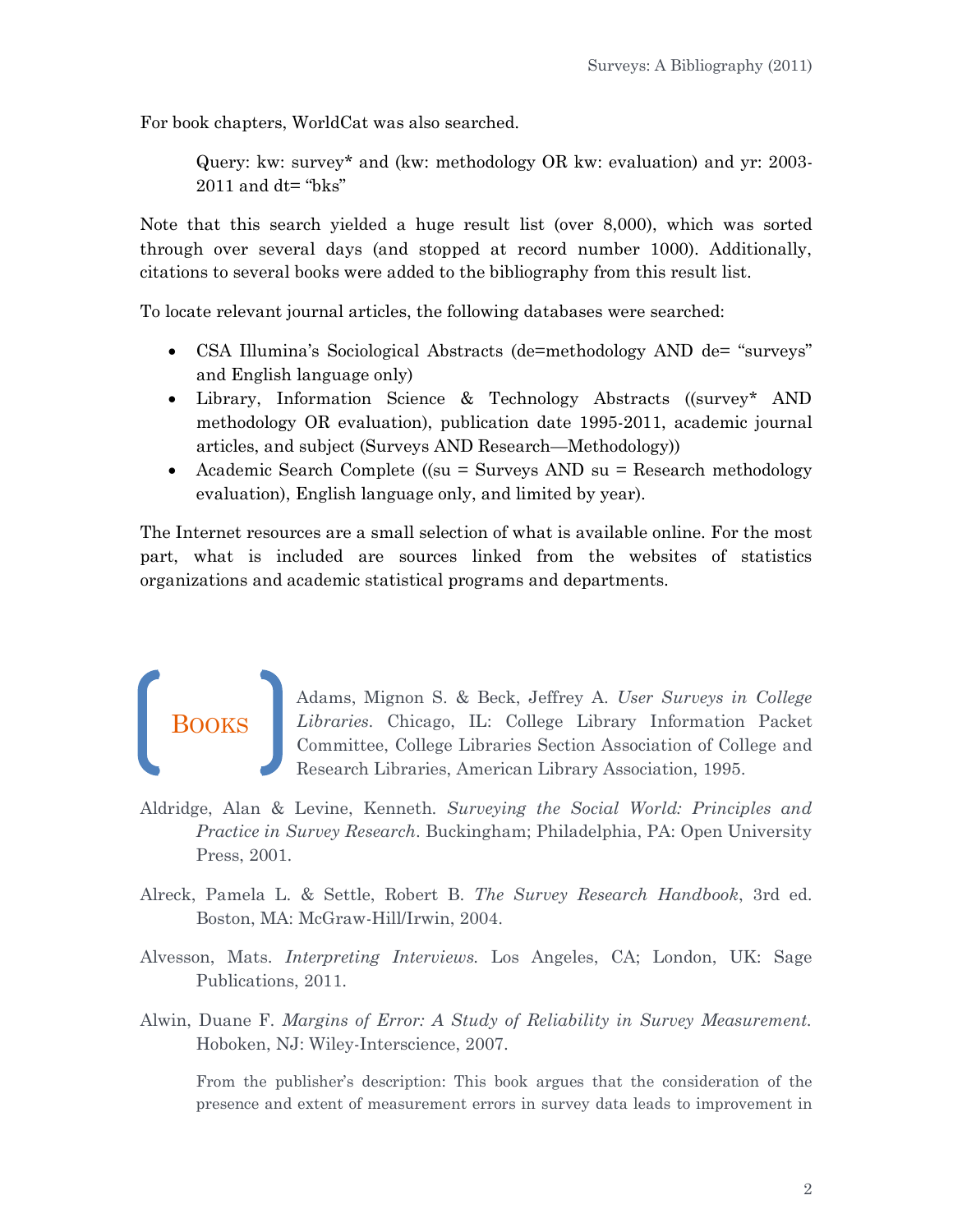the overall collection and analysis of survey data. Its main purpose is to identify which types of questions and which types of interviewer practices produce the most valid and reliable data.

- American Library Association, Committee on Accreditation. *Outcomes Assessment for Library and Information Studies: Resource Manual.* Chicago, IL: American Library Association, 1995.
- Bauer, Robert W. & Bauer, Sandra S. *The Question Book.* Amherst, MA: HRD Press, 2003.
- Behling, Orlando & Law, Kenneth S. *Translating Questionnaires and Other Research Instruments: Problems and Solutions.* Thousand Oaks, CA: Sage Publications, 2000.
- Bernard, H. Russell. *Social Research Methods: Qualitative and Quantitative Approaches.* Thousand Oaks, CA: Sage Publications, 2000.
- Bethlehem, Jelke G. *Applied Survey Methods: A Statistical Perspective.* Hoboken, NJ: Wiley, 2009.
- Bhaskaran, Vivek & LeClaire, Jennifer. *Online Surveys for Dummies.* Hoboken, NY: Wiley Publishing, 2010.

Abstract: Online research can be enlightening-- or totally frustrating! Learn what goes into a good survey, where to get the software tools you need, and how to develop questions, interpret the answers, target the audience you need to reach, and analyze your results for meaningful data.

Biemer, Paul P. *Measurement Errors in Surveys*. Hoboken, NJ: Wiley-Interscience, 2004.

Contents: 1. Measurement error across disciplines -- Section A: The questionnaire -- 2. The current status of questionnaire design -- 3. Response alternatives: The impact of their choice and presentation order -- 4. Context effects in the general social survey -- 5. Mode effects of cognitively designed recall questions: a comparison of answers to telephone and mail surveys -- 6. Nonexperimental research on question wording effects: a contribution to solving the generalizability problem -- 7. Measurement errors in business surveys -- Section B: Respondents and responses -- 8. Recall error: sources and bias reduction techniques -- 9. Measurement effects in self vs. proxy response to survey questions: an information-processing perspective -- 10. An alternative approach to obtaining personal history data -- 11. The item count technique as a method of indirect questioning: a review of its development and a case study application -- 12. Toward a response model in establishment surveys -- Section C: Interviewers and other means of data collection -- 13. Data collection methods and measurement error: an overview -- 14. Reducing interviewer-related error through interviewer training, supervision, and other means -- 15. The design and analysis of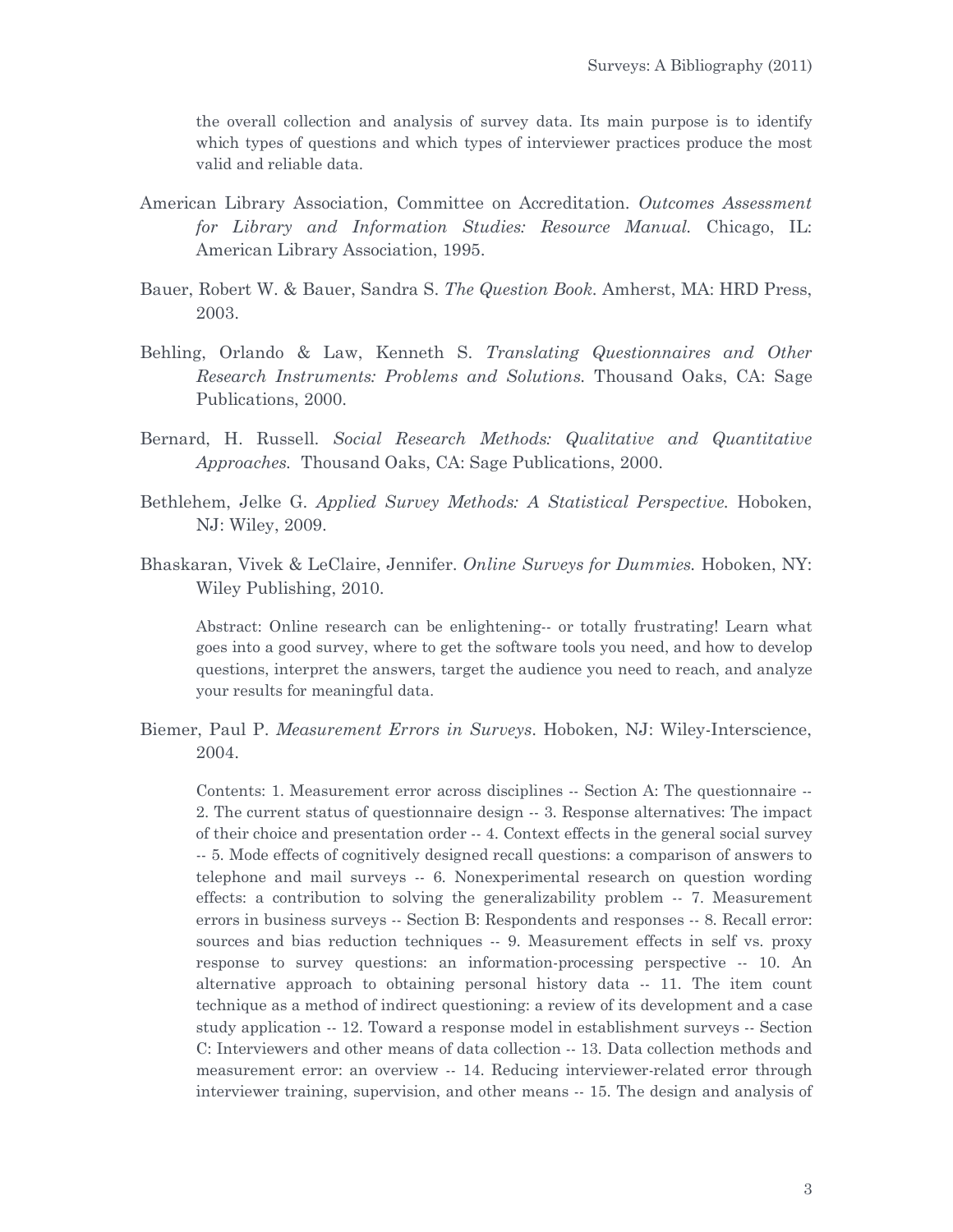reinterview: an overview -- 16. Expenditure diary surveys and their associated errors -- 17. A review of errors of direct observation in crop yield surveys -- 18. Measurement error in continuing surveys of the grocery retail trade using electronic data collection methods -- Section D: Measurement errors in the interview process -- 19. Conversation with a purpose--or conversation? Interaction in the standardized interview -- 20. Cognitive.; laboratory methods: a taxonomy -- 21. Studying respondent-interviewer interaction: the relationship between interviewing style, interviewer behavior, and response behavior -- 22. The effect of interviewer and respondent characteristics on the quality of survey data: a multilevel model -- 23. Interviewer, respondent, and regional office effects on response variance: a statistical decomposition -- Section E: Modeling measurement errors and their effects on estimation and data analysis -- 24. Approaches to the modeling of measurement errors -- 25. A mixed model for analyzing measurement errors for dichotomous variables -- 26. Models for memory effects in count data / Piet G.W.M. van Dosselaar -- 27. Simple response variance: estimation and determinants -- 28. Evaluation of measurement instruments using a structural modeling approach -- 29. A path analysis of cross-national data taking measurement errors into account -- 30. Regression estimation in the presence of measurement error -- 31. Chi-squared tests with complex survey data subject to misclassification error -- 32. The effect of measurement error on event history analysis.

Biemer, Paul P. & Lyberg, Lars. *Introduction to Survey Quality.* Hoboken, NY: Wiley, 2003.

Contents: The evolution of survey process quality -- The survey process and data quality -- Coverage and nonresponse error -- The measurement process and its implications for questionnaire design -- Errors due to interviewers and interviewing - - Data collection modes and associated errors -- Data processing: errors and their control -- Overview of survey error evaluation methods -- Sampling error -- Practical survey design for minimizing total survey error.

- Bogart, Leo. *Finding Out: Personal Adventures in Social Research: Discovering What People Think, Say and Do.* Chicago, IL: Ivan R. Dee, 2003.
- Bourque, Linda B. & Fielder, Eve P. *How to Conduct Self-Administered and Mail Surveys*. Thousand Oaks, CA: Sage Publications, 2003.
- Brace, Ian. *Questionnaire Design: How to Plan, Structure and Write Survey material for Effective Market Research*, 2nd ed. London, UK; Philadelphia, PA: Kogan Page, 2008.

Abstract: Questionnaires are a vital tool of market research. They can draw accurate information from respondents, facilitate data processing and provide a standard against which comments and attitudes can be measured. This book explains how to plan, structure and write a questionnaire to achieve these aims.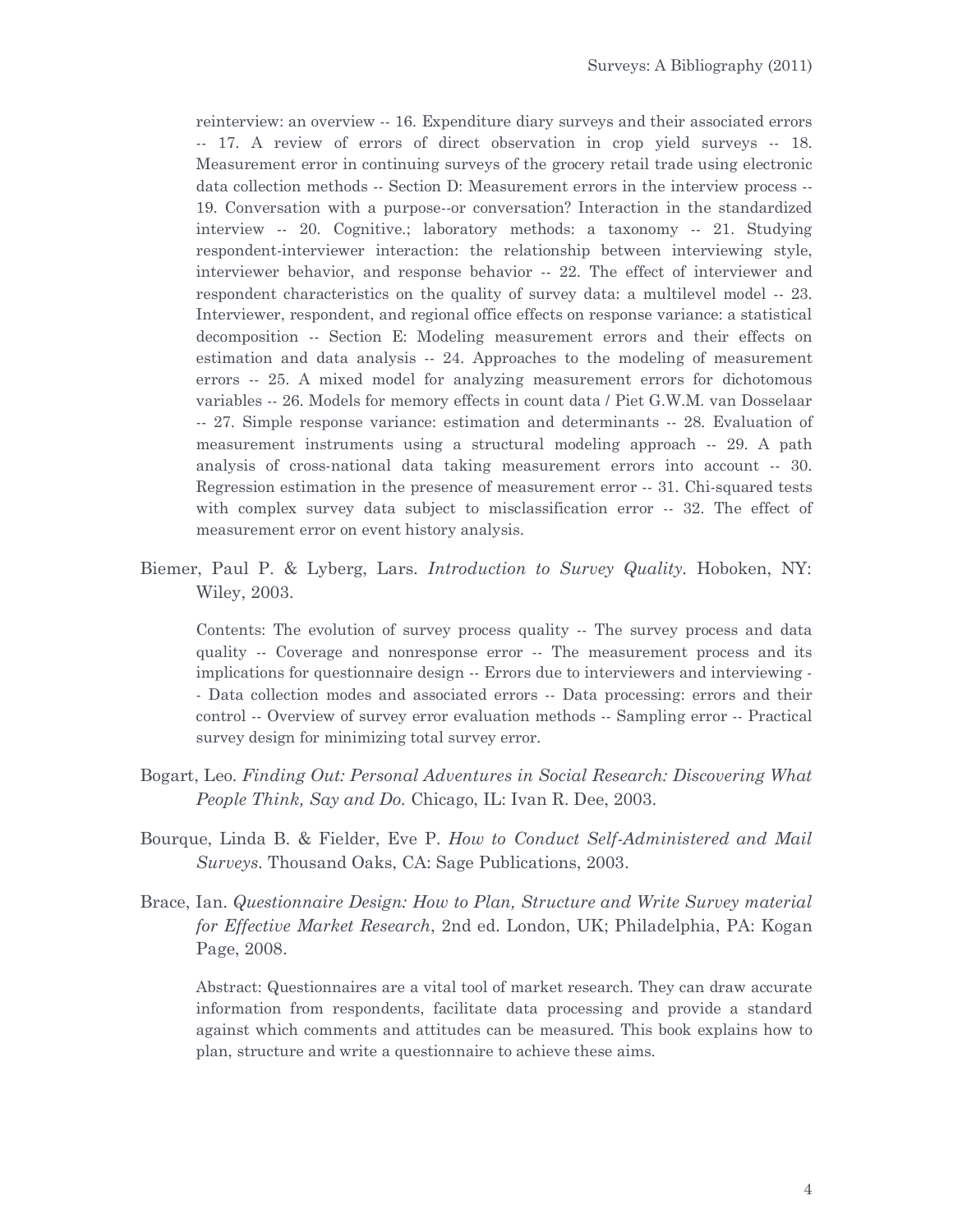Braverman, Marc T. & Slater, Jana Kay. *Advances in Survey Research.* San Francisco, CA: Jossey-Bass Pub., 1996.

Contents: Does the public have a role in evaluation?: surveys and democratic discourse / Gary T. Henry -- Sources of survey error: implications for evaluation studies / Marc T. Braverman -- Satisficing in surveys: initial evidence / Jon A. Krosnick, Sowmya Narayan, Wendy R. Smith -- Understanding differences in people's answers to telephone and mail surveys / Don A. Dillman ... [et al.] -- Household-level determinants of survey nonresponse / Mick P. Couper, Robert M. Groves -- Applications of the Rasch model to evaluation of survey data quality / Kathy E. Green -- Translating survey questionnaires: lessons learned / Ruth B. McKay ... [et al.].

- Brekke, Elaine & Rounds, Laura. *User Surveys in ARL Libraries: a SPEC Kit.* Washington, DC: Association of Research Libraries, Office of Management Services, 1994.
- Buckingham, Alan & Saunders, Peter. *The Survey Methods Workbook: From Design to Analysis*. Cambridge, UK; Malden, MA: Polity, 2004.

Contents: Part I. Research design -- Discovering facts, testing theories -- When is a survey appropriate? -- Part II. Data collection -- Preparing a questionnaire -- Drawing a sample -- Interviewing, coding and scaling -- Preparing a data file -- Part III. Data analysis -- Describing and exploring data -- Analyzing the strength of association between variables -- Inferring population parameters from sample statistics -- Modeling associations between variables.

Bulmer, Martin et al. *Social Measurement through Social Surveys: An Applied Approach.* Farnham, Surrey; Burlington, VT: Ashgate Pub., 2010.

Contents: Introduction / Martin Bulmer, Julie Gibbs and Laura Hyman -- Measuring family and household variables / John Haskey -- Measuring crime / Ian Brunton-Smith and Jonathan Allen -- Measuring political behaviour and attitudes / Oliver Heath and Robert Johns -- Measuring religious behaviour / Peter Brierley -- Measuring social class / Eric Harrison -- Measuring race and ethnicity / Martin Bulmer -- Measuring sexual behavior / Catherine H. Mercer, Sally McManus and Bob Erens -- Measuring health / Nicola Shelton and Jennifer Mindell -- Measuring social capital: formal and informal activism, its socio-demographic determinants and sociopolitical impacts / Yaojun Li -- Measuring social attitudes / Caroline Roberts -- Challenges for social measurement / Martin Bulmer.

Bulmer, Martin et al. *Questionnaires.* London, UK; Thousand Oaks, CA: Sage Publications, 2004.

4 volumes: v. 1. Orientation -- v. 2. Question construction -- v. 3. Methodological issues -- v. 4. Surveys in the world.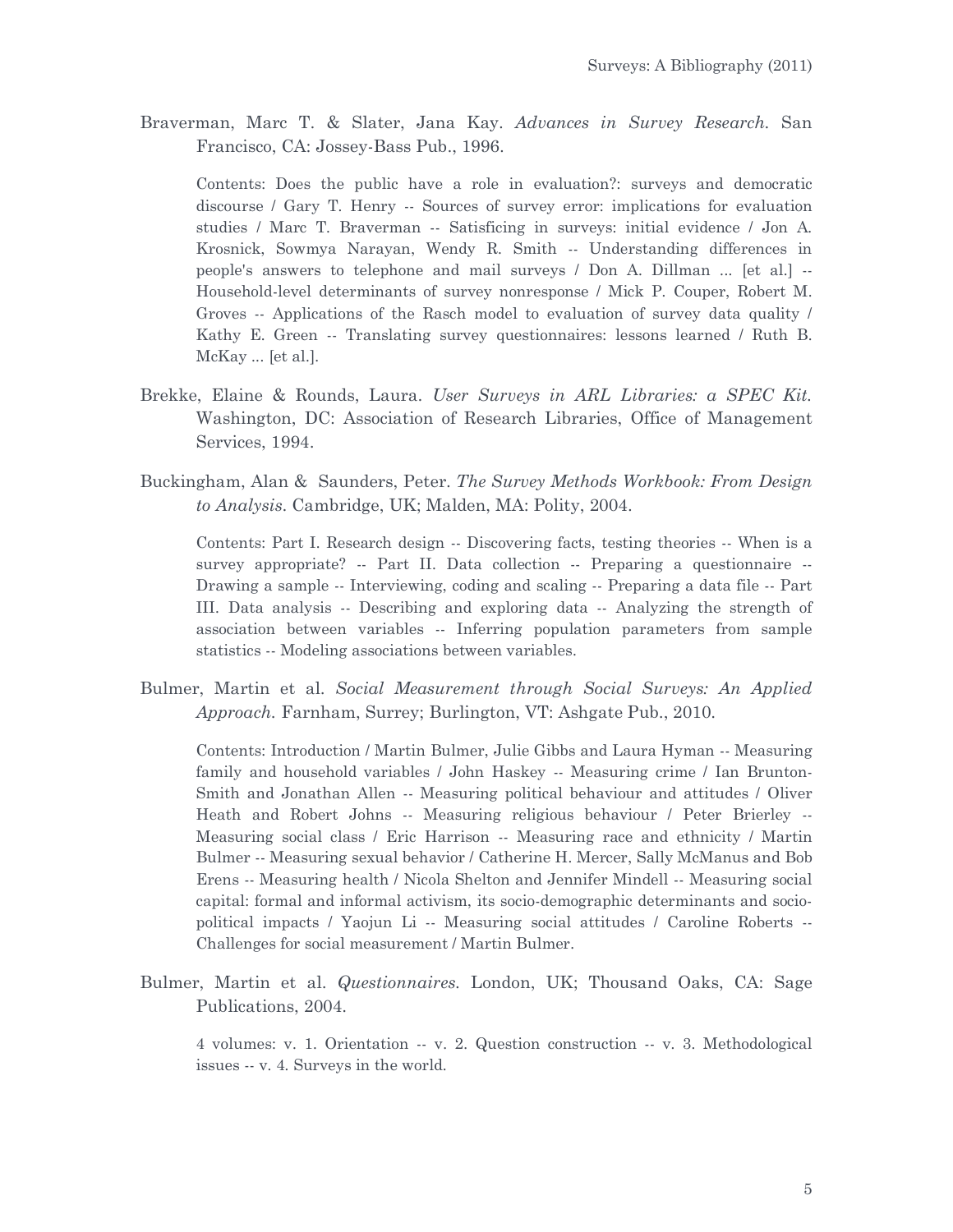From the publisher description: Questionnaires are one of the principal research tools for discovering people's thoughts, experience, attitudes and orientations to future action. Social scientists and researchers have been using questionnaires systematically for about three quarters of a century, since market research, opinion polling and survey research became a feature in both US and UK society in the 1920s and 30s. The first volume provides an introduction to the use of questionnaires. It examines the principles of question construction, considers different types of questionnaire, principles of social measurement and the relationship between expressed attitudes, and actual social behavior. The second volume covers the main types of questionnaire and question construction. Included here is material on question order, question wording and response alternatives. The measurement of attitudes is examined. The third volume focuses on how to handle sensitive questions, problems of validity, the extent to which researchers succeed in measuring what they want to measure, and the relationship between the tools which they use and the underlying theoretical constructs. The fourth volume, on Surveys in the World, brings together the best material on memory and recall, truth-telling issues and how respondents comprehend basic questions. The advent of the computer programmed questionnaire is examined. The collection represents a distillation of the world's best material on questions and questionnaires in social surveys.

- Campbell, Bruce. *Listening to your Donors: The Nonprofit's Practical Guide to Designing and Conducting Surveys that Improve Communication with Donors, Refine Marketing Methods, Make Fundraising Appeals More Effective, Increase your Income.* San Francisco, CA: Jossey-Bass, 2000.
- Campbell, Nicole. *Usability Assessment of Library-related Web Sites: Methods and Case Studies.* Chicago, IL: LITA, a division of the American Library Association, 2001.
- Conrad, Frederick G. & Schober, Michael F. *Envisioning the Survey Interview of the Future*. Hoboken, NJ: Wiley-Interscience, 2008.

Contents: Survey interviews and new communication technologies / Michael F. Schober and Frederick G. Conrad -- The contemporary standardized survey interview for social research / Nora Cate Schaeffer and Douglas W. Maynard -- Technology and the survey interview/questionnaire / Mick P. Couper -- Mobile web surveys : a preliminary discussion of methodological implications / Marek Fuchs -- Videomediated interactions and surveys / Anne H. Anderson -- The speech IVR as a survey interviewing methodology / Jonathan Bloom -- Automating the survey interview with dynamic multimodal interfaces / Michael Johnston -- Is it self-administration if the computer gives you encouraging looks? / Justine Cassell and Peter Miller -- Disclosure and deception in tomorrow's survey interview : the role of information technology / Jeffrey T. Hancock -- Toward socially intelligent interviewing systems / Natalie K. Person, Sidney D'Mello, and Andrew Olney -- Culture, computer-mediated communication, and survey interviewing / Susan R. Fussell ... [et al.] -- Protecting subject data privacy in Internet-based HIV/STI prevention survey research / Joseph A. Konstan ... [et al.] -- Surveys and surveillance / Gary T. Marx -- Survey interviews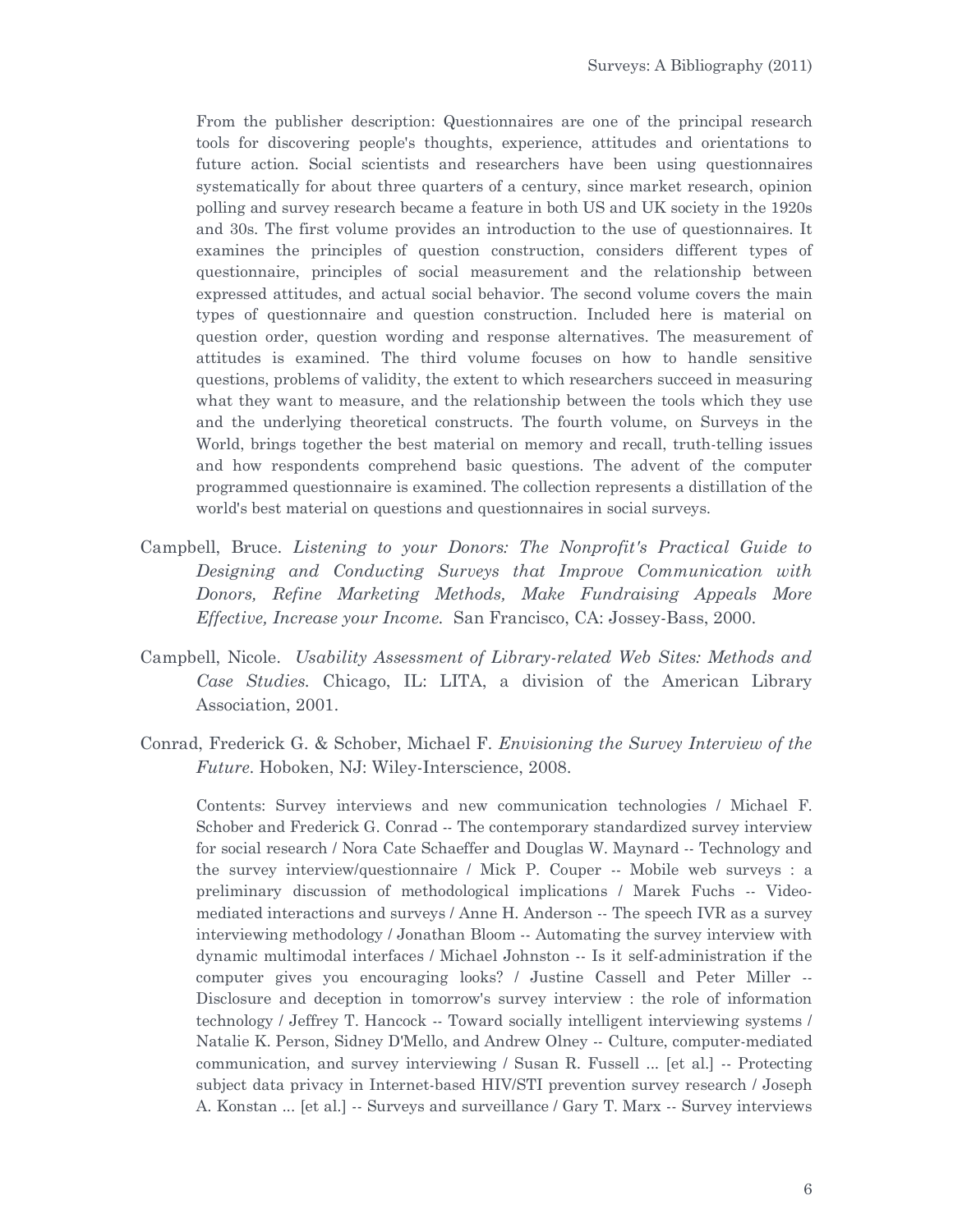with new communication technologies : synthesis and future opportunities / Arthur C. Graesser, Moongee Jeon, and Bethany McDaniel.

- Cork, Daniel L. *Survey Automation: Report and Workshop Proceedings.* Washington, DC: National Academies Press, 2003.
- Couper, Mick. *Designing Effective Web Surveys.* Cambridge, UK; New York, NY: Cambridge University Press, 2008.

Abstract: A practical guide to designing Web surveys based on empirical evidence and grounded in scientific research and theory.

Contents: The importance of design for Web surveys -- The basic building blocks -- Going beyond the basics: visual and interactive enhancements to Web survey instruments -- General layout and design -- Putting the questions together to make an instrument -- Implementing the design.

- Couper, Mick P. et al. *Computer Assisted Survey Information Collection.* New York, NY: Wiley, 1998.
- Covey, D. T. *Usage and Usability Assessment: Library Practices and Concerns.* Washington, DC: Digital Library Federation, Council on Library and Information Resources, 2002.

Denise Troll Covey conducted interviews with library professionals engaged in assessment concerning the evaluation of online library services and user behavior. Her interviews covered "why digital libraries assessed the use and usability of their online collections and services; what aspects of those collections and services they were most interested in assessing; what methods the libraries used to conduct their assessments; which methods worked well and which worked poorly in particular kinds of assessments; how assessment data were used by the library, and to what end; what challenges libraries faced in conducting effective assessments. The result is a report on the application, strengths, and weaknesses of assessment techniques that include surveys, focus groups, user protocols, and transaction log analysis.... For each method she covers, she is careful to supply a definition, explain why and how libraries use the method, what they do with the results, and what problems they encounter." pref.

- Czaja, Ronald & Blair, Johnny. *Designing Surveys: A Guide to Decisions and Procedures*. Thousand Oaks, CA; London: Pine Forge Press, 2003.
- Das, Marcel et al. *Social and Behavioral Research and the Internet: Advances in Applied Methods and Research Strategies.* New York, NY: Routledge, 2011.

Contents: Introduction / Marcel Das, Peter Ester, and Lars Kaczmirek -- Internet survey methods: a review of strengths, weaknesses, and innovations / Jolene D. Smyth and Jennie E. Pearson -- Internet surveys as part of a mixed-mode design / Edith D. de Leeuw and Joop J. Hox -- "True" longitudinal and probability-based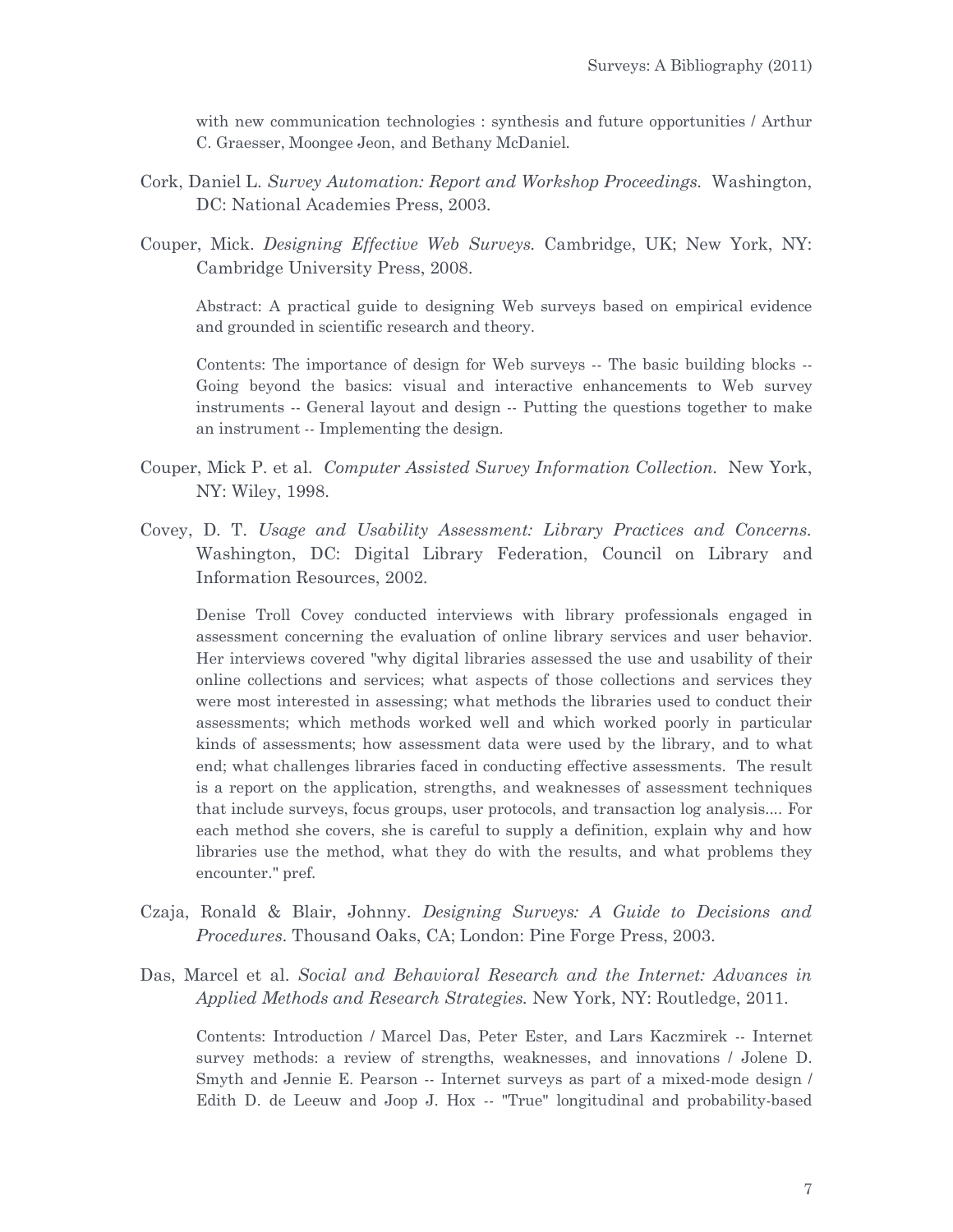Internet panels: evidence from the Netherlands / Annette C. Scherpenzeel and Marcel Das -- How representative are online panels? : problems of coverage and selection and possible solutions / Annette C. Scherpenzeel and Jelke G. Bethlehem -- Ethical considerations in Internet surveys / Eleanor Singer and Mick P. Couper -- How visual design affects the interpretability of survey questions / Vera Toepoel and Don A. Dillman -- Attention and usability in Internet surveys : effects of visual feedback in grid questions / Lars Kaczmirek -- Using interactive features to motivate and probe responses to open-ended questions / Marije Oudejans and Leah Melani Christian -- Measuring attitudes toward controversial issues in Internet surveys : order effects of open and closed questioning / Peter Ester and Henk Vinken -- Challenges in reaching hard-to-reach groups in Internet panel research / Corrie M. Vis and Miquelle A.G. Marchand -- Mode and context effects in measuring household assets / Arthur van Soest and Arie Kapteyn -- Internet survey paradata / Dirk Heerwegh -- Use of eye tracking for studying survey response processes / Mirta Galesic and Ting Yan -- Can biomarkers be collected in an Internet survey? : a pilot study in the LISS panel / Mauricio Avendano, Annette C. Scherpenzeel, and Johan P. Mackenbach -- Discussion and conclusions / Marcel Das, Peter Ester, and Lars Kaczmirek.

Dattalo, Patrick. *Determining Sample Size: Balancing Power, Precision, and Practicality.* Oxford, UK; New York, NY: Oxford University Press, 2008.

"This pocket guide shows social work students, educators, and researchers how to prevent some of the mistakes that would result from a wrong sample-size decision by describing and critiquing four main approaches to determining sample size. In concise, example-rich chapters, Dattalo covers sample-size determination using power analysis, confidence intervals, computer-intensive strategies, and ethical or cost considerations, as well as techniques for advanced and emerging statistical strategies such as structural equation modeling, multilevel analysis, repeated measures MANOVA and repeated measures ANOVA. He also offers strategies for mitigating pressures to increase sample size when doing so may not be feasible." "Whether as an introduction to the process for students or as a refresher for experienced researchers, this practical guide is a perfect overview of a crucial but often overlooked step in empirical social work research."--BOOK JACKET.

Contents: Basic terms and concepts -- Statistical power analysis -- Confidence intervals: measures of precision -- Computer-intensive methods -- Additional considerations, recommendations, and conclusions -- Worked examples.

- DeCandido, GraceAnne A. & Blixrud, Julia C. *After the User Survey, What Then?* Washington, DC: Association of Research Libraries, Office of Management Services, 1997.
	- \_\_\_\_\_\_\_\_\_. *Issues and Innovations in after the User Survey, What Then?* Washington, DC: Association of Research Libraries, Office of Management Services, 1997.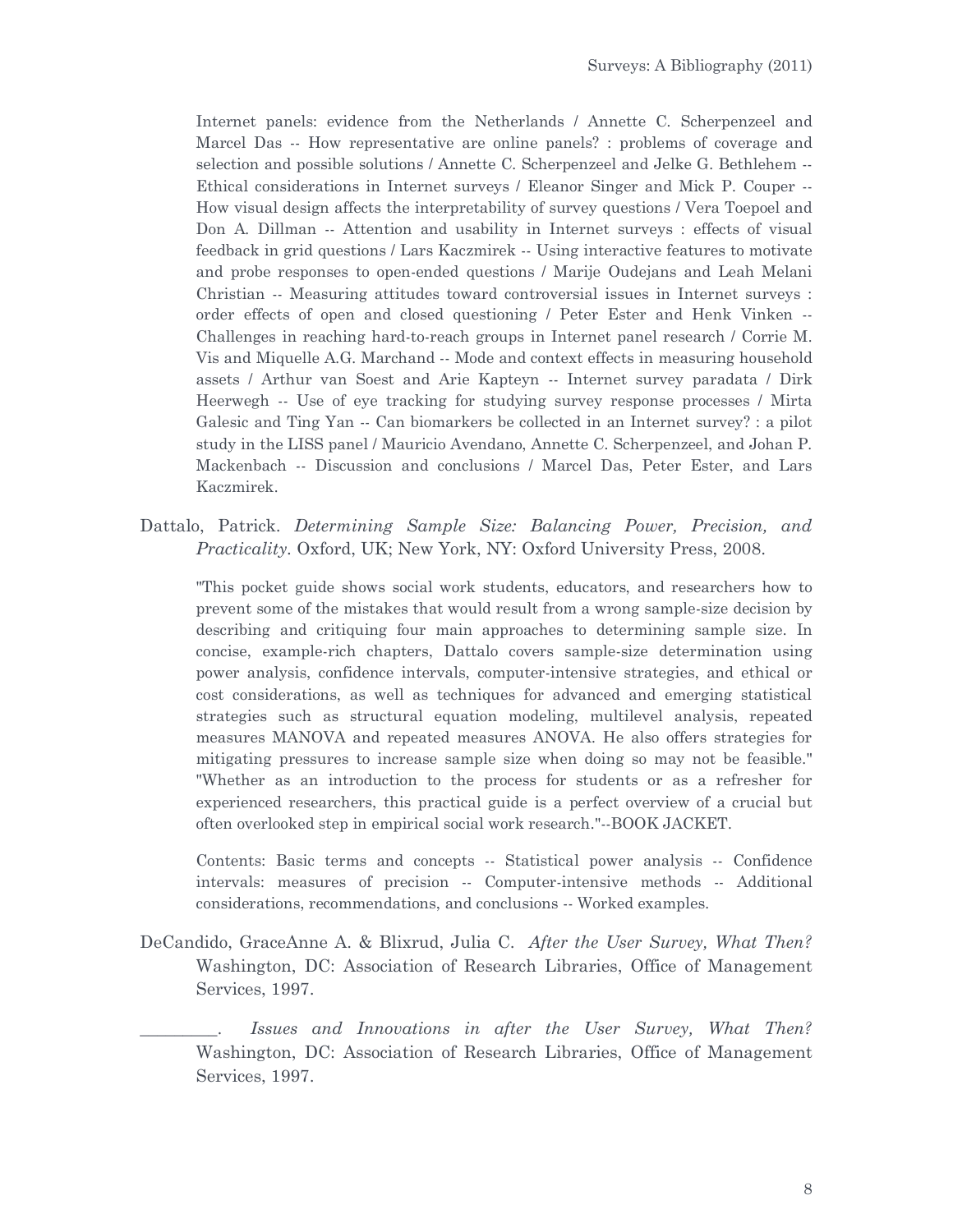- De Leeuw, Edith Desirée et al. eds. *International Handbook of Survey Methodology.* New York, NY; London, UK: Lawrence Erlbaum Associates, 2008.
- De Vaus, D. A. *Surveys in Social Research.* London, UK: Routledge, 2002.
- De Vaus, D. A., ed. *Social Surveys 2*. Los Angeles, CA; London, UK: Sage, 2007.

Contents: v. 1. History, ethics and criticisms -- v. 2. Survey instruments and data sources -- v. 3. Survey applications -- v. 4. Survey quality.

Dillman, Don A. *Mail and Internet Surveys: The Tailored Design Method,* 3rd ed. New York, NY: Wiley, 2009.

Contents (for the 2nd ed): I. Elements of the tailored design method -- 1. Introduction to tailored design -- 2. Writing questions -- 3. Constructing the questionnaire -- 4. Survey implementation -- 5. Reduction of coverage and sampling errors -- II. Tailoring to the survey situation -- 6. Mixed-mode surveys -- 7. Alternative questionnaire delivery: in person, to groups, and through publications -- 8. When timing is critical: diary, customer satisfaction, and election forecast surveys -- 9. Household and individual person surveys by government -- 10. Surveys of businesses and other organizations -- 11. Internet and interactive voice response surveys -- 12. Optical scanning and imaging, and the future of self-administered surveys.

Donsbach, Wolfgang & Traugott, Michael W. *The Sage Handbook of Public Opinion Research*. Los Angeles, CA: Sage Pub., 2008.

Contents: Introduction / Wolfgang Donsbach, Michael W. Traugott -- History, philosophy of public opinion and public opinion research. Nature of public opinion. Public and public opinion in political theories / Vincent Price -- Deliberating public and deliberative polls / Peter Neijens -- News as a reflection of public opinion / Thomas E. Patterson -- Advocacy : alternative expressions of public opinion / Kurt Lang, Gladys Engel Lang -- Studying elite vs mass opinion / Ursula Hoffmann-Lange -- Internet as a new platform for expressing opinions and as a new public sphere / Bernhard Debatin -- Popular communication and public opinion / Debra Merskin, Jonathan David Tankel -- Development of public opinion research. Historical roots of public opinion research / Anthony Oberschall -- Mass-observation and modern public opinion research / Murray Goot -- Start of modern public opinion research / Hans L. Zetterberg -- Public opinion research in emerging democracies / Robert Mattes -- Theories of public opinion formation and change. Knowledge and attitudes / Penny S. Visser, Allyson Holbrook, Jon A. Krosnick -- Conceptions of attitudes and opinions / Roger Tourangeau, Mirta Galesic -- Theories on the perception of social reality / William P. Eveland, Jr., Carroll J. Glynn -- Pluralistic ignorance and nonattitudes / Patricia Moy -- Methodology. Design of surveys. Methodological strengths and weaknesses of survey research / Herbert F. Weisberg -- Uses and misuses of polls / Michael W. Traugott -- Face-to-face surveys / Jennifer Dykema, Danna Basson, Nora Cate Schaeffer -- Surveys by telephone / Paul J. Lavrakas -- Self-administered paper questionnaires / Don A. Dillman, Nicholas L. Parsons -- Internet surveys / Vasja Vehovar, Katja Lozar Manfreda, Gasper Koren -- Different survey modes and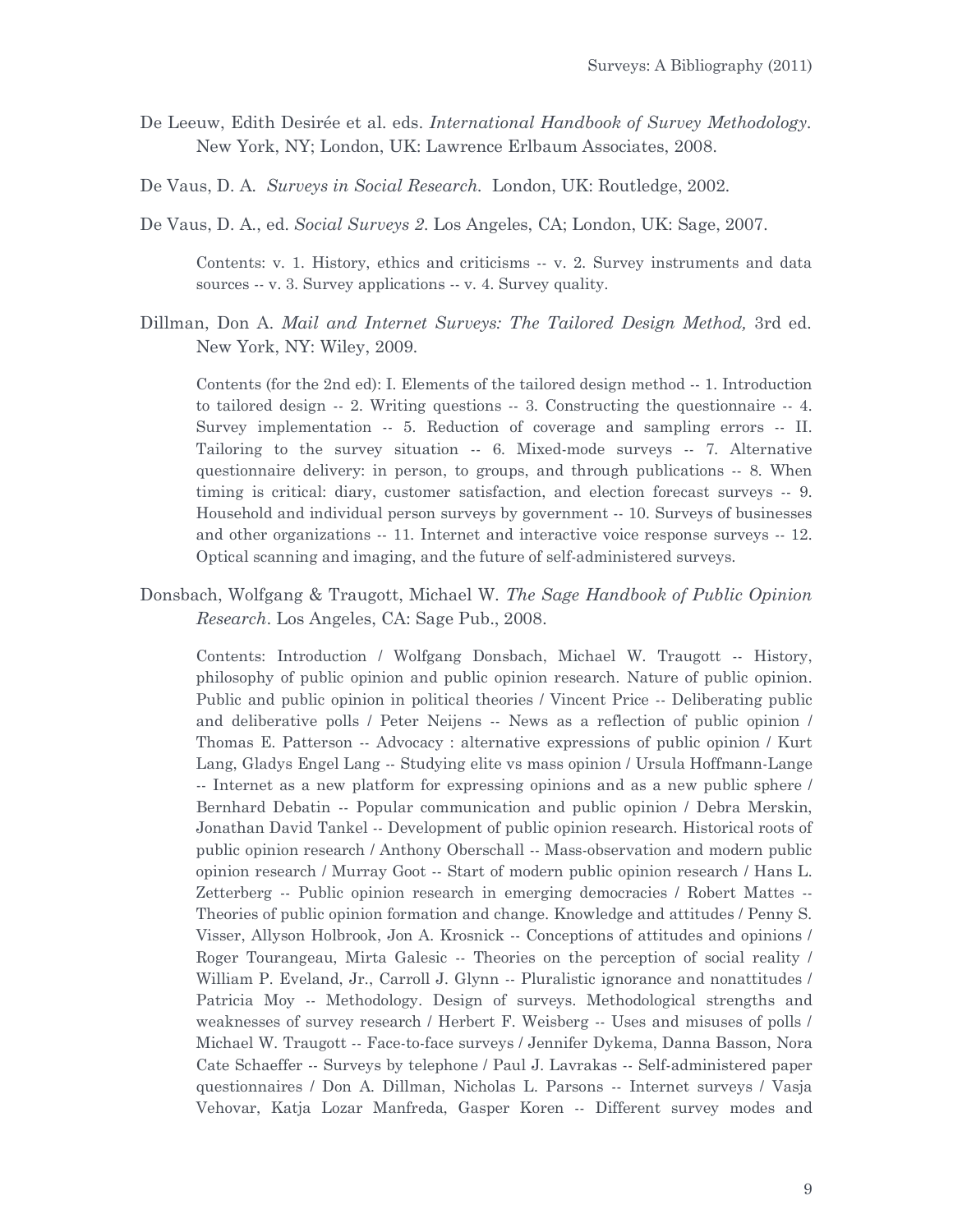international comparisons / Yang-chih Fu, Yun-han Chu -- Sampling / Colm O'Muircheartaigh -- Survey non-response / Adam J. Berinsky -- Split ballots as an experimental approach to public opinion research / Thomas Petersen -- Panel surveys / Jochen Hansen -- Focus groups and public opinion / David L. Morgan, Collin E. Fellows -- Content analyses and public opinion research / Winfried Schulz -- Measurement of public opinion. Designing reliable and valid questionnaires / Kenneth A. Rasinski -- Psychology of survey response / Norbert Schwarz -- Use of scales in surveys / Michael Häder -- Use of visual materials in surveys / Thomas Petersen -- Validation studies / Michael W. Traugott -- Identifying value clusters in societies / Hans L. Zetterberg -- Social and political environment of public opinion research. Legal status of public opinion research in the world / Wolfgang Donsbach, Uwe Hartung -- Attitudes of the public toward public opinion research and polling / Anne Hildreth -- Attitudes of journalists toward public opinion research / David H. Weaver -- Codes of ethics and standards in survey research / Tom W. Smith -- Archiving poll data / Wolfgang Jagodzinski, Meinhard Moschner -- Uses and effects of public opinion research. News media's use of opinion polls / Frank Brettschneider -- Use of surveys by governments and politicians / Robert M. Eisinger -- Use of public opinion research in propaganda / Michael Kunczik, Eva Johanna Schweitzer -- Effects of published polls on citizens / Sibylle Hardmeier -- Special fields of application. Use of surveys as legal evidence / Anne Niedermann -- Public opinion and the economy / Lutz M. Hagen -- Marketing research / Humphrey Taylor -- Social indicators and the quality of life / John P. Robinson -- Assessing long-term value changes in societies / Ottar Hellevik -- Exit polls and pre-election polls / Kathleen A. Frankovic -- International comparative surveys: their purpose, content and methodological challenges / Marta Lagos -- Use of voter research in campaigns / Fred Steeper.

- Dooley, David. *Social Research Methods.* Upper Saddle River, NJ: Prentice Hall, 2001.
- Fink, Arlene. *The Survey Kit*. Thousand Oaks, CA: Sage Publications, 2003.

10 volumes. Contents: v. 1. Survey handbook by Arlene Fink -- v. 2. How to ask survey questions by Arlene Fink -- v. 3. How to conduct self-administered and mail surveys by Linda B. Bourque, Eve P. Fielder -- v. 4. How to conduct telephone surveys /by Linda Bourque, Eve P. Fielder -- v. 5. How to conduct in-person interviews for surveys by Sabine Mertens Oishi -- v. 6. How to design survey studies by Arlene Fink -- v. 7. How to sample in surveys by Arlene Fink -- v. 8. How to assess and interpret survey psychometrics by Mark S. Litwin -- v. 9. How to manage, analyze, and interpret survey data by Arlene Fink -- v. 10. How to report on surveys by Arlene Fink.

- Fink, Arlene & Kosecoff, Jacqueline B. *How to Conduct Surveys: A Step by Step Guide*. Thousand Oaks, CA: Sage Publications, 1998.
- Firebaugh, Glenn. *Analyzing Repeated Surveys.* Thousand Oaks, CA: Sage Publications, 1997.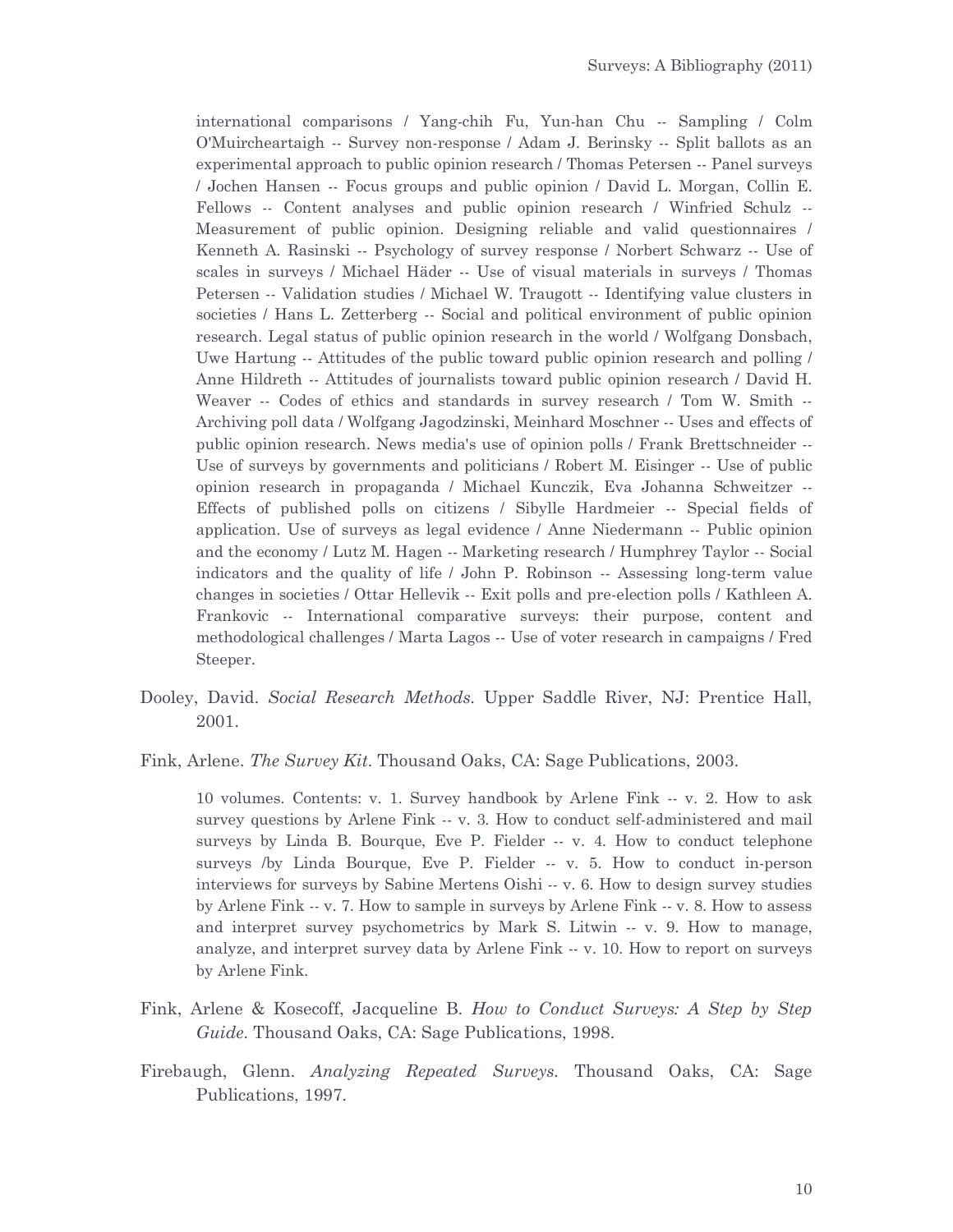- Foddy, William H. *Constructing Questions for Interviews and Questionnaires: Theory and Practice in Social Research*. Cambridge, UK; New York, NY, USA: Cambridge University Press, 1994.
- Fowler, Floyd J. *Improving Survey Questions: Design and Evaluation*. Thousand Oaks, CA: Sage Publications, 1995.

\_\_\_\_\_\_\_\_\_. *Survey Research Methods,* 4th ed. Thousand Oaks, CA: Sage Publications, 2009.

Contents: Preface -- 1: Introduction -- Reasons for surveys -- Components of surveys - - Purposes and goals of this text -- 2: Types Of Error In Surveys -- Error associated with who answers -- Error associated with answers -- Recapping the nature of error in surveys -- 3: Sampling -- Sample frame -- Selecting a one-stage sample -- Multistage sampling -- Making estimates from samples and sampling errors -- How big should a sample be? -- Sampling error as a component of total survey error -- 4: Nonresponse: Implementing A Sample Design -- Calculating response rates -- Bias associated with nonresponse -- Reducing nonresponse -- Two other approaches to reducing nonresponse error -- Nonprobability (or modified probability) samples -- Nonresponse as a source of error -- 5: Methods Of Data Collection -- Major issues in choosing a strategy -- Summary comparison of the methods -- Conclusion -- 6: Designing Questions To Be Good Measures -- Increasing the reliability of answers -- Types of measures/types of questions -- Increasing the validity of factual reporting -- Increasing the validity of answers describing subjective states -- Question design and error.; 7: Evaluating Survey Questions And Instruments -- Defining objectives -- Preliminary question design steps -- Presurvey evaluation -- Design, format, and layout of survey instruments -- Field pretests -- Survey instrument length -- Conclusion -- 8: Survey Interviewing -- Overview of interviewer job -- Interviewer recruitment and selection -- Training interviewers -- Supervision -- Survey questions -- Interviewing procedures -- Validation of interviews -- Role of interviewing in survey error -- 9: Preparing Survey Data For Analysis -- Formatting a data file -- Constructing a code -- Approaches to coding and data entry -- Data cleaning -- Coding and data reduction as sources of error -- 10: Analyzing Survey Data -- Adjusting for sample nonresponse and sample frame deficiencies -- Coping with item nonresponse -- Adjusting for different probabilities of selection -- Calculating sampling errors -- Conclusion -- 11: Ethical Issues In Survey Research -- Informing respondents -- Protecting respondents -- Benefits to respondents -- Ethical responsibilities to interviewers -- Conclusion -- 12: Providing Information About Survey Methods -- 13: Survey Error In Perspective -- Concept of total survey design -- Error in perspective -- Conclusion -- References -- Author index -- Subject index -- About the author.

Gillham, Bill. *Small-Scale Social Survey Methods: Real World Research.* London, UK; New York, NY: Continuum International Pub. Group, 2008.

Contents: Social surveys: basic issues -- Sampling: probability or random methods -- Non-probability sampling methods -- Gaining access to the relevant group -- Focusing survey topics and questions -- The relationship between questions and answers --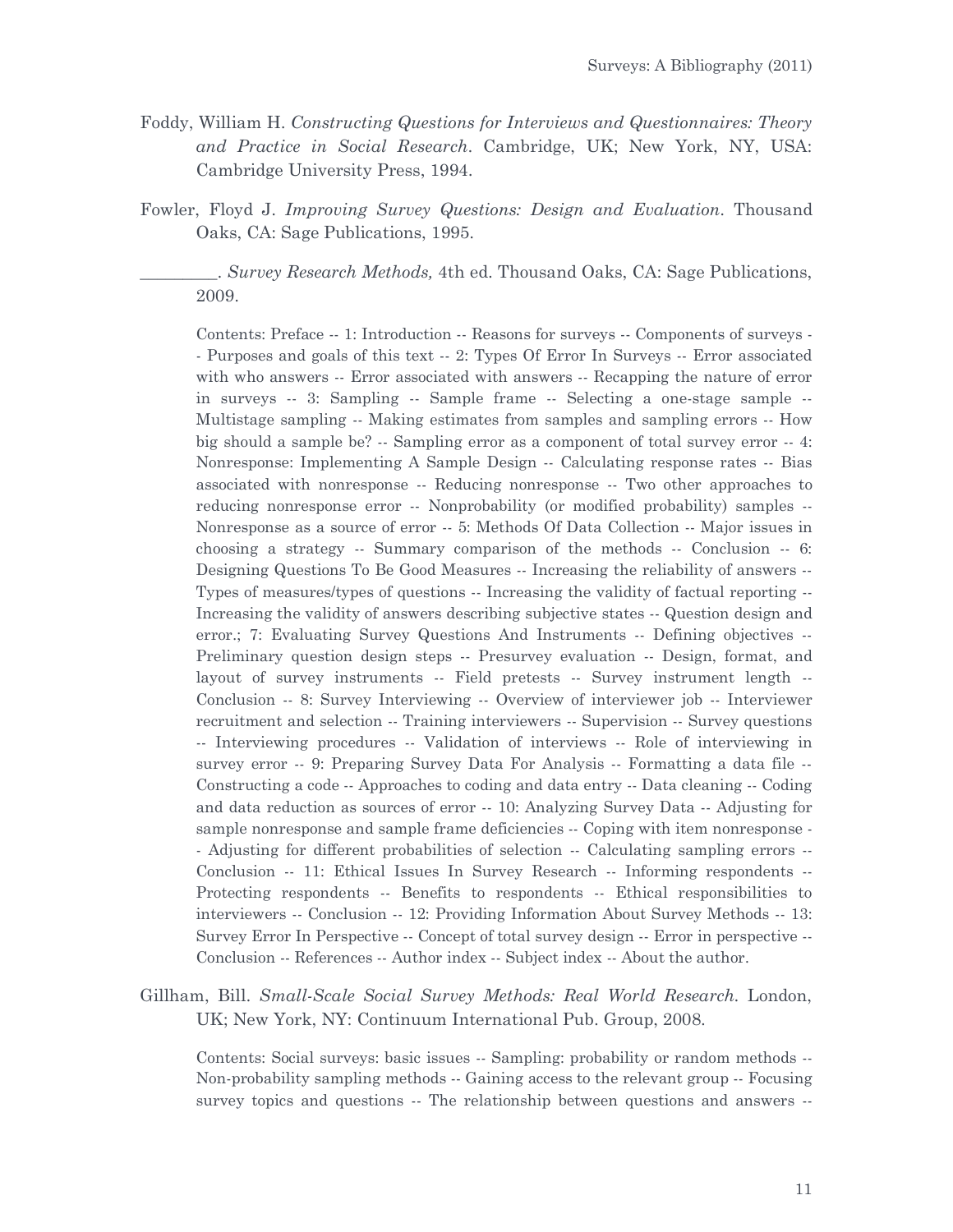Refining the questions -- The trialling stage -- Designing questionnaires and interview schedules -- The piloting stage -- Running the main study -- Descriptive data analysis -- Statistical analysis -- Content analysis -- Interpretation and writing up -- References -- Index.

Gomm, Roger. *Social Research Methodology: A Critical Introduction,* 2nd ed. New York, NY: Palgrave Macmillan, 2008.

Contents: Overview of the book -- Instruments and instrument design -- Controlled experiments -- More naturalism in experiments -- Computer simulations and complexity theory -- Sample surveys and statistical representativeness -- Natural experiments -- Controlling for time in natural experiments -- Using administrative data in research -- Questions and answers -- Analysing the results of qualitative interviews -- Observing naturally occurring events -- Analysing written documents -- Evaluative and emancipatory research -- Systematic reviews, meta-analysis and synthesis from diverse sources -- Research ethics.

- Gray, George A. & Guppy, L. Neil. *Successful Surveys: Research Methods and Practice,* 4th ed. Australia; Scarborough, Ont.: Nelson Thomson, 2008.
- Gray, Paul S. *The Research Imagination: An Introduction to Qualitative and Quantitative Methods*. New York, NY: Cambridge University Press, 2007.

"Whether one is conducting an intimate one-on-one interview or a large-scale examination of an entire society, human imagination and scientific principles go hand in hand. To that end, this book emphasizes scientific method but also acknowledges its critics. It covers a wide variety of data collection techniques but presents them as reinforcing, rather than competing with, one another, thus striking a balance between qualitative and quantitative methods. It is designed for students and instructors who want a comprehensive treatment of a variety of research techniques with special emphasis on qualitative approaches."--BOOK JACKET.

Contents: 1. Research process -- 2. Theory and method -- 3. Research design -- 4. Measurement -- 5. Ethical and political issues -- 6. Sampling -- 7. Survey research -- 8. Intensive interviewing -- 9. Observational field research -- 10. Feminist methods -- 11. Historical analysis -- 12. Experimental research -- 13. Content analysis -- 14. Aggregate data analysis -- 15. Comparative research methods -- 16. Evaluation research -- 17. Indexes and scales -- 18. Basic statistical analysis -- 19. Multivariate analysis and statistical significance -- Epilogue : the value and limits of social science knowledge -- App. A: A precoded questionnaire -- App. B: Excerpt from a codebook.

Groves, Robert M. *Survey Errors and Survey Costs.* Hoboken, NJ: Wiley, 2004.

Contents: 1. An introduction to survey errors -- 2. An introduction to survey costs -- 3. Costs and errors of covering the population -- 4. Nonresponse in sample surveys -- 5. Probing the causes of nonresponse and efforts to reduce nonresponse -- 6. Costs and errors arising from sampling -- 7. Empirical estimation of survey measurement error -- 8. The interviewer as a source of survey measurement error -- 9. the respondent as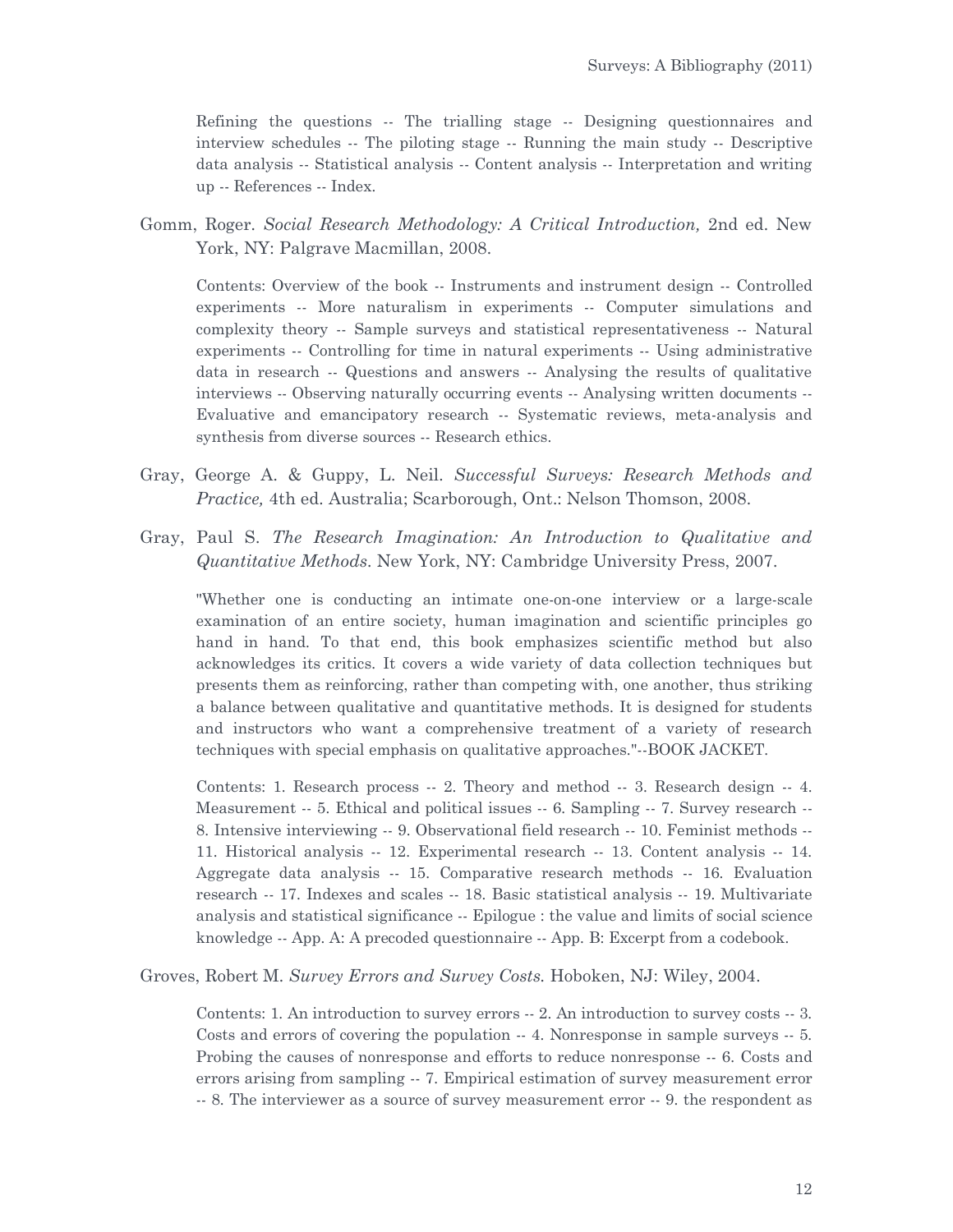a source of measurement error -- 10. Measurement errors associated with the questionnaire -- 11. Response effects of the mode of data collection.

\_\_\_\_\_\_\_\_\_. *Survey Methodology*, 2nd ed. Hoboken, NJ: Wiley, 2009.

Contents: 1. An introduction to survey methodology -- 2. Inference and error in surveys -- 3. Target populations, sampling frames, and coverage error -- 4. Sample design and sampling error -- 5. Methods of data collection -- 6. Nonresponse in sample surveys -- 7. Questions and answers in surveys -- 8. Evaluating survey questions -- 9. Survey interviewing -- 10. Postcollection processing of survey data -- 11. Principles and practices related to ethical research -- 12. FAQs about survey methodology.

- Groves, Robert M., et al. *Survey Nonresponse*. New York, NY: Wiley Interscience, 2002.
- Hafner, Arthur W. *Descriptive Statistical Techniques for Librarians.* Chicago, IL: American Library Association, 1998.
- Harkness, Janet A. *Survey Methods in Multinational, Multiregional, and Multicultural Contexts*. Hoboken, NJ: Wiley, 2010.
- Harkness, Janet A. et al. *Cross-Cultural Survey Methods.* Hoboken, NJ: J. Wiley, 2003.

Contents: Comparative research by Janet Harkness, Peter Ph. Mohler, and Fons J.R. Van de Vijver -- Questionnaire design in comparative research by Janet Harkness, Fons J.R. Van de Vijver, and Timothy P. Johnson -- Questionnaire translation by Janet Harkness -- Communication and social cognition by Michael Braun – Developing comparable questions in cross-national surveys by Tom W. Smith -- Culture-sensitive context effects : a challenge for cross-cultural surveys by Norbert Schwarz -- Background variables by Michael Braun and Peter Ph. Mohler -- Sampling and estimation by Sabine Häder and Siegfried Gabler --Errors in comparative survey research : an overview by Michael Braun -- Bias and equivalence : cross-cultural perspectives by Fons J.R. Van de Vijver -- Nonresponse in crosscultural and cross-national surveys by Mick P. Couper and Edith D. de Leeuw – Data collection methods by Knut Kalgraff Skjåk and Janet Harkness – Social desirability in cross-cultural research by Timothy P. Johnson and Fons [J.R.] Van de Vijver -- Bias and substantive analyses by Fons J.R. Van de Vijver -- Multidimensional scaling by Johnny Fontaine -- Cross-cultural equivalence with structural equation modeling by Jaak Billiet -- Multitrait-multimethod studies ; Response function equality by Willem E. Saris -- Using published survey data by Jan W. van Deth -- Documenting comparative surveys for secondary analysis by Peter Ph. Mohler and Rolf Uher -- The use of meta-analysis in cross-national studies by Edith D. de Leeuw and Joop J. Hox

Hatry, Harry P. *Customer Surveys for Agency Managers: What Managers Need to Know.* Washington, DC: Lanham, MD: Urban Institute Press, 1998.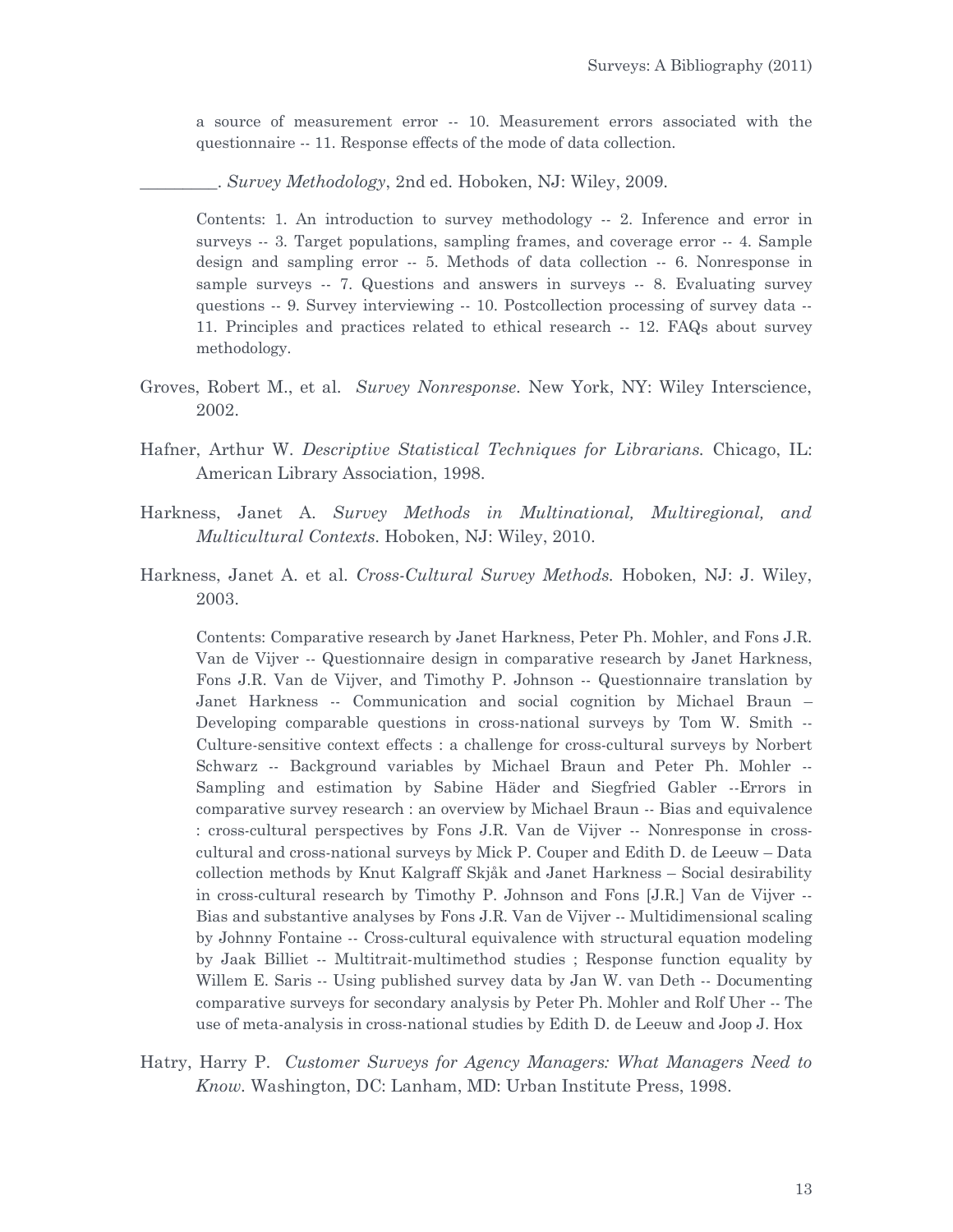#### Hayes, Bob E. *Measuring Customer Satisfaction: Survey Design, Use, and Statistical Analysis Methods,* 3rd ed. Milwaukee, WI: ASQC Quality Press, 2008.

Contents: Introduction : Model of customer satisfaction questionnaire ; Development and use -- Determining customer requirements : Quality dimension development ; Critical incident approach ; Generating critical incidents ; Quality of the categorization process ; Comprehensiveness of the customer requirements ; Banking industry ; Automobile industry ; Statistical support -- Reliability and validity : The meaning of customer perception and attitude ; Reliability ; Sources of error and reliability estimates ; Types of error and reliability estimates ; Benefits of scales with high reliability ; Factors affecting reliability ; The need for multiple items in measurement ; Validity -- Customer satisfaction questionnaire construction: item generation, response format, and item selection : Determining questions or items ; Characteristics of good items ; Response formats ; Introductions to customer satisfaction questionnaires ; Item selection ; Summary of item selection ; Web-based customer surveys ; Customer loyalty measurement ; Measurement of customer loyalty ; Customer surveys and customer loyalty -- Sampling methods : Statistical sampling ; Types of sampling ; Sample size and sampling error ; Random selection procedures ; Response rates -- Customer loyalty 2.0: beyond the ultimate question : NPS methodology ; NPS claims ; Measurement and meaning of customer loyalty -- Using customer satisfaction questionnaires : Examples of customer satisfaction questionnaires ; Uses of customer satisfaction questionnaires ; Summary indices ; Identify important customer requirements ; Control charts ; Control charts for attribute data ; Control charts for variable data ; Organizational comparisons ; Determine effectiveness of intervention programs ; Additional questions ; Customer loyalty management ; Loyalty driver analysis ; Summary of micro vs. macro approach ; Making improvements and root cause analysis -- Examples of customer satisfaction questionnaires : Dental patient satisfaction ; Reader survey ; Coffee shop -- [Appendices] : a. Critical incidents interview forms -- B. Satisfaction items and customer requirement forms -- C. Measurement scales -- D. Frequencies, percentages, probabilities, histograms, and distributions -- E. Descriptive statistics -- F. Statistics, parameters, and sampling distributions -- G. Decision making and hypothesis testing -- H. T-tests -- I. Analysis of variance -- J. Regression analysis -- K. Factor analysis -- L. Table of random numbers.

- Heeringa, Steven et al. *Applied Survey Data Analysis.* Boca Raton, FL: Chapman & Hall/CRC, 2010.
- Hernon, Peter & Altman, Ellen. *Assessing Service Quality: Satisfying the Expectations of Library Customers.* Chicago, IL: American Library Association, 1998.

Contents: Understanding ends and means -- A look in the library mirror -- "Your mission, should you choose to accept it..." -- Measuring and assessing the components of service quality -- What can go wrong with numbers -- Compliment and complaint management -- Listening to customers through surveys -- Listening to customers through focus group interviews -- Customer-related indicators and requirements --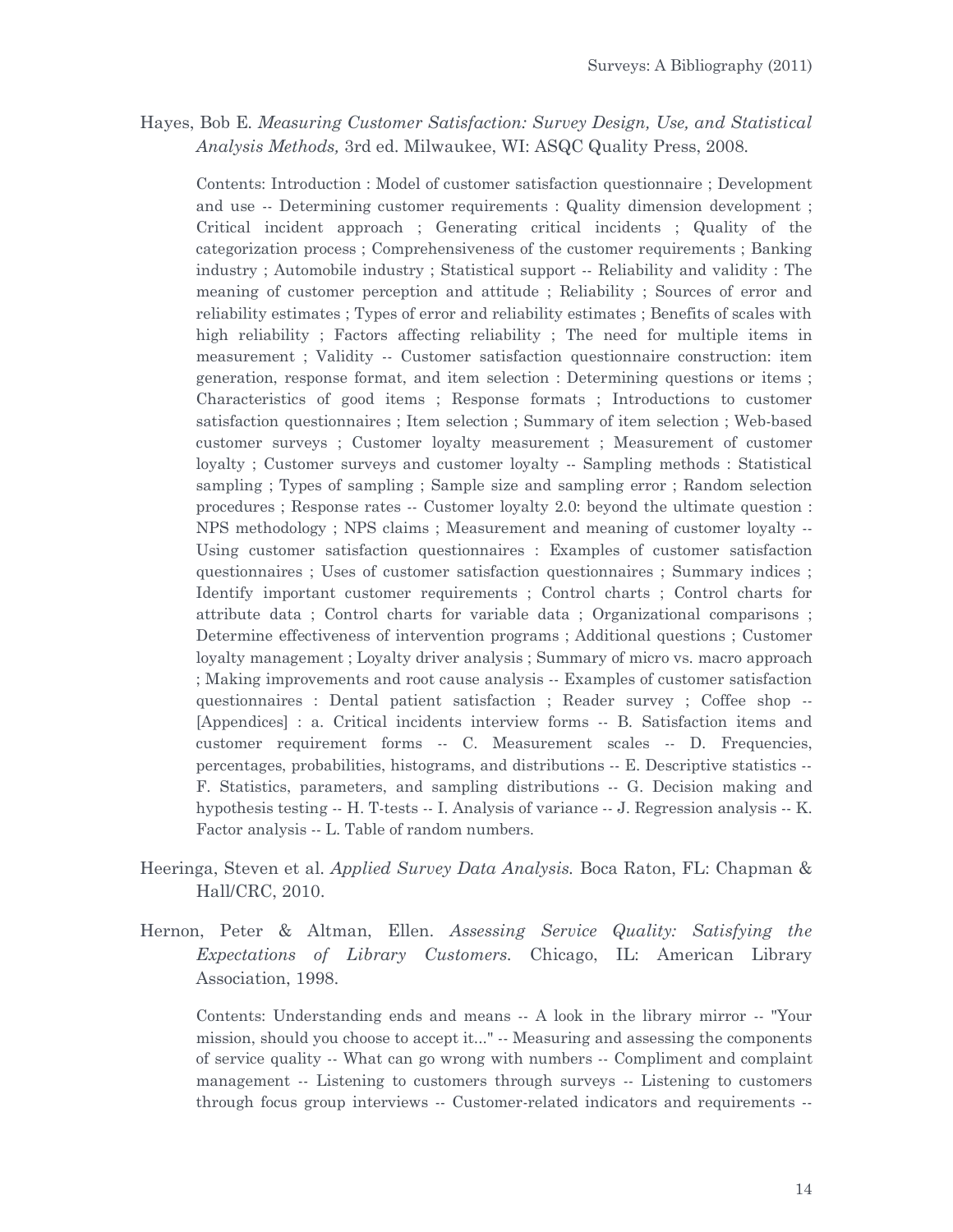Satisfaction and service quality: separate but intertwined -- Interpreting findings to improve customer service -- Embracing change - continuous improvement.

- Hernon, Peter & Whitman, John R. *Delivering Satisfaction and Service Quality: a Customer-based Approach for Libraries.* Chicago, IL: American Library Association, 2001.
- Houttkoop-Steenstra, Hanneke. *Interaction and the Standardized Survey Interview: The Living Questionnaire.* Cambridge; New York: Cambridge University Press, 2000.
- Iarossi, Guiseppe. *The Power of Survey Design: A User's Guide for Managing Surveys, Interpreting Results, and Influencing Respondents.* Washington, DC: World Bank, 2006.
- Jackson, Mary E. *Measuring the Performance of Interlibrary Loan Operations in North American Research and College Libraries.* Washington, DC: Association of Research Libraries, 1998.
- Junion-Metz, Gail & Metz, Derrek L. *Instant Web Forms and Surveys for Academic Libraries.* New York, NY: Neal-Schuman, 2001.

\_\_\_\_\_\_\_\_\_. *Instant Web Forms and Surveys for Public Libraries*. New York, NY: Neal-Schuman, 2001.

- Kent, Raymond A. *Data Construction and Data Analysis for Survey Research.* Houndmills, Basingstoke, Hampshire; New York, NY: Palgrave, 2001.
- Kish, Leslie. *Survey Sampling.* New York, NY: Wiley 1995, (c)1965.
- Kish, Leslie, et al. *Leslie Kish: Selected Papers.* Hoboken, NJ: John Wiley, 2003.

A selection of his key research papers, chosen for their relevance for survey research, published between 1949 and 1999, and augmented by commentaries of colleagues.

- Kraut, Allen I. *Getting Action from Organizational Surveys: New Concepts, Technologies, and Applications*. San Francisco, CA: Jossey-Bass, 2006.
- Kyrillidou, Martha & Heath, Fred M. *Measuring Service Quality.* Champaign, IL: University of Illinois Graduate School of Library and Information Science, 2001.
- Lee, Eun Sul & Forthofer, Ron N. *Analyzing Complex Survey Data,* 2nd ed. Thousand Oaks, CA: Sage Publications, 2006.

Contents: Introduction -- Sample design and survey data -- Types of sampling -- The nature of survey data -- A different view of survey data -- Complexity of analyzing survey data -- Adjusting for differential representation: the weight -- Developing the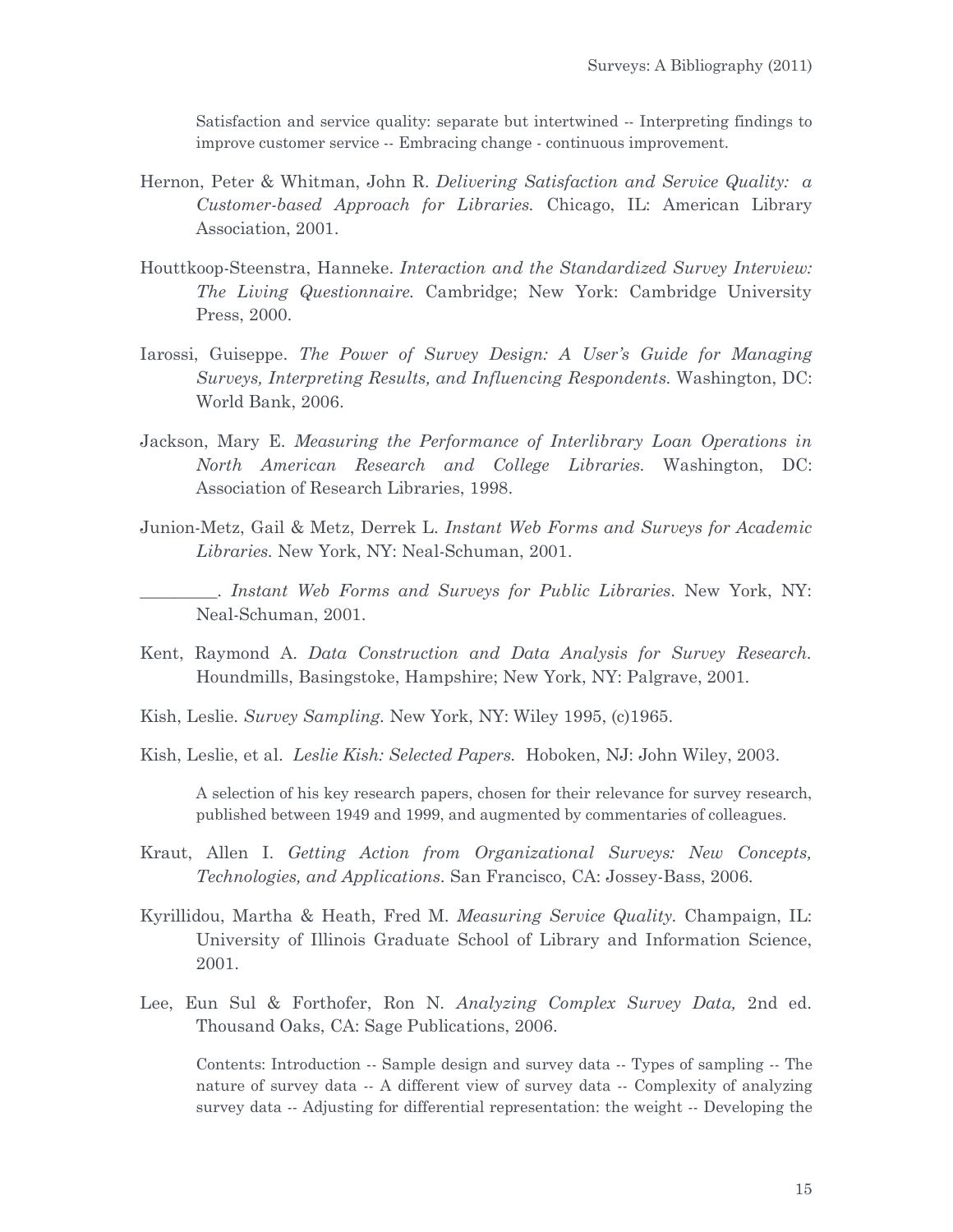weight by poststratification -- Adjusting the weight in a followup survey -- Assessing the loss or gain in precision: the design effect -- The use of sample weights for survey data analysis -- Strategies for variance estimation -- Replicated sampling: a general approach -- Balanced repeated replication -- Jackknife repeated replication -- The bootstrap method -- The Taylor series method (linearization) -- Preparing for survey data analysis -- Data requirements for survey analysis -- Importance of preliminary analysis -- Choices of the method for variance estimation -- Available computing resources -- Creating replicate weights -- Searching for appropriate models for survey data analysis -- Conducting survey data analysis -- A strategy for conducting preliminary analysis -- Conducting descriptive analysis -- Conducting linear regression analysis -- Conducting contingency table analysis -- Conducting logistic regression analysis -- Other logistic regression models -- Design-based and modelbased analysis\* -- Concluding remarks.

- Lehtonen, Risto & Pahkinen, Erkki. *Practical Methods for Design and Analysis of Complex Surveys*. Chichester; New York, NY: Wiley, 1995.
- Leon, Joseph J. *Survey Research: In-Person, Mail, Telephone and Web Methods.* Honolulu, HI: Streamline Surveys, Inc., 2003.
- Lepkowski, James M. *Advances in Telephone Survey Methodology.* Hoboken, NJ: John Wiley & Sons, 2008.

From publisher's description: Technology has changed substantially how survey firms collect data, from universal application of computer assistance to devices to record verbatim responses during interviews. The goals of the book are to bring together both the state-of-the-art research and everyday practical applications that are concerned with telephone survey methodology in order to stimulate further discussion. It will be an integrated volume representing theoretical, methodological and statistical contributions to the field.

Levy, Paul S. & Lemeshow, Stanley. *Sampling of Populations: Methods and Applications*, 4th ed. Hoboken, NJ: Wiley, 2008.

Contents: Part 1. Basic concepts -- 1. Use of sample surveys -- 2. The population and the sample -- Part 2. Major sampling designs and estimation procedures -- 3. Simple random sampling -- 4. systematic sampling -- 5. stratification and stratified random sampling  $-6$ . Stratified random sampling: further issues  $-7$ . Ratio estimation  $-8$ . Cluster sampling: introduction and overview -- 9. Simple one-stage cluster sampling - - 10. Two-stage cluster sampling; clusters sampled with equal probability -- 11. Cluster sampling in which clusters are sampled with unequal probability: probability proportional to size sampling -- 12. Variance estimation in complex sample surveys -- Part 3. Selected topics in sample survey methodology  $-13$ . Nonresponse and missing data in sample surveys -- 14. Selected topics in sample design and estimation methodology -- 15. Telephone survey sampling -- 16. Constructing the survey weights -- 17. Strategies for design-based analysis of a sample survey data -- Appendix -- Answers to selected exercises -- Index.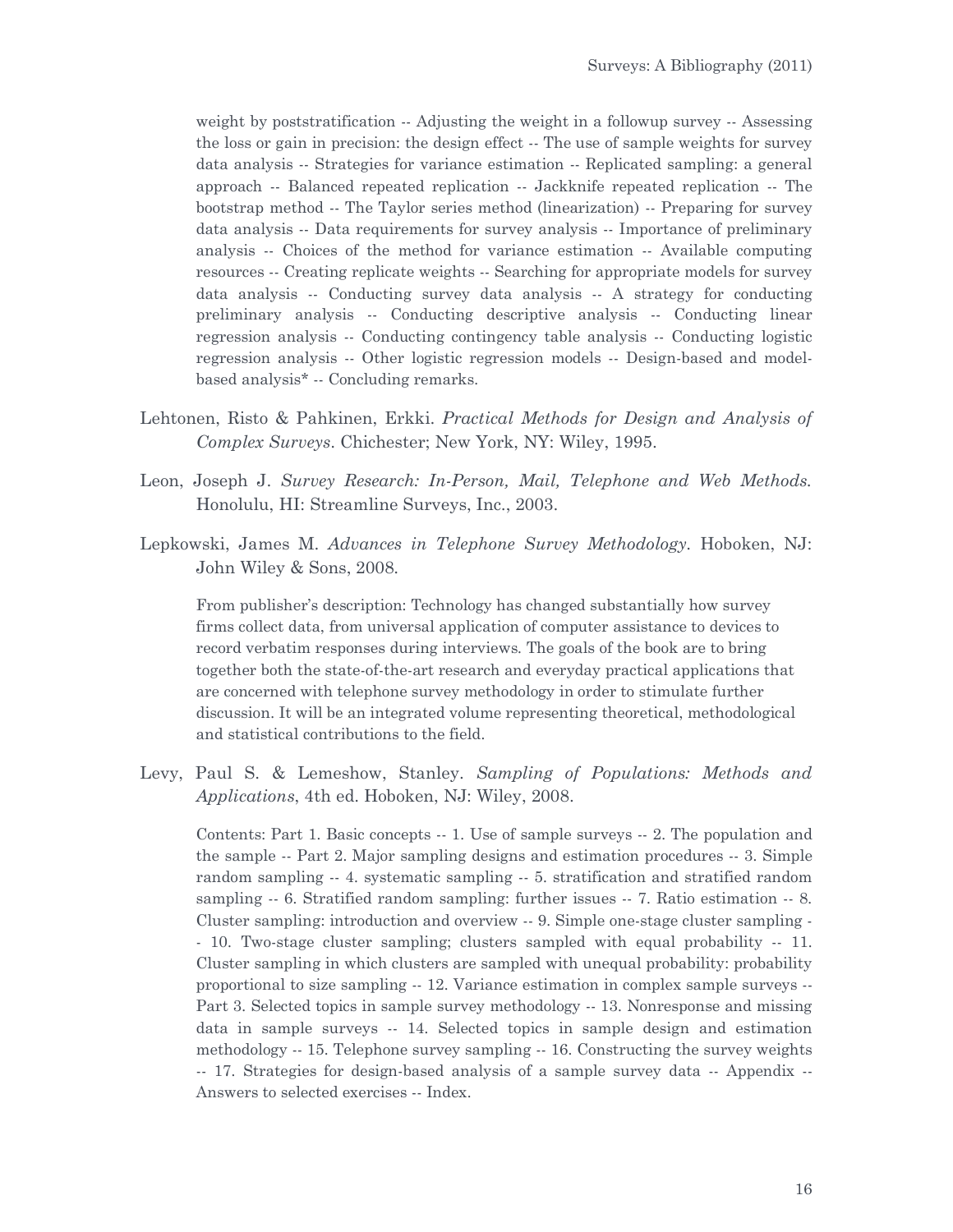- Litwin, Mark S. *How to Measure Survey Reliability and Validity.* Thousand Oaks, CA; London: Sage, 1995.
- Lyberg, Lars. *Survey Measurement and Process Quality.* New York, NY: Wiley, 1997.
- Lynn, Peter. *Methodology of Longitudinal Surveys.* Chichester, UK: John Wiley & Sons, 2009.
- Marsden, Peter V. & Wright, James D. *Handbook of Survey Research,* 2nd ed. Bingley, UK: Emerald, 2010.

Contents: Survey research and social science: history, current practice, and future prospects / James D. Wright and Peter V. Marsden -- Overview of design issues: total survey error / Paul P. Biemer -- Legal and human subjects considerations in surveys / Constance F. Citro -- Sampling theory / Martin Frankel -- Fundamentals of applied sampling / Thomas Piazza -- Applied sampling for large-scale multistage area probability designs / Rachel Harter, Stephanie Eckman, Ned English and Colm O'Muircheartaigh -- Sample size, optimum allocation, and power analysis / Kenneth C. Land and Hui Zheng -- Analysis of data from complex surveys / Richard T. Campbell and Michael L. Berbaum -- Question and questionnaire design / Jon A. Krosnick and Stanley Presser -- The psychology of survey response / Roger Tourangeau and Normal M. Bradburn -- Measurement models for survey research / George W. Bohrnstedt -- How good is survey measurement? Assessing the reliability and validity of survey measures / Duane F. Alwin -- Interviewers and interviewing / Nora Cate Schaeffer, Jennifer Dykema and Douglas W. Maynard -- Telephone surveys / Paul J. Lavrakas -- Mail surveys and paper questionnaires / Chase H. Harrison -- Internet surveys / Mick P. Couper and Michael Bosnjak -- Mixed-mode surveys / Don A. Dillman and Benjamin L. Messer -- Managing survey research projects / John M. Kennedy, John Tarnai and James G. Wolf -- Survey nonresponse / John Dixon and Clyde Tucker -- Missing data / Paul D. Allison -- Linking administrative and survey data / Julia Lane -- Surveys and geographic information systems / Frank M. Howell and Jeremy R. Porter -- Archiving, documentation, and dissemination / Mary B. Vardigan and Peter Granda -- Surveying across nations and cultures / Tom W. Smith -- Panel surveys : conducting surveys over time / Frank P. Stafford -- Analyzing data from repeated surveys / Glenn Firebaugh -- Surveys in applied social research / Timothy P. Johnson and James D. Wright -- Survey experiments / Steven L. Nock and Thomas M. Guterbock.

- Maynard, Douglas W. *Standardization and Tacit Knowledge: Interaction and Practice in the Survey Interview.* New York, NY: Wiley, 2002.
- Nahl, Diane. *Strategic Research Approaches for Reference Librarians.* Dubuque, IA: Kendall/Hunt, 2001.
- Nardi, Peter M. *Doing Survey Research: A Guide to Quantitative Methods,* 2nd ed. Boston, MA: Allyn and Bacon, 2006.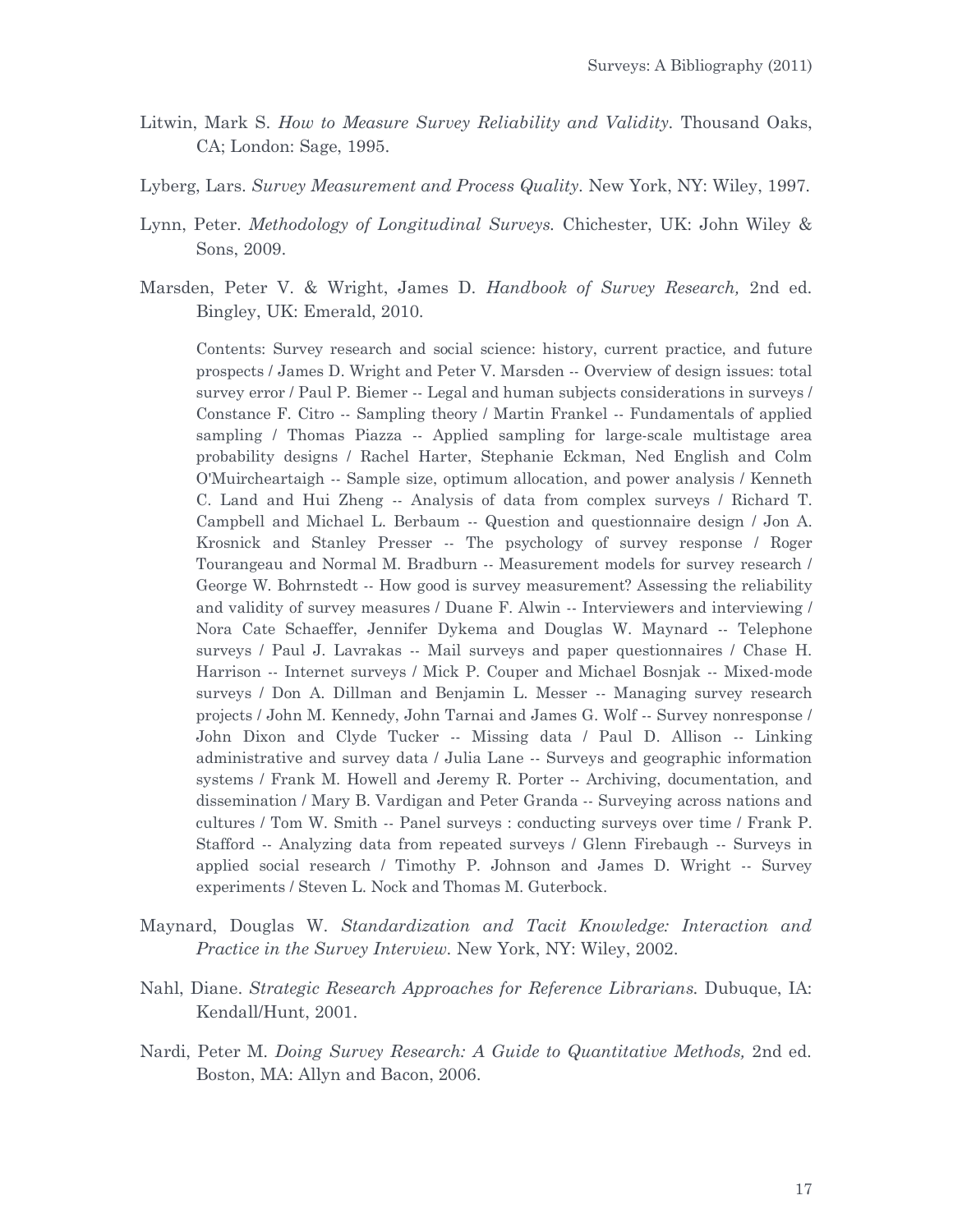Contents: Why do we research -- Finding ideas to research -- Designing research: Concepts, hypotheses, and measurement -- Developing a questionnaire -- Sampling -- Presenting data: Descriptive statistics -- Analyzing data: Bivariate relationships -- Analyzing data: Comparing means -- Analyzing data: Multiple variables -- Presenting results, making conclusions, and writing reports.

Nesbary, Dale K. *Survey Research and the World Wide Web.* Boston, MA: Allyn and Bacon, 2000.

Contents: Introducing survey research. Sampling techniques; Survey types -- Introduction to the Internet and the Web -- Introduction to web-based surveys. State law enforcement survey; Local law enforcement survey; University survey -- Survey design in Microsoft Frontpage -- Web search exercises. Keyword searches using Alta Vista; Web directory exercises using Yahoo.

- Newman, Isadore & McNeil, Keith A. *Conducting Survey Research in the Social Sciences.* Lanham, MD: University Press of America, 1998.
- Oppenheim, A. N. (Abraham Naftali). *Questionnaire Design, Interviewing and Attitude Measurement.* London: Continuum, 2000.
- Oishi, Sabine. *How to Conduct In-Person Interviews for Surveys*. Thousand Oaks, CA: Sage Publications, 2003.
- Patten, Mildred L. *Questionnaire Research: A Practical Guide,* 3rd ed. Glendale, CA: Pyrczak Pub., 2011.

Contents: Planning questionnaire research -- Writing items to collect factual information -- Writing items to collect demographic information -- Writing items to measure attitudes -- Writing items to evaluate products, services, and programs -- Conducting item tryouts and an item analysis -- Preparing a questionnaire for administration -- Selecting a sample of respondents -- Preparing statistical tables and figures -- Describing averages and variability -- Describing averages and variability -- Describing relationships -- Estimating margins of error -- Writing reports of questionnaire research.

- Patterson, Patricia. *Law Librarians: Making Information Work.* [Chicago, IL]: American Association of Law Libraries, 1996.
- Peterson, Robert A. *Constructing Effective Questionnaires.* Thousand Oaks, CA: Sage Publications, 2000.
- Pfefferman, Daniel & Rao, C. Radhakrishna, eds. Sample Surveys. Boston, MA: Elseiver, 2009.

Two volumes: A. Design, Methods and Applications and B. Inference and Analysis.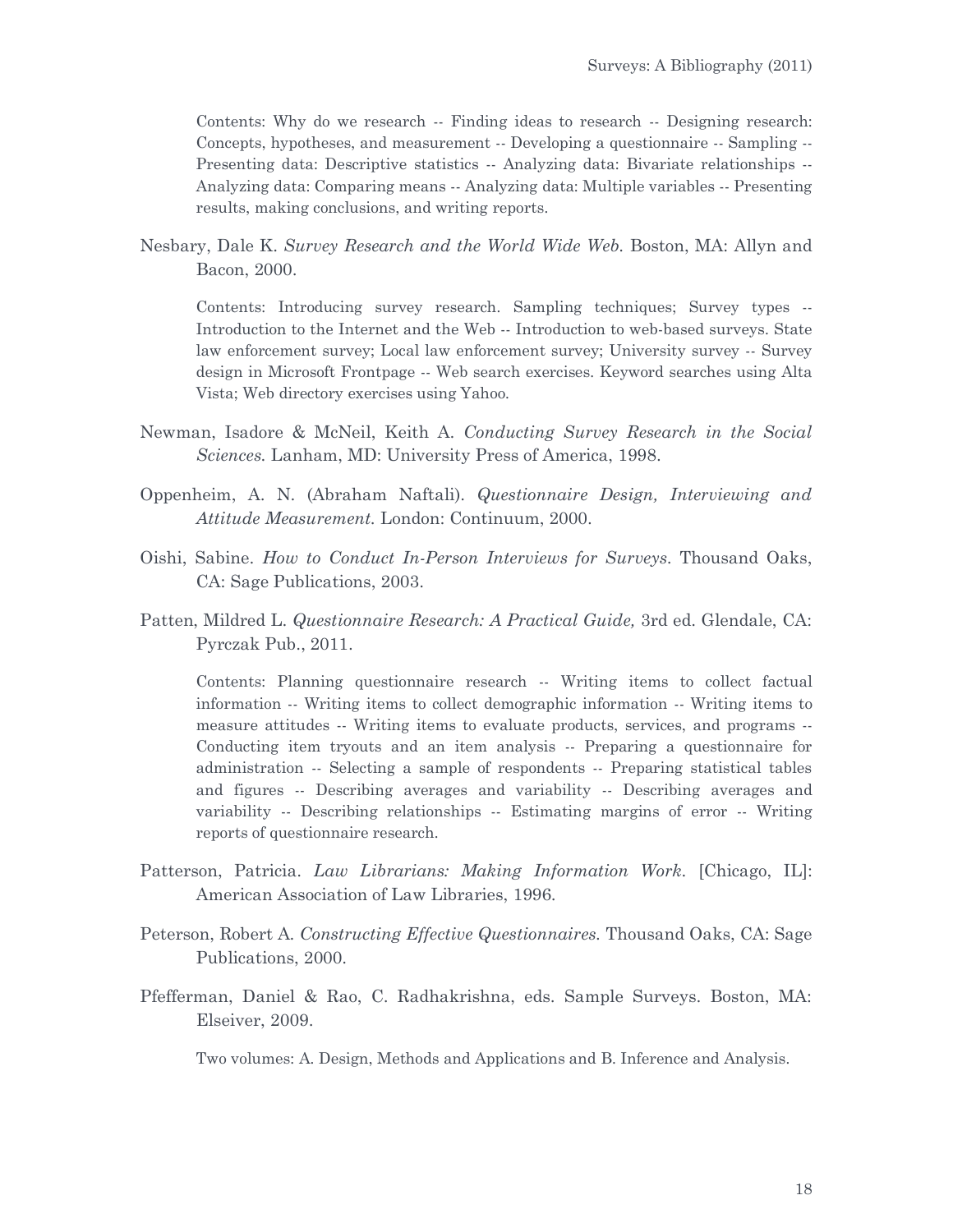Porter, Stephen R. *Overcoming Survey Research Problems.* San Francisco, CA: Jossey-Bass, 2004.

Contents: Raising response rates: what works? /; Stephen R. Porter --; Web surveys : best practices /; Paul D. Umbach --; Conducting surveys on sensitive topics /; John H. Pryor --; Understanding the effect of prizes on response rates /; Stephen R. Porter,; Michael E. Whitcomb --; Multiple surveys of students and survey fatigue /; Stephen R. Porter,; Michael E. Whitcomb,; William H. Weitzer --; Conducting longitudinal studies /; Karen W. Bauer --; Pros and cons of paper and electronic surveys /; Stephen R. Porter.

- Powell, Ronald R. *Basic Research Methods for Librarians.* Greenwich, CT: Ablex Publishing Corporation, 1997.
- Presser, Stanley. *Methods for Testing and Evaluating Survey Questionnaires.* Hoboken, NJ: John Wiley & Sons, 2004.

Abstract: Written and edited by leading experts, this volume offers an overview of and solid foundation in up-to-date survey questionnaire issues, concerns, and responses. This work has been prepared in conjunction with an international conference on the topic (in November 2002) by the Survey Research Methods Section of the American Statistical Association, the American Association for Public Opinion Research, the International Association of Survey Statisticians, the Council of American Survey Research Organizations, and the Council of Marketing and Opinion Research. The book covers cognitive interviewing, interaction analysis, response latency, respondent debriefings, vignette analysis, split-sample comparisons, statistical modeling, mode of administration, and special populations. It also considers these topics in light of emerging techniques and technologies. The book's authors include more than two-dozen eminent professionals in a variety of fields related to survey methodology and questionnaire development. Many tables, figures, and references, as well as an extensive glossary, supplement the high quality discussion throughout the text.

Contents: Preface -- Chapter 1. Methods for testing and evaluating survey questions / Stanley Presser, Mick P. Couper, Judith T. Lessler, Elizabeth Martin, Jean Martin, Jennifer M. Rothgeb, and Eleanor Singer -- Part I. Cognitive interviews. Chapter 2. Cognitive interviewing revisited: a useful technique, in theory? / Gordon B. Willis -- Chapter 3. The dynamics of cognitive interviewing / Paul Beatty -- Chapter 4. Data quality in cognitive interviews: the case of verbal reports / Frederick G. Conrad and Johnny Blair -- Chapter 5. Do different cognitive interview techniques produce different results? / Theresa J. DeMaio and Ashley Landreth -- Part II. Supplements to conventional pretests. Chapter 6. Evaluating survey questions by analyzing patterns of behavior codes and question-answer sequences: a diagnostic approach / Johannes van der Zouwen and Johannes H. Smit -- Chapter 7. Response latency and (para)linguistic expressions as indicators of response error / Stasja Draisma and Wil Dijkstra -- Chapter 8. Vignettes and respondent debriefing for questionnaire design and evaluation / Elizabeth Martin -- Part III. Experiments. Chapter 9. The case for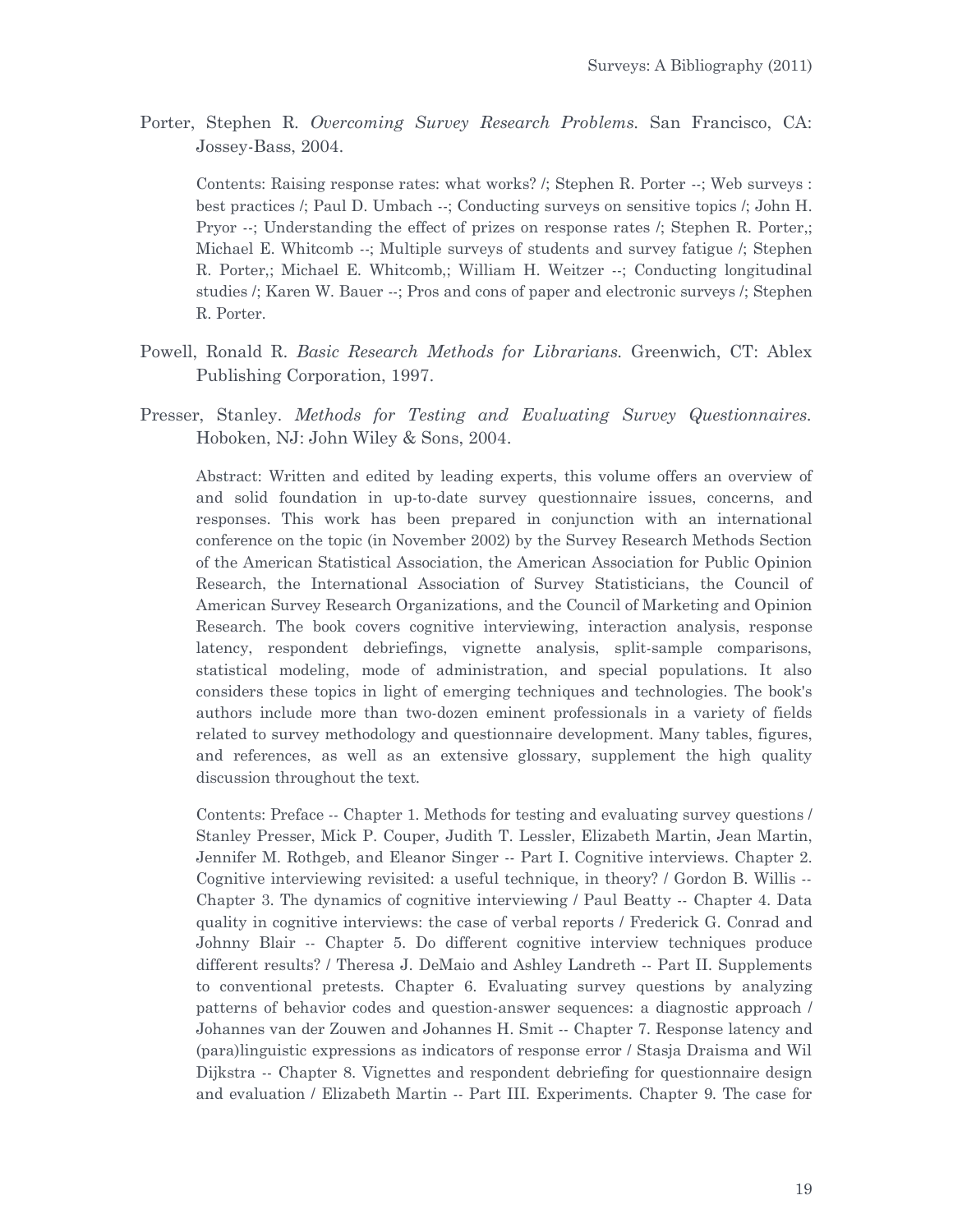more split-sample experiments in developing survey instruments / Floyd Jackson Fowler, Jr. -- Chapter 10. Using field experiments to improve instrument design : the SIPP methods panel project / Jeffrey Moore, Joanne Pascale, Pat Doyle, Anna Chan, and Julia Klein Griffiths -- Chapter 11. Experimental design considerations for testing and evaluating questionnaires / Roger Tourangeau -- Part IV. Statistical modeling. Chapter 12. Modeling measurement error to identify flawed questions / Paul Biemer -- Chapter 13. Item response theory modeling for questionnaire evaluation / Bryce B. Reeve and Louise C. Mâsse -- Chapter 14. Development and improvement of questionnaires using predictions of reliability and validity / Willem E. Saris, William van der Veld, and Irmtraud Gallhofer -- Part V. Mode of administration. Chapter 15. Testing paper self-administered questionnaires: cognitive interview and field test comparisons / Don A. Dillman and Cleo D. Redline - - Chapter 16. Methods for testing and evaluating computer-assisted questionnaire / John Tarnai and Danna L. Moore -- Chapter 17. Usability testing to evaluate computer-assisted instruments / Sue Ellen Hansen and Mick P. Couper -- Chapter 18. Development and testing of web questionnaires / Reginald P. Baker, Scott Crawford, and Janice Swinehart -- Part VI. Special populations. Chapter 19. Evolution and adaptation of questionnaire development, evaluation, and testing methods for establishment surveys / Diane K. Willimack, Lars Lyberg, Jean Martin, Lilli Japec, and Patricia Whitridge -- Chapter 20. Pretesting questionnaires for children and adolescents / Edith de Leeuw, Natacha Borgers, and Astrid Smits -- Chapter 21. Developing and evaluating cross-national survey instruments / Tom W. Smith -- Chapter 22. Survey questionnaire translation and assessment / Janet Harkness, Beth-Ellen Pennell, and Alisú Schoua-Glusberg -- Part VII. Multimethod applications. Chapter 23. A multiple-method approach to improving the clarity of closely related concepts: distinguishing legal and physical custody of children / Nora Cate Schaeffer and Jennifer Dykema -- Chapter 24. Multiple methods for developing and evaluating a stated-choice questionnaire to value wetlands / Michael D. Kaplowitz, Frank Lupi, and John P. Hoehn -- Chapter 25. Does pretesting make a difference? An experimental test / Barbara Forsyth, Jennifer M. Rothgeb, and Gordon B. Willis -- References -- Index.

Punch, Keith. *Survey Research: The Basics*. Thousand Oaks, CA: Sage Publications, 2003.

Abstract: Survey Research can be used as an independent guide or as a workbook to accompany Keith F Punch's bestselling Introduction to Social Research (SAGE, 1998). It represents a short, practical `how-to' book on a central methodology technique aimed at the beginning researcher. The focus of this book is on small-scale quantitative surveys studying the relationships between variables. After showing the central place of the quantitative survey in social science research methodology, it then takes a simple model of the survey, describes its elements and gives a set of steps and guidelines for implementing each element. The book then shows how the simple model of the quantitative survey generalizes easily to more complex models. It includes a detailed example of both simple and complex models, which readers should find very helpful. It is directed primarily at beginning researchers - upper-level undergraduate and graduate students in any area of social science, who often have to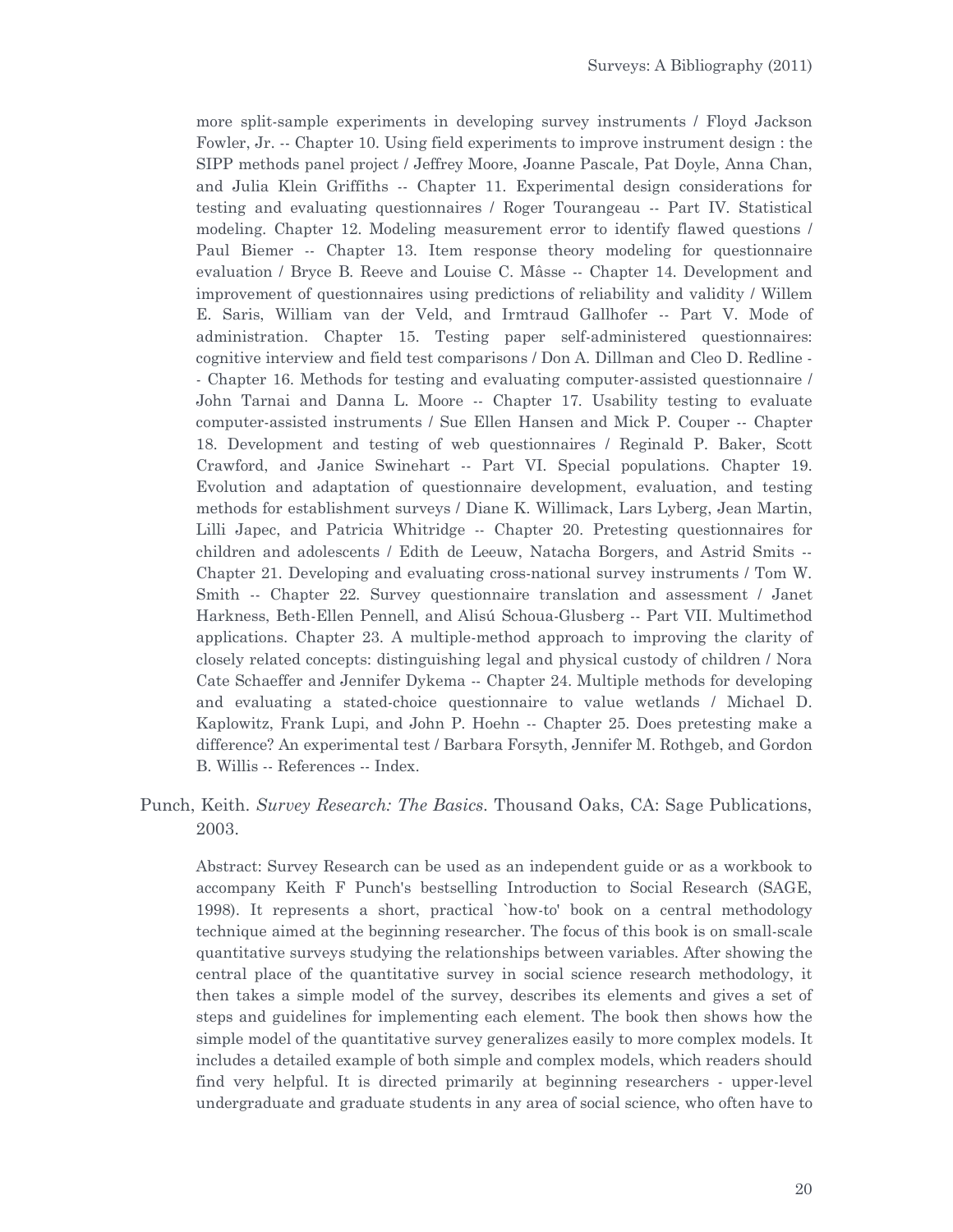do small scale surveys in projects and dissertations. Beyond this, it will be of interest to anybody interested in learning about survey research. It is written in nontechnical language, aiming to be as accessible as possible to a wide audience.

Contents: Introduction and Purpose -- Relationships between Variables -- Elements of the Survey: Description -- Elements of the Survey: Implementation -- The Survey Report -- Examples -- Generalizing the Simple Model.

Rea, Louis M. & Parker, Richard A. *Designing and Conducting Survey Research: A Comprehensive Guide,* 3rd ed. San Francisco, CA: Jossey-Bass, 2005.

Contents: An overview of the sample survey process -- Designing effective questionnaires: basic guidelines -- Developing survey questions -- Utilizing focus groups in the survey research process -- Descriptive statistics: measures of central tendency and dispersion -- The theoretical basis of sampling --Confidence intervals and basic hypothesis testing -- Determining the sample size -- Selecting a representative sample -- Analyzing cross-tabulated data -- Testing the difference between means -- Regression and correlation -- Preparing an effective final report -- Resource A: table of areas of a standard normal distribution -- Resource B: glossary -- Resource C: answers to selected exercises.

Reviere, Rebecca. *Needs Assessment: A Creative and Practical Guide for Social Scientists.* Washington, DC: Taylor & Francis, 1996.

Contents: Introduction: setting the stage / Rebecca Reviere ... [et al.] -- Creating the research design for a needs assessment / Susan Berkowitz -- Taking the sample survey approach / Susan Berkowitz -- Using qualitative and mixed-method approaches / Susan Berkowitz -- Planning a needs assessment / Rebecca Riviere and Carolyn C. Carter -- Assessing the AIDS-related needs of women in an urban housing development / Robin L. Miller and Elizabeth E. Solomon – Assessing child and maternal health: the first step in the design of community-based interventions / E. Walter Terrie -- Assessing the needs of the elderly: two approaches / Susan Berkowitz ... [et al.] – Using and communicating findings / Carolyn C. Carter -- Building for future needs assessments / Rebecca Riviere and Susan Berkowitz.

- Reynolds, Rodney A. et al. *Handbook of Research on Electronic Surveys and Measurements.* Hershey, PA: Idea Group Reference, 2007.
- Ritter, Lois A. & Sue, Valerie M. *Using Online Surveys in Evaluation.* San Francisco, CA: Jossey-Bass, 2007.

Contents: Authors' notes /; Lois A Ritter,; Valerie M. Sue --; Introduction to using online surveys --; Systematic planning for using and online survey --; Selecting a sample --; Questions for online surveys --; The; Survey questionnaire --; Conducting the survey --; Managing online survey data --; Case studies.

Rubin, Donald B. *Multiple Imputation for Nonresponse in Surveys.* Hoboken, NJ: Wiley-Interscience, 2004.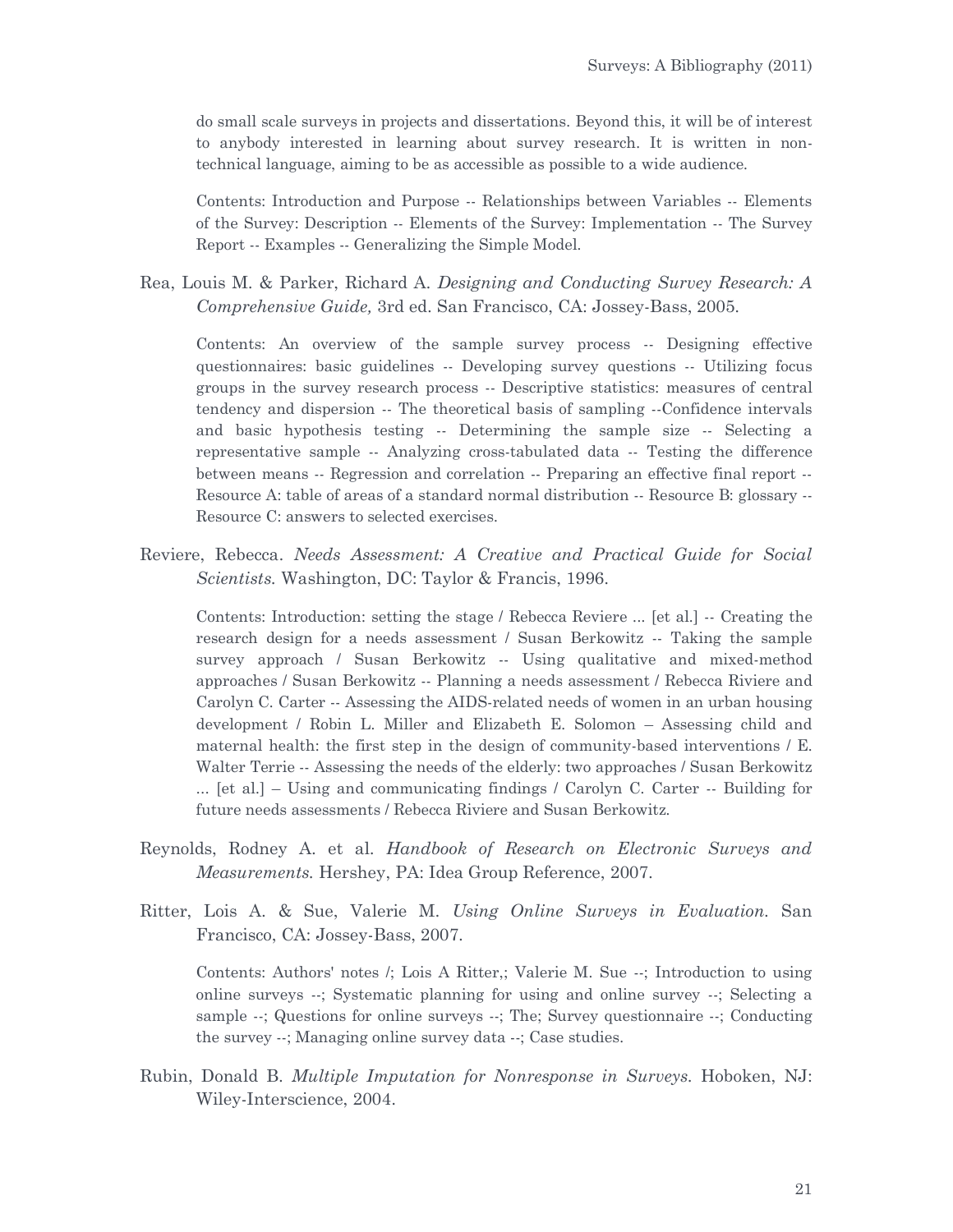Contents: Statistical background -- Underlying Bayesian theory -- Randomizationbased evaluations -- Procedures with ignorable nonresponse -- Procedures with nonignorable nonresponse.

Russell, Brenda & Purcell, John. *Online Research Essentials: Implementing and Designing Research Studies*. San Francisco, CA: Jossey-Bass, 2009.

Abstract: This work offers a step-by-step introduction and guide for planning and developing a survey, putting it online, and getting the data into a format to be analyzed. The book includes instructions for learning web development skills and contains leading web page authoring tools.

- Salant, Priscilla & Dillman, Don A. *How to Conduct Your Own Survey.* New York, NY: Wiley, 1994.
- Sapsford, Roger. *Survey Research,* 2nd ed. London, UK; Thousand Oaks, CA: Sage Publications, 2007.

[From the publisher description] Thoroughly revised and updated, it presents:

- concise and analytic coverage of multivariate analysis techniques
- a brand new chapter giving theoretical and practical advice on the stages involved in constructing scales to measure attitude or personality
- an up-to-date account of using materials on the internet
- addition of concise introductions and summaries to all chapters

This book will prove to be equally useful for students conducting small research projects in the social sciences or related professional/applied areas, researchers planning systematic data collection for applied purposes and policy makers who want to understand and analyse the research with whose conclusions they are presented.

#### Saris, Willem E. & Gallhofer, Irmtraud N. *Design, Evaluation, and Analysis of Questionnaires for Survey Research.* Hoboken, NJ: Wiley-Interscience, 2007.

Contents: Introduction -- Part I The three steps procedure to design requests for an answer -- Concepts-by-postulation and concepts-by-intuition -- From social science concepts-by-intuition to assertions -- The formulation of requests for an answer -- Part II Choices involved in questionnaire design -- Specific survey research features of requests for an answer -- Response alternatives -- The structure of open ended and closed survey items -- Survey itemsin batteries -- Mode of data collection and other choices -- Part III The effects of survey characteristics on data quality -- Criteria for the quality of survey measures -- Estimation of reliability, validity and method effects -- Split ballot MTMM designs -- The estimation of the effects of measurement characteristics on the quality of survey questions -- Part IV Applications in Social Science Research -- The prediction and improvement of survey requests by SQP -- The quality of measures for concepts-by-postulation -- Correction for measurement error in survey data analysis -- Coping with measurement error in cross-cultural research.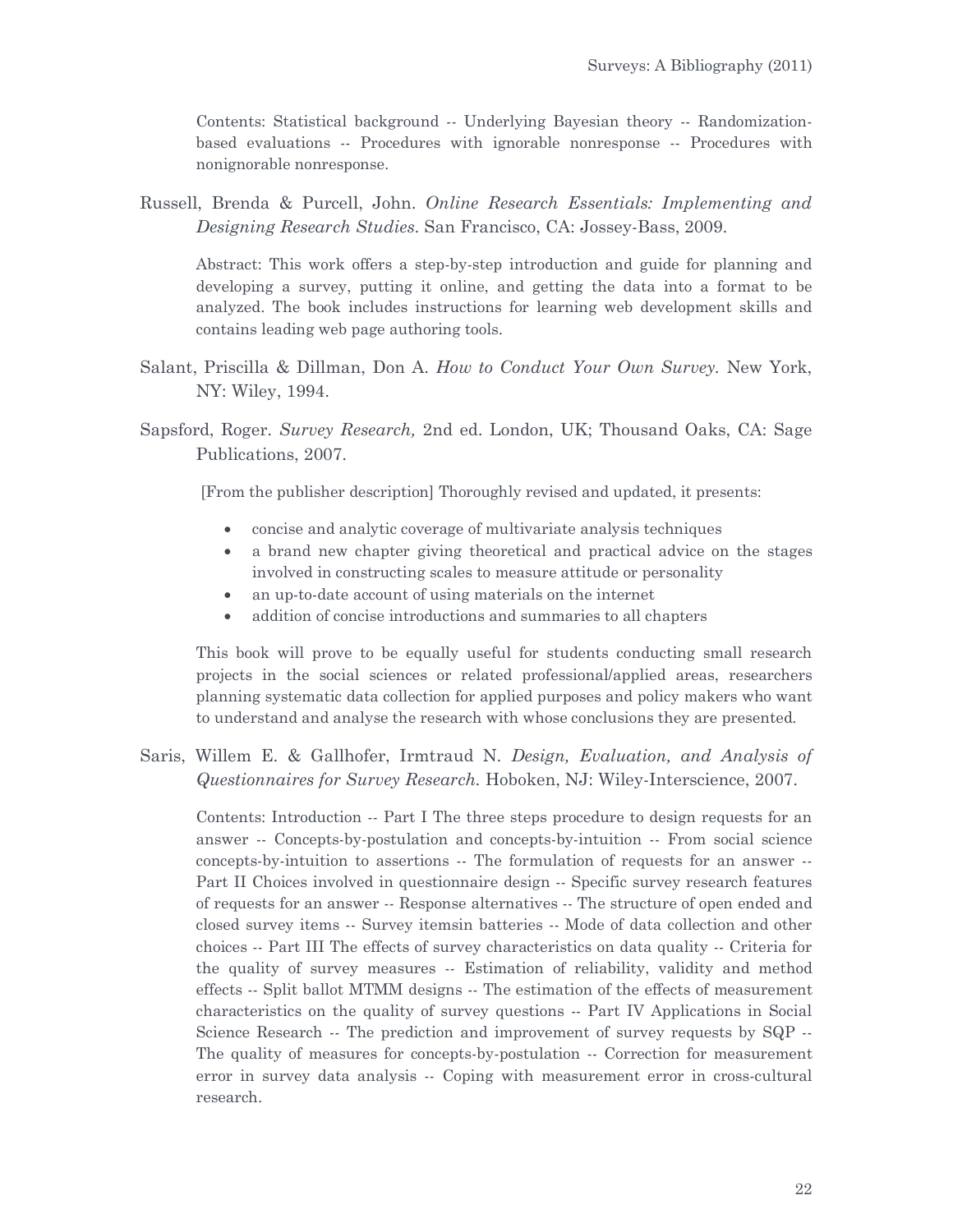- Schonlau, Matthias, et al. *Conducting Research Surveys via E-mail and the Web.* Santa Monica, CA: Rand, 2002.
- Schuman, Howard. *Method and Meaning in Polls and Surveys.* Cambridge, MA: Harvard University Press, 2008.

Contents: Introduction: Polls and surveys, methods and meanings -- Ordinary questions, survey questions, and policy questions -- The primordial distinction between open and closed attitude questions -- Interpretive survey research: why questions -- Artifacts are in the mind of the beholder -- The survey world and other worlds -- Hunting a social science snark -- Conclusion: A brief look back at meanings and methods, surveys and polls.

- Schuman, Howard & Presser, Stanley. *Questions and Answers in Attitude Surveys: Experiments on Question Form, Wording, and Context.* Thousand Oaks, CA: Sage Publications, 1996.
- Schwartz, Norbert & Sudman, Seymour, eds. *Answering Questions: Methodology for Determining Cognitive and Communicative Processes in Survey Research.* San Francisco, CA: Jossey-Bass, 1996.
- Shonrock, Diana D. *Evaluating Library Instruction: Sample Questions, Forms, and Strategies for Practical Use.* Chicago, IL: American Library Association, 1996.

Abstract: Libraries devote serious resources to user-education programs and need to measure their effectiveness with hard data. This guide was designed to simplify the evaluation planning process and the making of evaluation instruments. The material was developed from hundreds of survey instruments used by librarians around the country. The handbook contains: (1) a guide to developing, conducting, and tabulating a survey or evaluation; (2) 14 sections of sample questions; (3) four appendices containing a sample cover letter, sample attitudinal and measurement scales, pre- and post-instruction checklists, and sample evaluation forms; (4) a glossary of terms; (5) a 66-item bibliography; and (6) a mail-in evaluation form for the handbook itself.

Smith, Frank J. *Organizational Surveys: The Diagnosis and Betterment of Organizations through Their Members*. Mahwah, N.J.: Lawrence Erlbaum Associates, 2003.

Contents: Series Foreword / Edwin A. Fleishman, Jeanette N. Cleveland -- Foreword / Charles Hulin -- Introduction: Survey Functions, Tools, and Development -- Functions of Organizational Survey Programs -- Stages of Survey Program Development -- Survey Tools -- Survey Pitfalls and Managerial Questions -- Introduction: Survey Research -- Employee Attitudes and Customer Satisfaction -- Employee Attitudes and Attendance -- Organizational Commitment and Turnover -- Work Attitudes and Unionization Activity -- Introduction: Survey Cases -- Improving Supervisory Recruitment: A 6-Year Study of an Organizational Intervention in a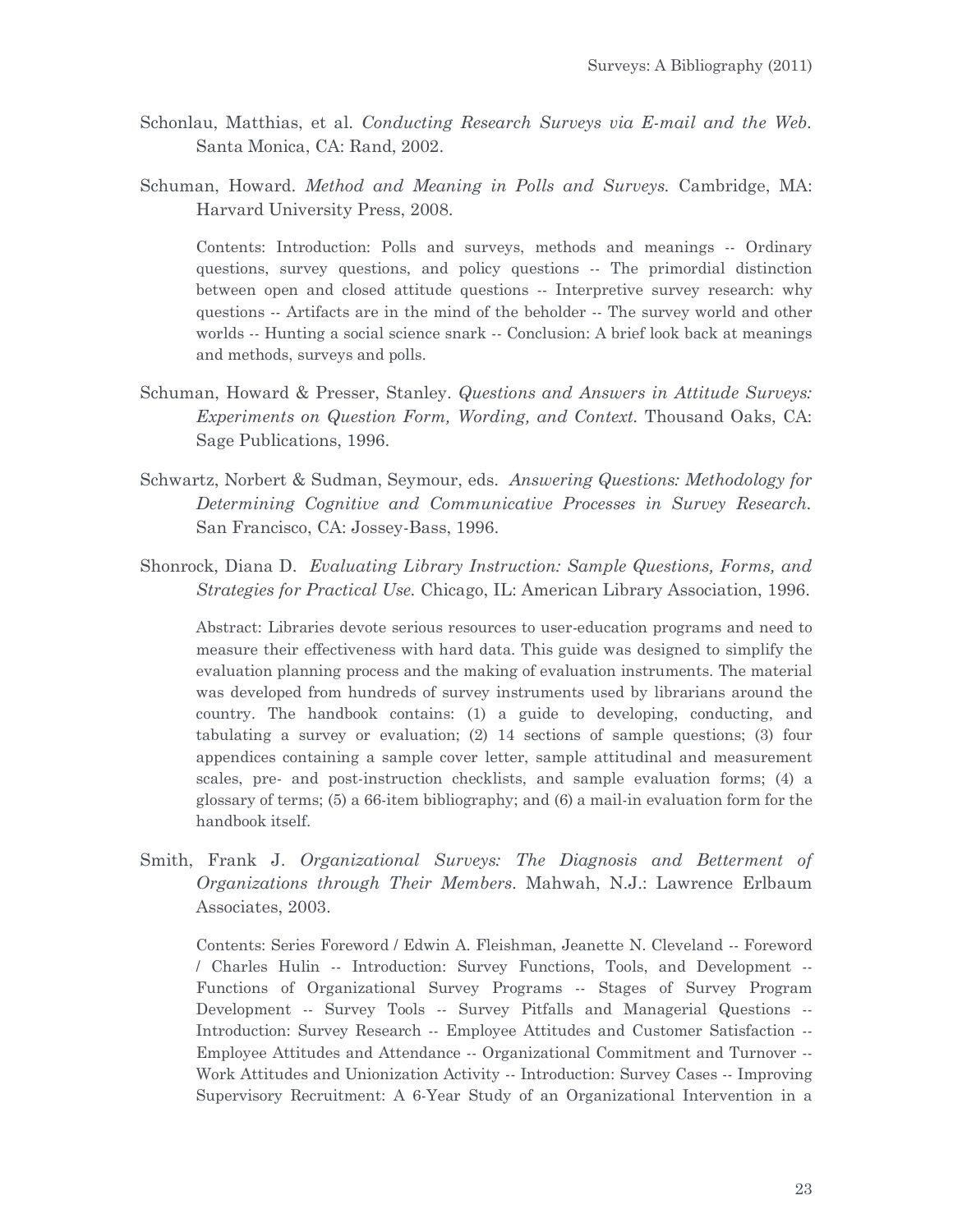Coal Mine Operation -- Identifying Disparate Needs of Scientists in a Research Institute -- Improving Organizational Communication in a School of Nursing -- Realigning Departmental Practices With Company Policies: A Survey of a Corporate Advertising Agency -- Effecting Managerial Change: An 11-year Managerial Survey Project -- Influence of Surveys in Initiating Top Management Action -- Contrasting Use of Surveys in Organizational Development: A 19-Year Project in Two Ski Resorts -- Diagnosing Organizational Unrest: A Study in a Television and Radio Station -- Employee Attitudes Toward Health, Safety, and Environmental Issues: A Decade of Surveys -- Survey Prediction of Worker Reactions to Organizational Changes -- Use of a Survey in Determining CEO Succession -- A Survey-Driven Supervisory Training Exercise -- A Survey's Role in a Federal Court Case.

- Spunt, Trevor M. *Guide to Customer Surveys: Sample Questionnaires and Detailed Guidelines for Creating Effective Surveys.* New York, NY: Customer Service Group, 1999.
- Solomon, David J. *Conducting Web-Based Surveys.* College Park, MD: ERIC Clearinghouse on Assessment and Evaluation, 2001.
- Stoop, Ineke A. L. *The Hunt for the Last Respondent: Nonresponse in Sample Surveys.* The Hague: SCP, Social and Cultural Planning Office of the Netherlands, 2005.

Contents: What is nonresponse and why be concerned -- The usual suspects : hard to reach and reluctant to cooperate -- Push and pull factors in survey cooperation -- Studying nonrespondents -- Going into the field -- Ease of contact -- Reluctance to cooperate -- Are refusers different? -- Nonresponse and the European social survey -- Enhancing response rates: how and why.

\_\_\_\_\_\_\_\_\_. *Improving Survey Response: Lessons Learned from the European Social Survey.* Chichester, West Sussex, UK: Wiley, 2010.

Sue, Valerie M. & Ritter, Lois A. *Conducting Online Surveys.* Los Angeles, CA: Sage Publications, 2007.

Contents: List of tables & figures -- Preface -- Acknowledgments -- Introduction -- What is a survey? -- Why is a book specific to online survey research needed? -- When should an online survey be used? -- Online survey studies -- Summary -- Planning the online survey -- E-mail surveys -- Internet/Intranet (Web page) surveys -- What to consider when buying survey software and selecting a Web survey host -- Survey objectives -- Survey timelines -- Survey research ethics -- Summary -- Sampling -- Populations and samples -- Sampling techniques for Internet surveys -- Sources of error in online surveys -- Summary -- Writing survey questions -- General considerations -- Validity of measurement -- Respondent-centered threats to validity - - Question format and wording -- Level of measurement -- Demographic questions -- Pretesting -- Summary -- Designing and developing the survey instrument -- Questionnaire design -- Making your survey accessible to everyone -- Ensuring that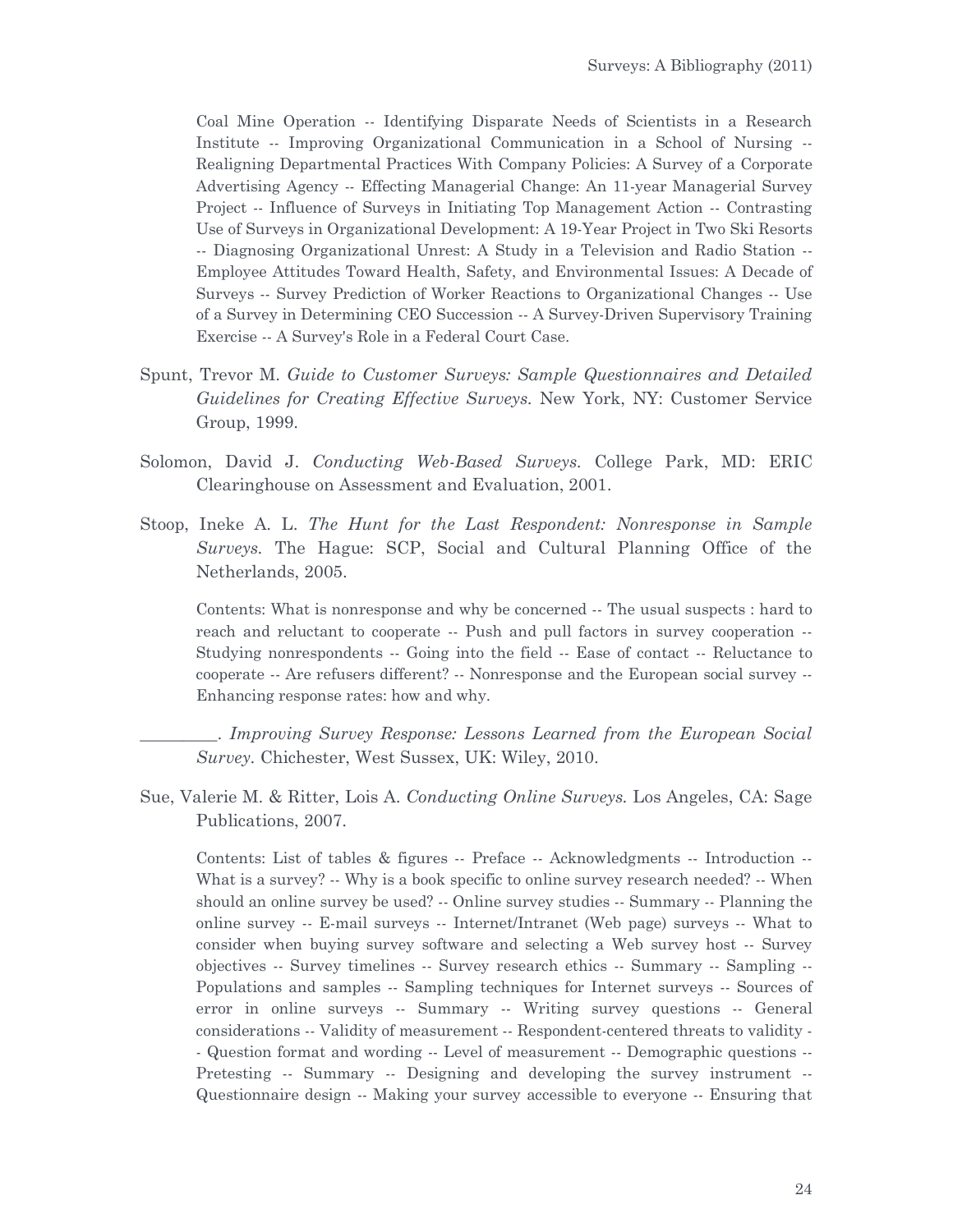participants respond only once -- Summary -- Conducting the survey -- Methods of recruitment -- Increasing the response rate -- Thank-you notes -- Summary -- Processing and analyzing the survey data -- Planning for data analysis -- Tracking the surveys -- Creating a codebook for e-mail surveys -- Data cleaning -- Data transformation -- Descriptive statistics -- Inferential statistics -- Summary -- Reporting the survey results -- Preliminary considerations -- Format of a survey report -- Oral presentations -- Poster session presentations -- Visual aids -- Matching survey results to type of display -- Distributing results using a Web-based survey development tool -- Summary -- Concluding comments -- Opportunities and challenges in online survey research -- Benefits of online surveys -- The future of online survey research -- Appendix A: Resource guide -- Appendix B: Probability sampling review for closed populations -- Appendix C: Basic demographic questionnaire -- Appendix D: Sample e-mail invitation -- Appendix E: Sample snail mail invitation -- Appendix F: Review of basic summary statistics -- Appendix G: Sample of SurveyMonkey's basic results report -- Glossary -- References -- Index -- About the authors.

Thomas, Susan J. *Designing Surveys that Work!: A Step-by-Step Guide.* Thousand Oaks, CA: Corwin Press, 1999.

\_\_\_\_\_\_\_\_\_. *Using Web and Paper Questionnaires for Data-Based Decision Making: From Design to Interpretation of the Results.* Thousand Oaks, CA: Corwin Press, 2004.

Contents: Launching your survey project -- Asking the right questions -- Creating response choices for rating scales -- Putting the questionnaire together -- Identifying and contacting respondents -- Pilot testing the questionnaire -- Maximizing your response rate: collecting the data -- Analyzing the data and making data-based decisions -- Communicating the results.

- Thurgood, Lori. *NCES Handbook of Survey Methods.* Washington, DC: National Center for Education Statistics, U.S. Dept. of Education, Institute of Education Sciences, 2003.
- Tourangeau, Roger, et al. *The Psychology of Survey Response*. Cambridge, UK; New York: Cambridge University Press, 2000.

Contents: An introduction and a point of view -- Respondents' understanding of survey questions -- The role of memory in survey responding -- Answering questions about dates and durations -- Factual judgments and numerical estimates -- Attitude questions -- Attitude judgments and context effects -- Selecting a response: Mapping judgment to survey answers -- Editing of responses: Reporting about sensitive topics -- Mode of data collection -- Impact of cognitive models on survey measurement.

Walden, Graham R. *Survey Research Methodology, 1990-1999: An Annotated Bibliography.* Westport, CT: Greenwood Press, 2003.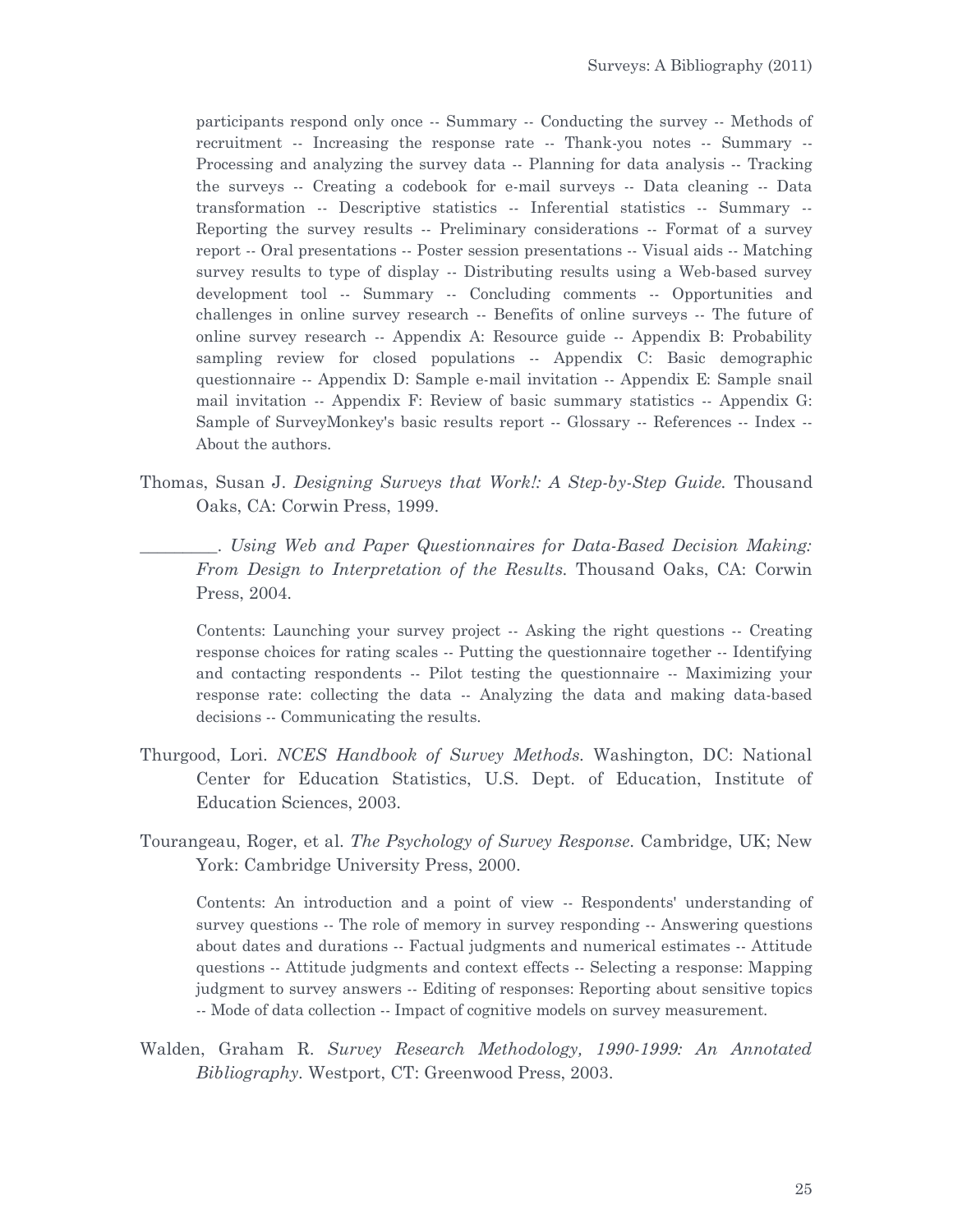(From the publicity materials) Survey research is one of the most widely used research methodologies across the social and behavioral sciences. Two trends that have had a major impact on the development of survey methods over the last decade are (1) the application of techniques and theories from cognitive psychology to the understanding and reduction of survey measurement error, and (2) the application of new computer and telephony technologies to data collection and analysis. These trends and other emerging issues from the 1990's literature on survey research methods are captured here in 617 detailed annotations to monographs, journals, government documents, dissertations, and ERIC documents. Annotations include examples from business, criminology, education, health and medicine, law, library science, mass media, work, religion, and women's studies.

- Ward, David. *Getting the Most Out of Web-based Surveys*. Chicago, IL: American Library Association, 2000.
- Weingand, Darlene E. *Customer Service Excellence: A Concise Guide for Librarians.* Chicago, IL: American Library Association, 1997.
- Weisberg, Herbert F. *The Total Survey Error Approach: A Guide to the New Science of Survey Research*. Chicago, IL: University of Chicago Press, 2005.

Publisher description: Herbert F. Weisberg's handbook presents a unified method for conducting good survey research centered on the various types of errors that can occur in surveys—from measurement and nonresponse error to coverage and sampling error. Each chapter is built on theoretical elements drawn from specific disciplines, such as social psychology and statistics, and follows through with detailed treatments of the specific types of error and their potential solutions. Throughout, Weisberg is attentive to survey constraints, including time and ethical considerations, as well as controversies within the field and the effects of new technology on the survey process—from Internet surveys to those completed by phone, by mail, and in person. Practitioners and students will find this comprehensive guide particularly useful now that survey research has assumed a primary place in both public and academic circles. [Detailed table of contents available on WorldCat].

Weisberg, Herbert F. et al. *An Introduction to Survey Research, Polling, and Data Analysis.* Thousand Oaks, CA: Sage Publications, 1996.

Contents: The nature of survey research -- The survey process -- Sampling procedures -- Questionnaire construction -- The data collection stage -- Coding practices -- Designing survey -- The process of data analysis -- Single-variable statistics -- Statistical inference for means -- Two-variable tables -- Measures of association -- Control tables -- Correlation and regression -- Writing survey reports -- Evaluating surveys -- The ethics of polls.

Willis, Gordon B. *Cognitive Interviewing: A Tool for Improving Questionnaire Design.* Thousand Oaks, CA: Sage Publications, 2005.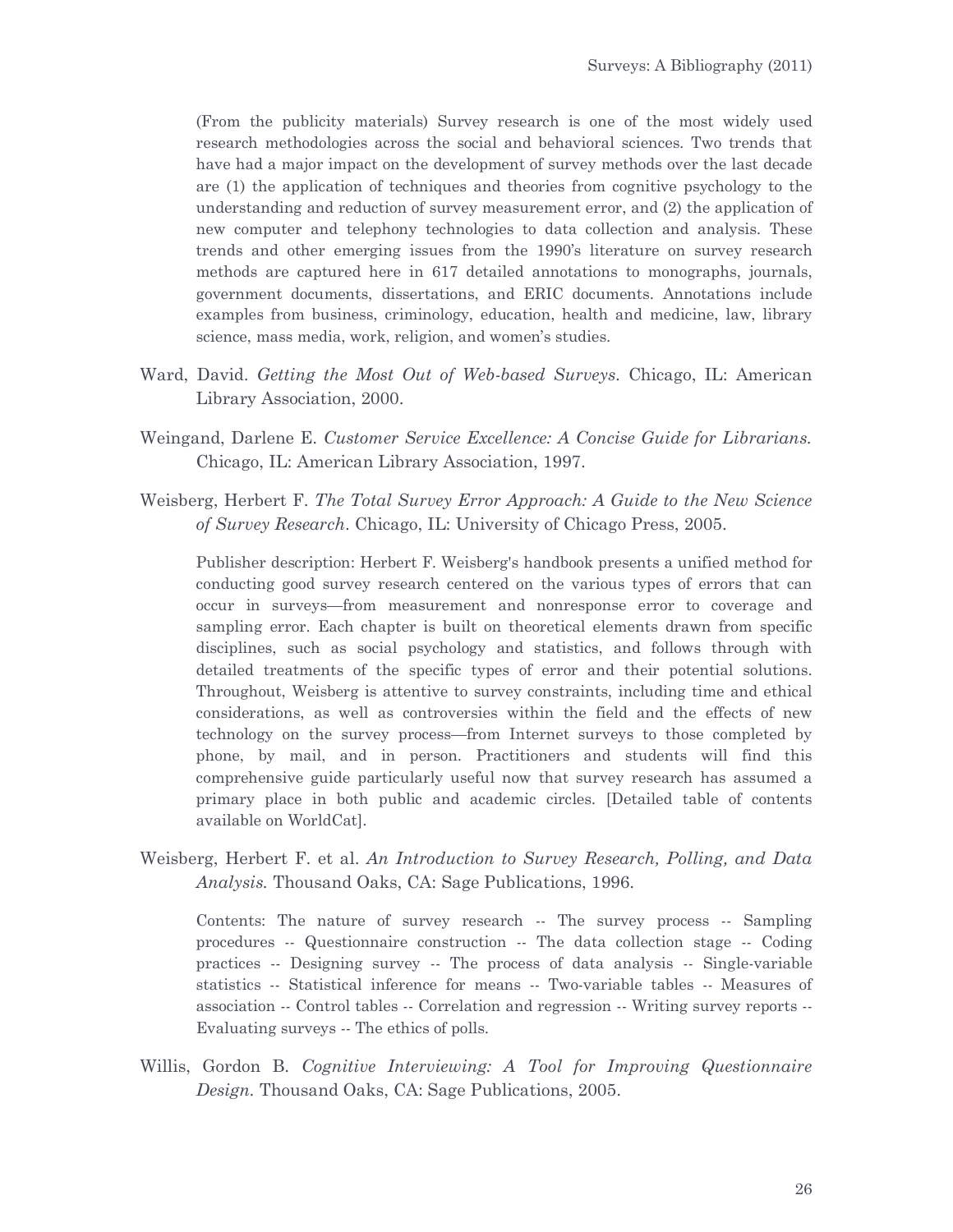Contents: Introduction to cognitive interviewing -- Setting the stage for cognitive interviewing : first principles of questionnaire design -- Background and theoretical origins : the CASM approach -- Cognitive interviewing in practice : think-aloud, verbal probing, and other techniques -- Developing standard cognitive probes -- Beyond the standard model of verbal probing -- A further perspective : cognitive testing as expansive interviewing -- Avoiding probing pitfalls -- Selection and training of cognitive interviewers -- Planning and conducting interviews -- Analyzing and documenting cognitive interview results -- Special applications of cognitive interviewing -- Evaluation of cognitive interviewing techniques -- Beyond cognitive testing : affiliated pretesting methods -- Recommendations and future directions.

## BOOK CHAPTERS

Adams, John. "Surveys," in *Research Methods for Graduate Business and Social Science Students*. Thousand Oaks, CA: Sage Publications, 2007.

Babbie, Earl R. "Survey Research," in *The Basics* 

*of Social Research*, 5th ed. Belmont, CA: Wadsworth/Cengage Learning, 2011.

- Babbie, Earl R. "Survey Research" (in Part 3: "Modes of Operation"), in *The Practice of Social Research*, 12th ed. Belmont, CA: Wadsworth Cengage, 2010.
- Bandilla, Wolfgang. "Web Surveys: An Appropriate Mode of Data Collection for the Social Sciences?" in *Online Social Sciences*, Bernad Batinic, ed. Seattle, WA: Hogrefe & Huber Publishers, 2002.
- Bartlett, Kenneth R. "Survey Research in Organizations," in *Research in Organizations: Foundations and Methods of Inquiry*, Richard A. Swanson & Elwood F. Holton, eds. San Francisco, CA: Berrett-Koehler, 2005.
- Batagelj, Zenel & Vehovar, Vasja. "WWW Surveys," in *Advances in Methodology, Data Analysis, and Statistics,* Anuska Ferligoj, ed. Ljubljana, Faculty of Social Sciences, 1998c.
- Beins, Bernard. "Principles of Survey Research," in *Research Methods: A Tool for Life*, 2nd ed. Boston, MA: Pearson/A & B, 2009.
- Berends, Mark. "Survey Methods in Educational Research," in *Handbook of Complementary Methods in Education Research*, Judith L. Green, Gregory Camilli, and Patricia B. Elmore, eds. Mahwah, N.J.: Lawrence Erlbaum Associates; Washington, D.C.: Published for the American Educational Research Association, 2006.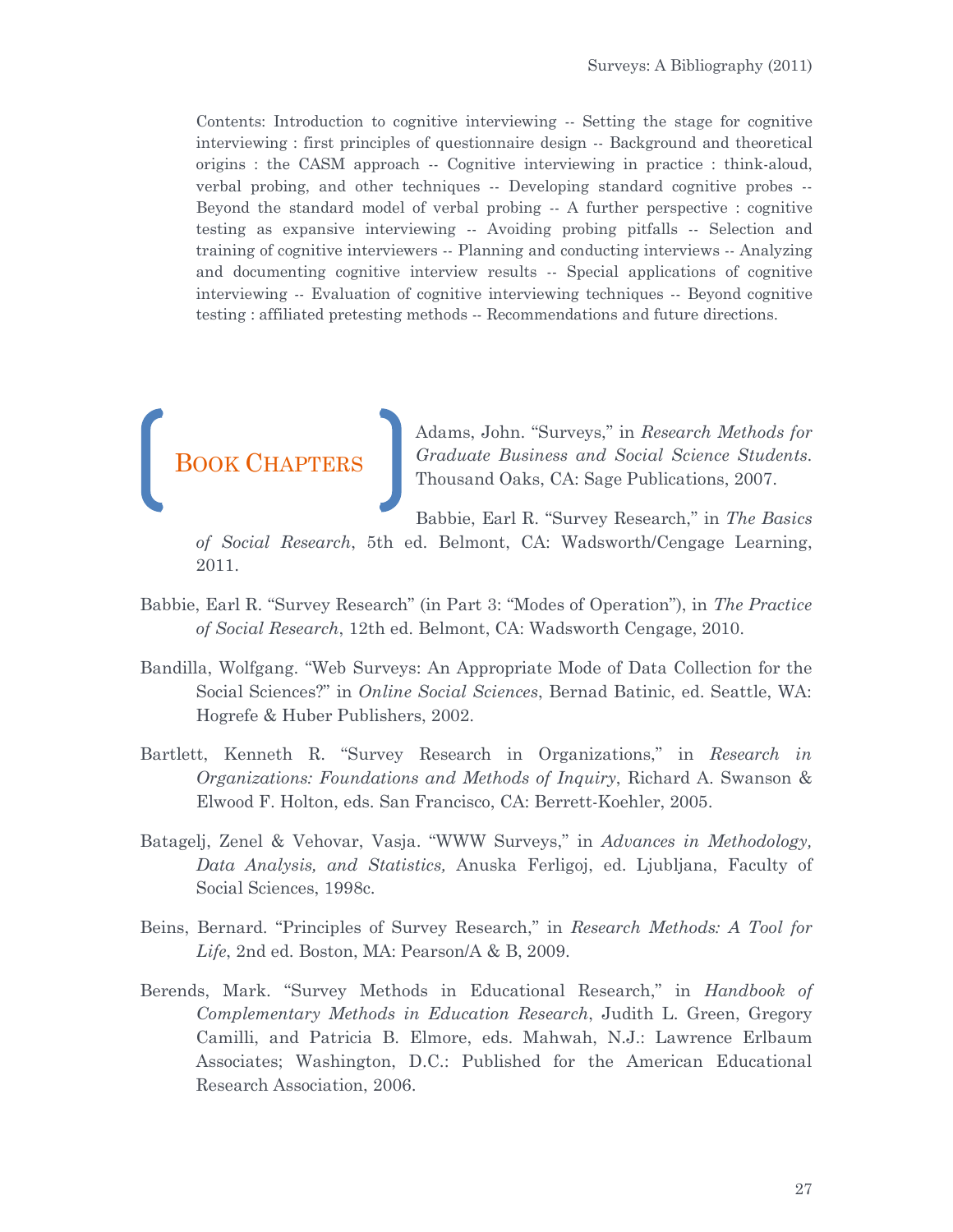- Berends, M. & Zottola, G. "Primer of Survey Methods," in *Research Essentials: An Introduction to Design and Practices.* Stephen D. Lapan & Marylynn T. Quartaroli, eds. San Francisco, CA: Jossey-Bass, 2009.
- Best, Samuel J. & Harrison, Chase H. "Internet Survey Methods," in *The Sage Handbook of Applied Social Research Methods,* 2nd ed. Leonard Bickman & Debra J. Rogs, eds. Los Angeles, CA: Sage Publications, Inc., 2009.
- Bloch, Alice. "Doing Social Surveys," in *Researching Society and Culture*, 2nd ed. Clive Seale, ed. London, UK; Thousand Oaks, CA: Sage Publications, 2004.
- Chen, Peter Y. & Huang, Yueng-hsiang. "Conducting Telephone Surveys," in *The Psychology Research Handbook: A Guide for Graduate Students and Research Assistants*, 2nd ed. Frederick T. L. Leong & James T. Austin, eds. Thousand Oaks, CA: Sage Publications, 2006.
- Chromy, James. "Survey Sampling," in *Handbook of Complementary Methods in Education Research*, Judith L. Green, Gregory Camilli, and Patricia B. Elmore, eds. Mahwah, N.J.: Lawrence Erlbaum Associates; Washington, D.C.: Published for the American Educational Research Association, 2006.
- Cozby, Paul C. "Asking People about Themselves: Survey Research," in *Methods of Behavioral Research,* 10th ed. Boston, MA: McGraw-Hill Higher Education, 2009.
- Creswell, John W. "Survey Designs," in *Educational Research: Planning, Conducting, and Evaluating Quantitative and Qualitative Research*, 3rd ed. Upper Saddle River, N.J.: Pearson/Merrill Prentice Hall, 2008.
	- \_\_\_\_\_\_\_\_\_. "Quantitative Methods: Defining Surveys and Experiments, Components of a Survey Method Plan and Survey Design" (Chapter 8), in *Research Design: Qualitative, Quantitative, and Mixed Methods Approaches*, 3rd ed. Thousand Oaks, CA: Sage Publications, 2009.
- Dane, Francis C. "Survey Research," in *Evaluating Research: Methodology for People Who Need to Read Research*. Los Angeles, CA: Sage, 2011.
- Dillman, Don A. & Bowker, Dennis K. "The Web Questionnaire Challenge to Survey Methodologists," in *Dimensions of Internet Science*, Ulf-Dietrich Reips and Michael Bosnjak, eds. Lengerich, Pabst Science Publishers, 2001.
- Elliott, Donald S. "Measuring Library Benefits: Preparing the Survey Instruments," in *Measuring Your Library's Value: How to Do a Cost-Benefit Analysis for your Public Library*. Chicago, IL: American Library Association, 2007.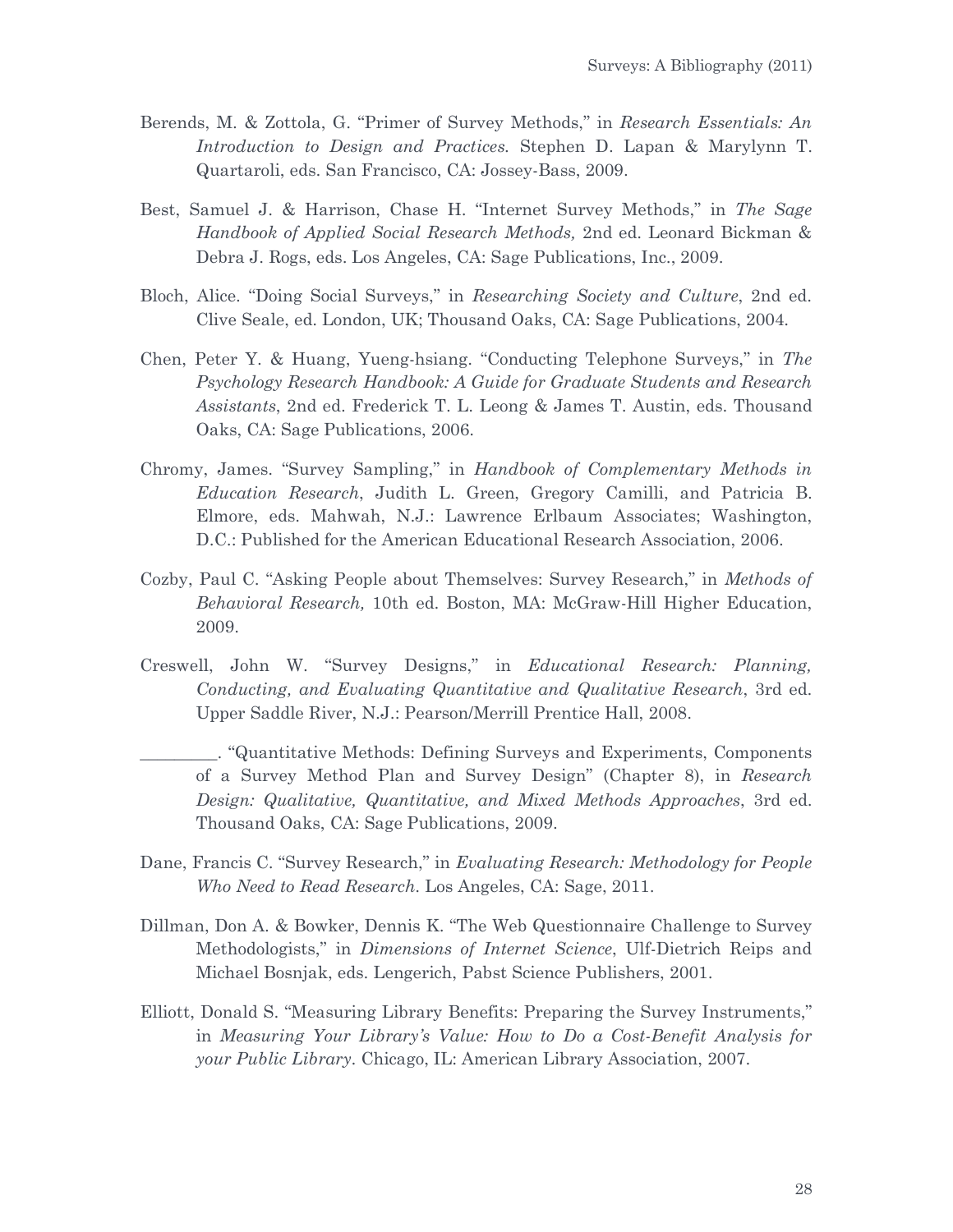- Epstein, Joel & Klinkenberg, W. Dean. "Collecting Data via the Internet: The Development and Deployment of a Web-based Survey," in *Using the Internet as a Research Tool for Social Work and Human Services,* Goutham M. Menon, ed. New York, NY: Haworth Press, 2002.
- Fowler, Floyd J. Jr. & Cosenza, Carol. "Design and Evaluation of Survey Questions," in *The Sage Handbook of Applied Social Research Methods,* 2nd ed. Leonard Bickman & Debra J. Rogs, eds. Los Angeles, CA: Sage Publications, Inc., 2009.
- Fraenkel, Jack R. & Wallen, Norman E. "Survey Research," in *How to Design and Evaluate Research in Education*, 5th ed. Boston, MA: McGraw-Hill Higher Education, 2003.
- Goddard, Robert D. III & Villanova, Peter. "Designing Surveys and Questionnaires for Research," in *The Psychology Research Handbook: A Guide for Graduate Students and Research Assistants*, 2nd ed. Frederick T. L. Leong & James T. Austin, eds. Thousand Oaks, CA: Sage Publications, 2006.
- Goodwin, C. James. "Observational and Survey Research Methods," *Research in Psychology: Methods and Design*, 6th ed. Hoboken, NJ: Wiley, 2010.
- Graf, Lorenz. "Assessing Internet Questionnaires: The Online Pretest Lab," in *Online Social Sciences*, Bernad Batinic, ed. Seattle, WA: Hogrefe & Huber Publishers, 2002.
- Gray, Paul S. "Survey Research," in *The Research Imagination: An Introduction to Qualitative and Quantitative Methods*. New York, NY: Cambridge University Press, 2007.

Abstract: "Whether one is conducting an intimate one-on-one interview or a largescale examination of an entire society, human imagination and scientific principles go hand in hand. To that end, this book emphasizes scientific method but also acknowledges its critics. It covers a wide variety of data collection techniques but presents them as reinforcing, rather than competing with, one another, thus striking a balance between qualitative and quantitative methods. It is designed for students and instructors who want a comprehensive treatment of a variety of research techniques with special emphasis on qualitative approaches."--BOOK JACKET.

- Grinnell, Richard M. & Unrau, Yvonne A. "Survey Research," in *Social Work Research and Evaluation: Foundations of Evidence-Based Practice*, 8th ed. Oxford, UK; New York, NY: Oxford University Press, 2008.
- Hank, Carolyn et al. "Survey Research," in *Applications of Social Research Methods to Questions in Information and Library Science*, Barbara M. Wildemuth. Westport, CT: Libraries Unlimited, 2009.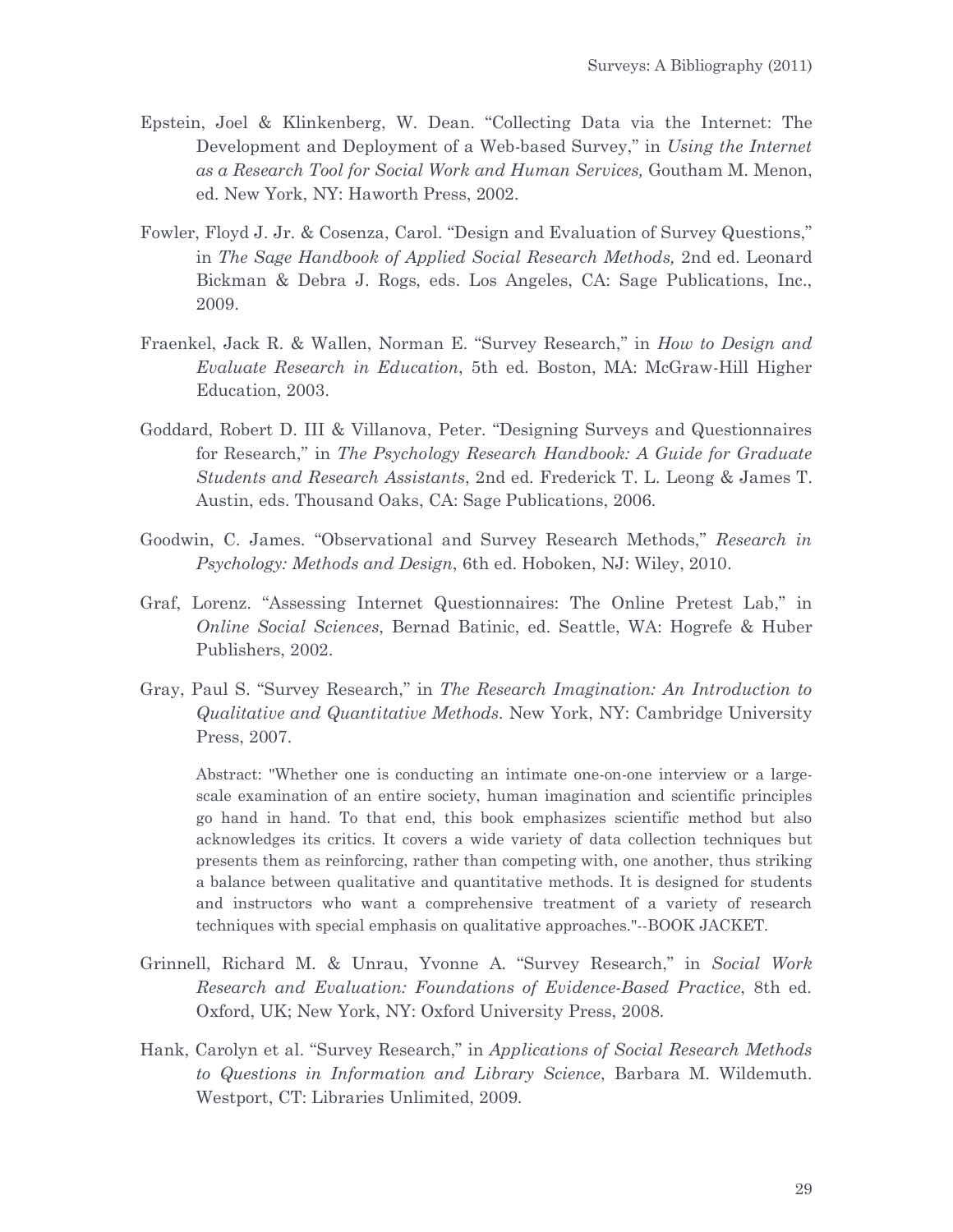- Hartas, Dimitra. "Survey Research in Education," in *Educational Research and Inquiry: Qualitative and Quantitative Approaches*. London, UK; New York, NY: Continuum, 2010.
- Hernon, Peter & Altman, Ellen. "Listening to Customers through Surveys," in *Assessing Service Quality: Satisfying the Expectations of Library Customers*, 2nd ed. Chicago, IL: American Library Association, 2010.
- Hewson, Claire. "How to Design and Implement an Internet Survey," in *Internet Research Methods: A Practical Guide for the Social and Behavioral Sciences*. London, UK; Thousand Oaks, CA: Sage Publications, 2003.
- Hutchinson, Susan R. "Survey Research," in *Foundations for Research: Methods of Inquiry in Education and the Social Sciences,* Kathleen Bennett DeMarrais & Stephen D. Lapan, eds. Mahwah, N.J.: L. Erlbaum Associates, 2004.
- Hutson, Royce A. & Kolbe, Athena R. "Survey Studies," in *The Handbook of Social Work Research Methods*, 2nd ed. Bruce A. Thyer, ed. Los Angeles, CA: Sage, 2010.
- Johnson, Janet Buttolph et al. "Survey Research and Interviewing," in *Political Science Research Methods*, 6th ed. Washington, DC: CQ Press, 2008.
- Lavrakas, Paul J. "Methods for Sampling and Interviewing in Telephone Surveys," in *The Sage Handbook of Applied Social Research Methods,* 2nd ed. Leonard Bickman & Debra J. Rogs, eds. Los Angeles, CA: Sage Publications, Inc., 2009.
- Lodico, Marguerite G. et al. "Descriptive-Survey Research," in *Methods in Educational Research: From Theory to Practice*. San Francisco, CA: Jossey-Bass, 2006.
- Mangione, Thomas W. & Van Ness, Janet H. "Mail Surveys," in *The Sage Handbook of Applied Social Research Methods,* 2nd ed. Leonard Bickman & Debra J. Rogs, eds. Los Angeles, CA: Sage Publications, Inc., 2009.
- McBride, Dawn M. "The Nuts and Bolts of Survey Research," in *The Process of Research in Psychology*. Los Angeles, CA: Sage, 2010.
- McNabb, David E. "Descriptive Research: The Survey Approach," in *Research Methods for Political Science: Quantitative and Qualitative Approaches*, 2nd ed. Armonk, NY: M.E. Sharpe, 2010.
- McQuarrie, Edward F. "Survey Research" (Chapter 7), in *The Market Research Toolbox: A Concise Guide for Beginners*, 2nd ed. Thousand Oaks, CA: Sage Publications, 2006.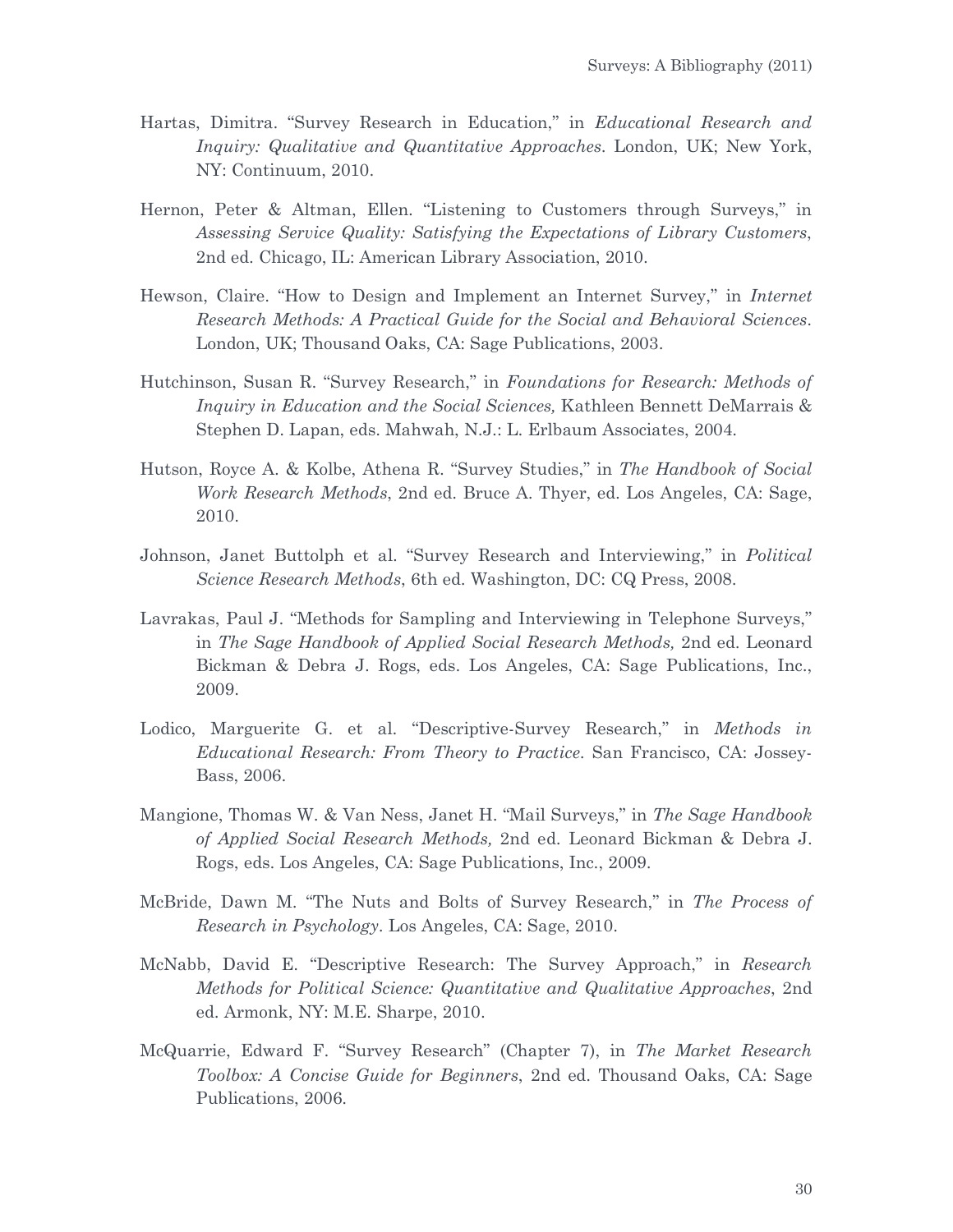- Mertens, Donna M. "Survey Methods," in *Research and Evaluation in Education and Psychology: Integrating Diversity with Quantitative, Qualitative, and Mixed Methods,* 3rd ed. Los Angeles, CA: Sage, 2010.
- Mitchell, Mark L. & Jolley, Janina M. "Survey Research," in *Research Design Explained*, 6th ed. Belmont, CA: Thomson Wadsworth, 2007.
- Neuman, William Lawrence. "Survey Research," in *Social Research Methods: Qualitative and Quantitative Approaches*, 7th ed. Boston, MA: Allyn & Bacon, 2011.

\_\_\_\_\_\_\_\_\_. "Survey: Asking People Questions" (Chapter 6), in *Understanding Research*. Boston, MA: Pearson/Allyn and Bacon, 2009.

- O'Leary, Zina. "Direct Data Collection: Surveys and Interviews," in *The Essential Guide to Doing Your Own Research*, 2nd ed. Los Angeles, CA: Sage, 2010.
- Phillips, Patricia Pullman & Stawarski, Cathy A. "Using Questionnaires and Surveys," in *Data Collection: Planning for and Collecting All Types of Data*. San Francisco, CA: Pfeiffer, 2008.
- Pickard, Alison Jane. "Surveys," in *Research Methods in Information.* London, UK: Facet, 2007.
- Powell, Ronald R. & Connaway, Lynn Silipigni. "Survey Research and Sampling," in *Basic Research Methods for Librarians*, 4th ed. Westport, CT: Libraries Unlimited, 2004.
- Radcliff, Carolyn J. "Surveys," in *A Practical Guide to Information Literacy Assessment for Academic Librarians*. Westport, CT: Libraries Unlimited, 2007.
- Ramos, Magdalena et al. "Computerized Self-Administered Questionnaires," in *Computer Assisted Survey Information Collection*, Couper, Mick P. et al., eds. New York, NY: John Wiley & Sons, 1998.
- Robbins, Jane Borsch. "Interviewing (Gathering Information from Library Users)," in *The Tell It! Manual*. Chicago, IL: American Library Association, 1996.
- Royse, David D. "Survey Research Methods," in *Research Methods in Social Work*, 5th ed. Belmont, CA: Thomson Brooks/Cole, 2008.
- Singleton, Royce & Straits, Bruce C. "Survey Research" and "Survey Implementation," in *Approaches to Social Research*, 5th ed. New York, NY: Oxford University Press, 2010.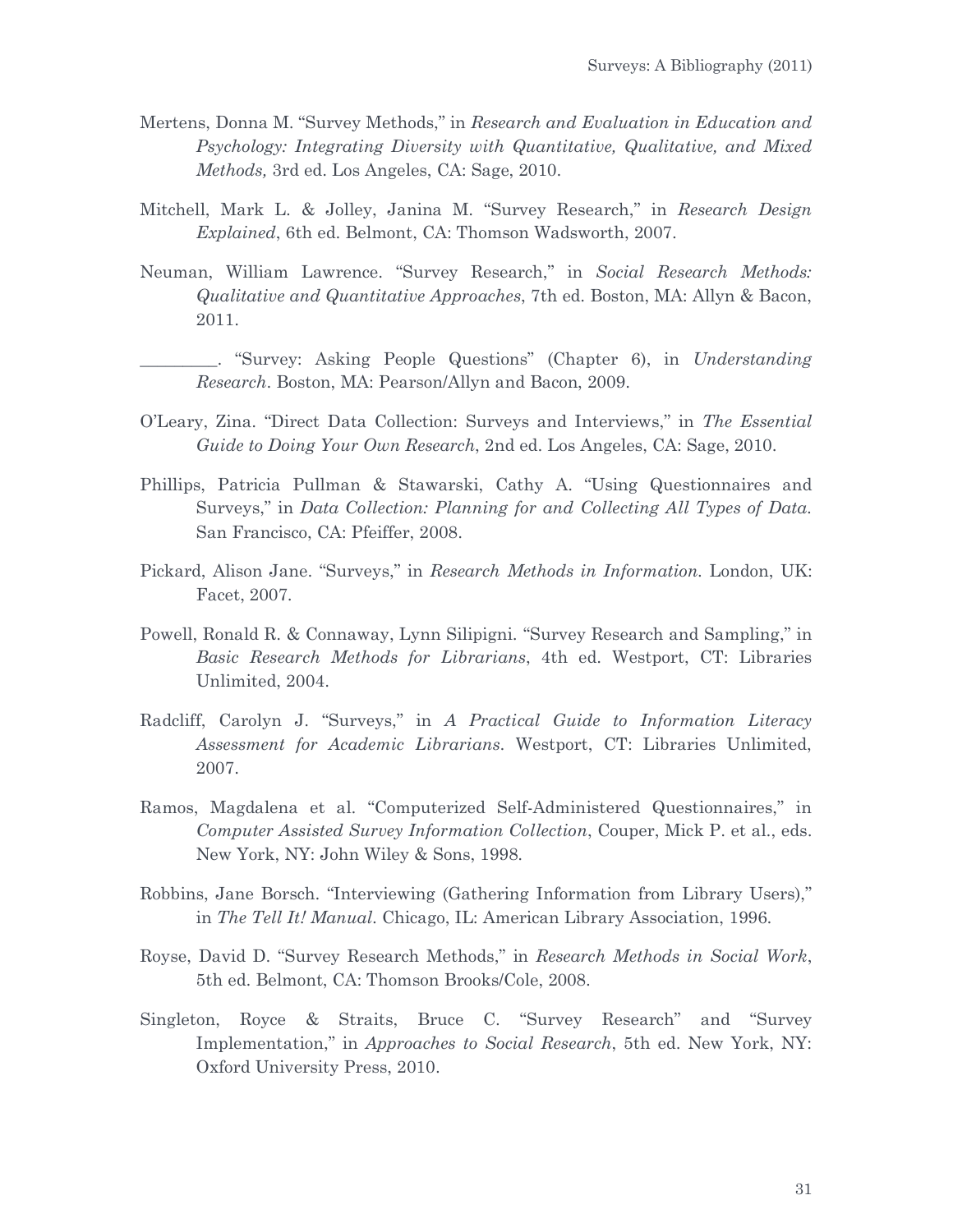- Strand, Kerry & Weiss, Gregory L. "Survey Research," in *Experiencing Social Research: A Reader*. Boston, MA: Pearson/Allyn & Bacon, 2005.
- Sturgis, Patrick. "Surveys and Sampling," in *Research Methods in Psychology*, 3rd ed. Glynis M. Breakwell, ed. London, UK; Thousand Oaks, CA: Sage Publications, 2006.
- Trochim, William M. K. & Donnelly, James P. "Survey Research," in *Research Methods Knowledge Base*, 3rd ed. Mason, OH: Atomic Dog/Cengage Learning, 2008.
- Tuten, Trace L. "Conducting Online Surveys," in *Advanced Methods for Conducting Online Behavioral Research*, Sam Gosling & John A. Johnson, eds. Washington, D.C.: American Psychological Association, 2010.
- Vaux, Alan & Briggs, Chad S. "Conducting Mail and Internet Surveys," in *The Psychology Research Handbook: A Guide for Graduate Students and Research Assistants*, 2nd ed. Frederick T. L. Leong & James T. Austin, eds. Thousand Oaks, CA: Sage Publications, 2006.
- Wrench, Jason S. "Survey Research," in *Quantitative Research Methods for Communication: A Hands-On Approach*. New York, NY: Oxford University Press, 2008.
- Wysocki, Diane Kholos. "Experimental and Survey Research: Putting It All Together," in *Readings in Social Research Methods*, 3rd ed. Belmont, CA: Thomson/Wadsworth, 2008.
- Yates, Simeon. "Survey Research," in *Doing Social Science Research.* London, UK; Thousand Oaks, CA: Sage Publications in association with Open University, 2004.



Adamson, Colin. "How To Waste Money Measuring Customer Satisfaction," 4 *Managing Service Quality* 9 (1994).

Alessi, Edward J. & Martin, James I. "Conducting an Internet-Based Survey: Benefits, Pitfalls, and Lessons Learned," 34 *Social Work Research* 122 (June 2010).

Abstract: The article discusses the benefits and challenges to conducting an Internetbased survey. According to the authors, an increasing number of researchers are shifting from the use of traditional recruitment strategies and other data collection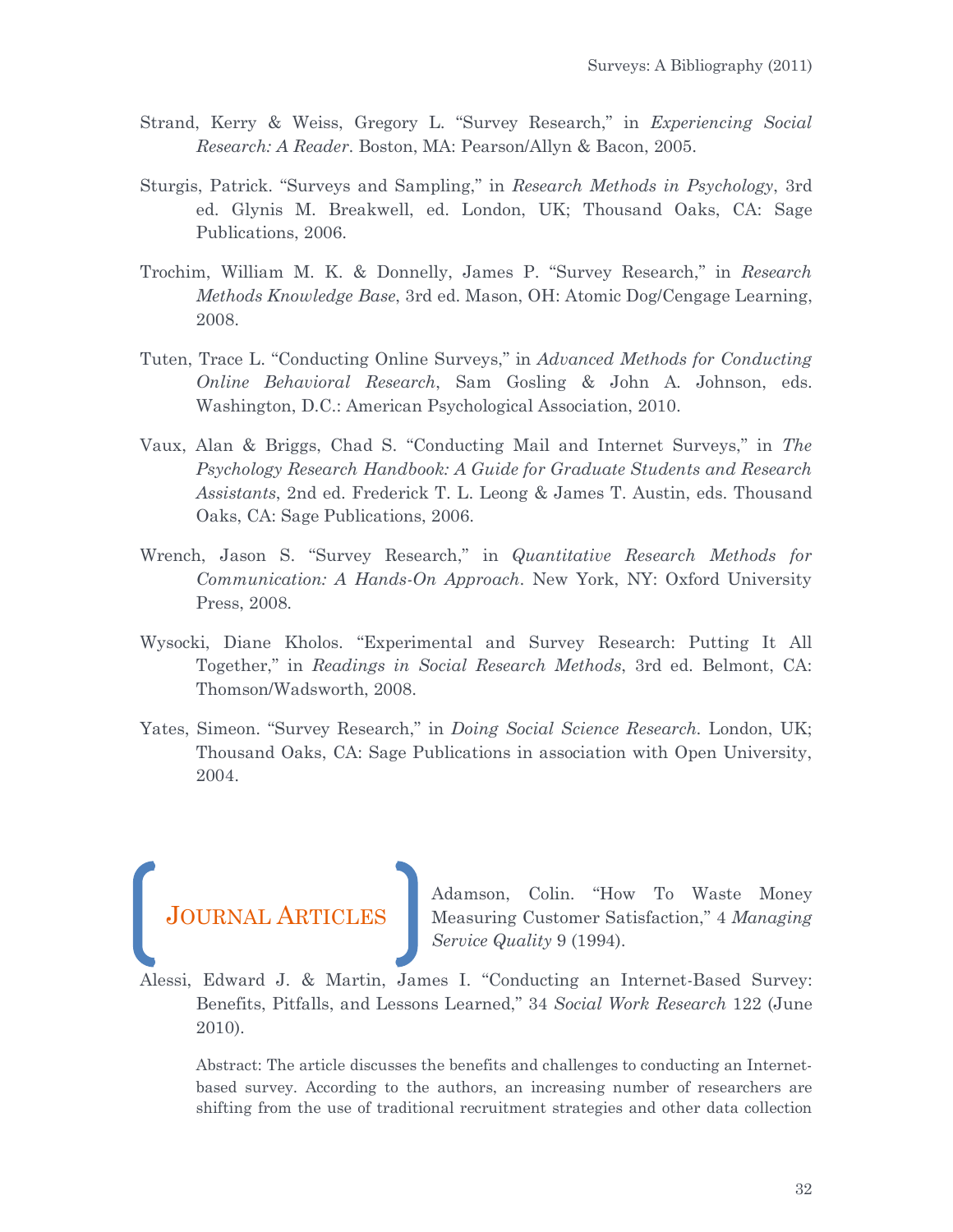methods to Internet-based survey methodologies. They suggest the shift is a result of the increased accessibility of the Internet by ordinary individuals, not just those who are computer savvy. An overview of the authors' research using extant literature on Internet-based survey methods to examine the challenges and advantages to using the surveys in social work research is presented, which includes an in-depth discussion of the mistakes the authors encountered, the mistakes the authors made, and solutions for recruiting survey participants.

Alred, Katherine. "Customer Surveys Key to Success in the Competitive Marketplace," 30 *IIE Solutions* 10 (April 1998).

When performed properly, a survey becomes an integral part of the customer relations process, according to Daniel Kanouse, COO of Take Charge Consultants, Inc. He recommends 7 steps that companies can take to improve their surveying process and customer relations. They include: 1. Know your objectives. 2. Identify the survey population. 3. Verify your database. 4. Assemble the best qualified team. 5. Develop a strategic plan and timeline.

Alreck, Pamela L. & Settle, Robert B. "Planning Your Survey," 17 *American Demographics* 12 (August 1995).

Abstract: Examines the need to decide on a data collection method as a starting point to planning a survey. Methods discussed including personal interviews, telephone interviews, and mailing questionnaires; Intensity of contact as the basic difference among all three; How selection must come after specifying information needs; Pros and cons of personal interviews and telephone interviews. INSET: Choosing between telephone and in-person surveys.

Ambrose, David M. & Anstey, John R. "Questionnaire Development: Demystifying the Process," 6 *International Management Review* 83 (June 2010).

Abstract: In this paper, a seven-category model is detailed as a method of questionnaire design and presented as a significant instructional guide. The application of the method substantially strengthens the final questionnaires. Furthermore, the method provides greater assurance that significant questions have not been inadvertently excluded from a study. The method moves the process of questionnaire design towards a more disciplined process with less dependency upon artistic insights. By providing a rational basis for gathering information, the method, also, more quickly engages and orients those who are less experienced in designing questionnaires.

- Applegate, Rachel. "Models of User Satisfaction: Understanding False Positives," 32 *RQ* 525 (Summer 1993).
- Bachmann, Duane P. et al. "E-mail and Snail Mail Face Off in a Rematch," 11 *Marketing Research* 10 (Winter 1999/Spring 2000).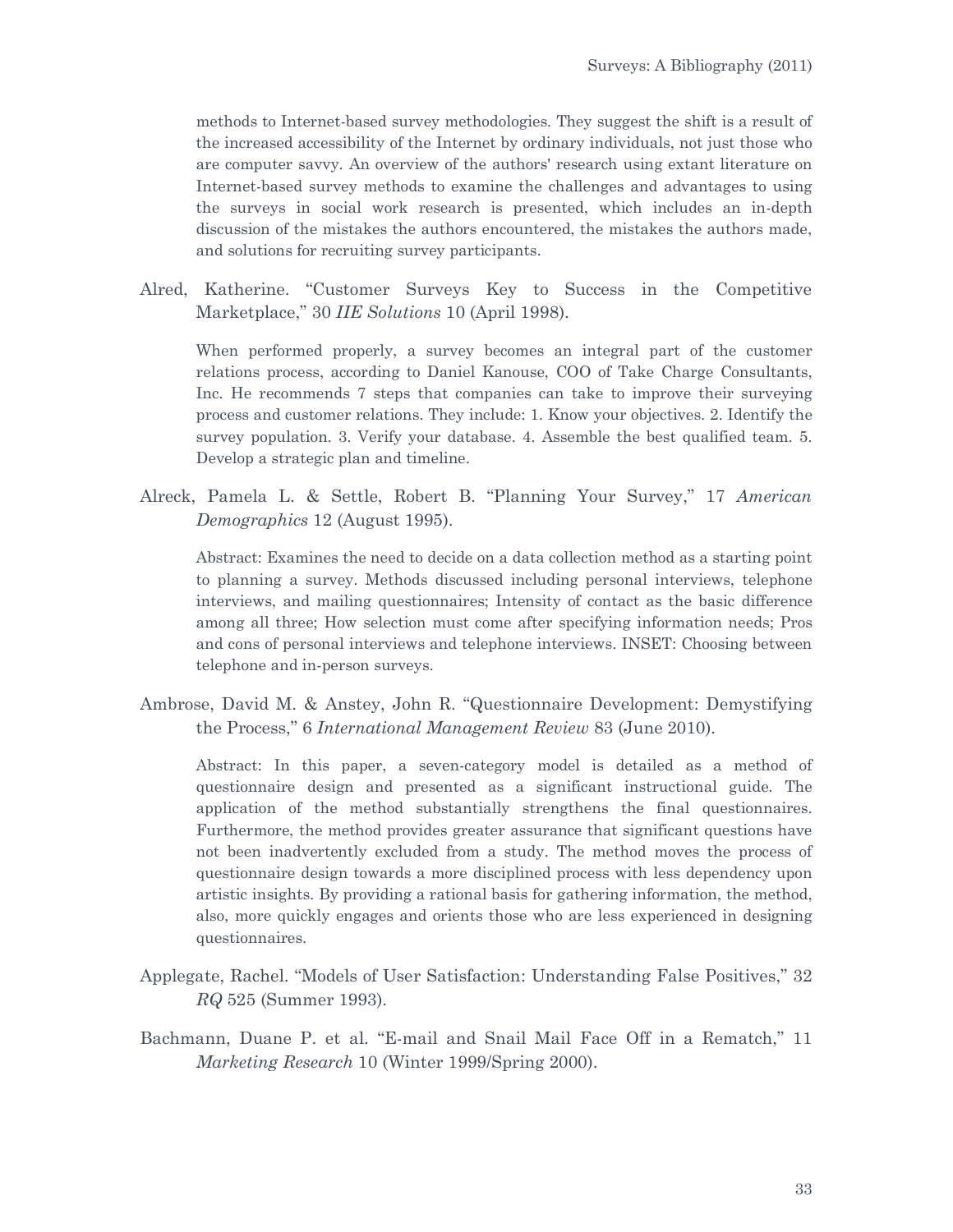Abstract: The article compares the effectiveness of electronic mail surveys against traditional mail surveys. The following are the advantages of electronic mail as a survey tool: low cost, quick response time, more candid responses, ease of recontacting subjects, increase in subjects' willingness to respond to open-ended questions, and potential use of sound and motion within the questionnaire. However, the general population's interest and attitudes towards electronic mail has been negatively affected by the increased in the number of unwanted or unsolicited electronic mail messages. This scenario could affect the electronic mail survey's usefulness.

- Bancroft, Audrey F. et al. "A Forward-Looking Library Use Survey: WSU Libraries in the 21st Century," 24 *Journal of Academic Librarianship* 216 (1998).
- Bertot, John Carlo. "Web-Based Surveys: Not Your Basic Survey Anymore," 79 *Library Quarterly* 119 (Jan. 2009).

Abstract: The article examines how web-based surveys have developed over time and discusses their application in library settings. The article explores how to design an effective web-based survey aimed at data collection, discusses their use in the library community and presents strategies for customization in order to optimize the data collection process. The author notes that when designing an effective web survey librarians need a suitable database, knowledge of programming code and a userfriendly interface.

Bertot, John Carlo et al. "Research in Practice: Survey Research and Libraries: Not Necessarily Like in the Textbooks," 78 *Library Quarterly* 99 (Jan. 2008).

Abstract: The article focuses on the distinctions between survey research methodology theory and practice. The authors illustrate the common construction of idealistic scenarios of library science textbooks with the challenges and logistics of carrying out a large-scale library audience survey. The American Library Association's Public Libraries and the Internet survey series is discussed in detail. The results of the survey are described, outlining trends in U.S. library patron demographics, as well as an outline of the actual conducting of the survey and its associated setbacks.

- Best, Samuel J., et al. "An Assessment of the Generalizability of Internet Surveys," 19 *Social Science Computer Review* 131 (2001).
- Biemer, Paul P. "Total Survey Error: Design, Implementation, and Evaluation," 74 *Public Opinion Quarterly* 817 (Dec. 2010).

Abstract: The total survey error (TSE) paradigm provides a theoretical framework for optimizing surveys by maximizing data quality within budgetary constraints. In this article, the TSE paradigm is viewed as part of a much larger design strategy that seeks to optimize surveys by maximizing total survey quality; i.e., quality more broadly defined to include user-specified dimensions of quality. Survey methodology, viewed within this larger framework, alters our perspectives on the survey design,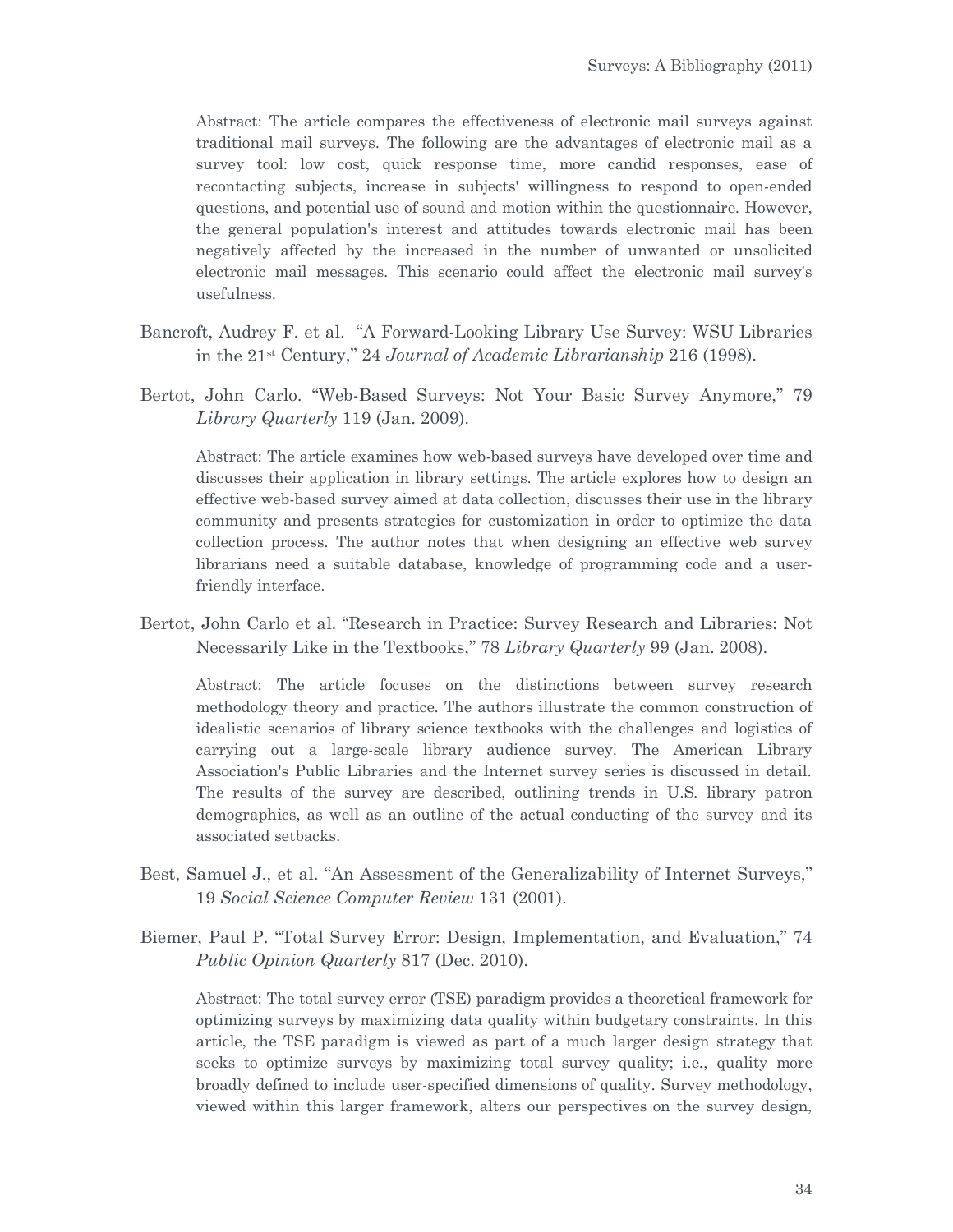implementation, and evaluation. As an example, although a major objective of survey design is to maximize accuracy subject to costs and timeliness constraints, the survey budget must also accommodate additional objectives related to relevance, accessibility, interpretability, comparability, coherence, and completeness that are critical to a survey's "fitness for use." The article considers how the total survey quality approach can be extended beyond survey design to include survey implementation and evaluation. In doing so, the "fitness for use" perspective is shown to influence decisions regarding how to reduce survey error during design implementation and what sources of error should be evaluated in order to assess the survey quality today and to prepare for the surveys of the future.

Booth, Andrew. "Mind Your Ps and Qs (Pitfalls of Questionnaires)," 22 *Health Information and Libraries Journal* 228 (Sept. 2005).

Abstract: Offers advice on how to prepare research questionnaires. Determination of required information; Utilization of two-targeted questions; Uselessness of aggregated questions; Inadequacies of compound questions.

- Bradley, N. "Sampling for Internet Surveys: An Examination of Respondent Selection for Internet Research," 41 *Journal of the Market Research Society* 387 (1999).
- Calvert, P. J. & Hernon, P. "Surveying Service Quality within University Libraries in New Zealand," 23 *The Journal of Academic Librarianship* 408 (September 1997).

This article builds on work by Peter Hernon and Ellen Altman in creating a generic service equality questionnaire. It shows the steps taken in New Zealand to adapt the questionnaire to local conditions and terminology. It concludes that items ranked highly in terms of importance in service quality by library users in the United States were paralleled in the New Zealand pilot survey instrument. A copy of the questions and their average (mean) scores is included. This research was conducted before the ARL initiative that led to the development of the LibQUAL+ instrument.

Carley-Baxter, Lisa et al. "Comparison of Cell Phone and Landline Surveys: A Design Perspective," 22 *Field Methods* 3 (Feb. 2010).

 Rapidly decreasing coverage of landline surveys is increasing the need to implement dual-frame surveys for inference to the adult U.S. population. Vast differences between the way cell phones and landlines are used, and the populations using them, require separate data collection designs. Yet research comparing cell phone surveys to landline telephone surveys is scarce with respect to operational outcomes. The authors test hypothesized differences between cell phone and landline interviewing through experiments on survey topic and length and find that these factors may not have the same impact in cell phone surveys. To help optimize calling cell phone numbers in future studies, the authors present self-reported cell phone use patterns and other factors affecting the probability of contact and sampling design. To inform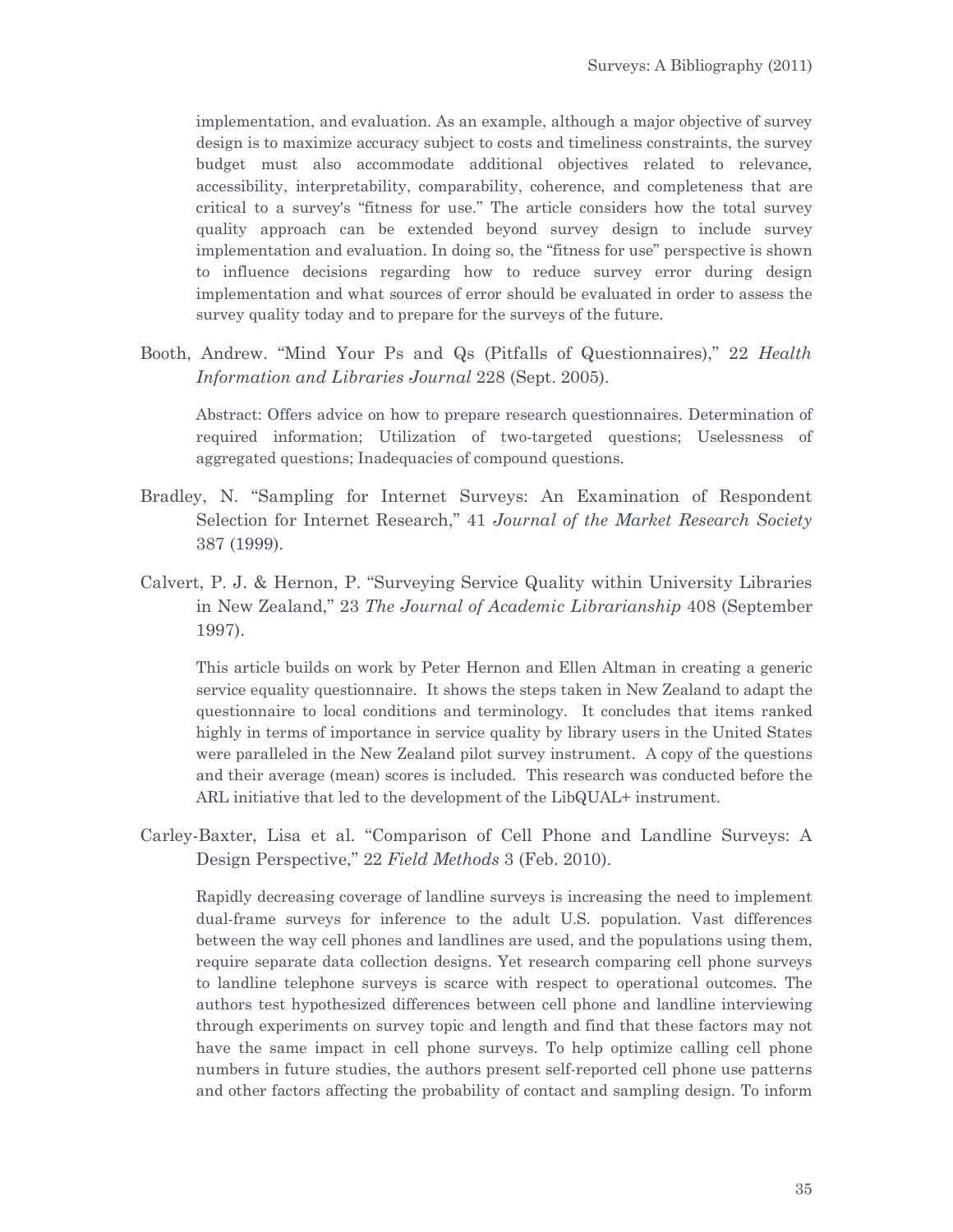the inclusion of adults with both a cell and landline phone, they compare cell phone use among cell phone only and cell with landline cases. The authors found notable differences between the cell only and cell with landline respondents in terms of cell phone use. Implications and directions for future work are discussed.

- Cho, Hyunyi & LaRose, Robert. *"*Privacy Issues in Internet Surveys," 17 *Social Science Computer Review* 421 (1999).
- Converse, Patrick D. et al. "Response Rates for Mixed-Mode Surveys Using Mail and E-mail/Web," 29 *American Journal of Evaluation* 99 (Mar. 2008).

Abstract: This study examines response rates for mixed-mode survey implementation involving mail and e-mail/Web components. Using Dillman's Tailored Design Method, 1,500 participants were sent a survey either (a) via mail with a follow-up contact via e-mail that directed them to a Web-based questionnaire or (b) via e-mail that directed them to a Web-based questionnaire with a follow-up contact via mail. Results indicate that these mixed-mode procedures produce moderately high response rates. However, the mail survey tended to be more effective than the email/Web survey, when serving either as the initial contact or as the follow-up contact. These results suggest that survey implementation involving mail followed by e-mail/Web, or even mail-only approaches, may result in larger samples than implementation involving e-mail/Web followed by mail.

- Couper, Mick P. "Web Surveys: A Review of Issues and Approaches," 64 *Public Opinion Quarterly* 464 (2000).
- Couper, Mick P. & Miller, Peter V. "Web Survey Methods: Introduction," 72 *Public Opinion Quarterly* 831 (Special Issue 2008).

Abstract: A key characteristic of Web surveys is their diversity. Unlike other modes of data collection, where the method tells us something about both the sampling process & amp; the method of data collection, the term "Web survey" is too broad to give us much useful information about how the study was carried out. For example, referring to an RDD telephone survey describes both the method of sampling (in part) & the mode of data collection. But there are so many different ways to identify sampling frames for Web surveys, to invite people to complete such surveys, & to administer surveys over the Internet (see Couper 2000 ) that the term "Web survey" conveys little evaluative information. The implications of this diversity are twofold. First, broad generalizations or claims about Web surveys relative to other methods of data collection are ill-advised. Second, much more detail about the process is needed in order for the reader to make judgments about the quality of the process itself or about the resulting data. The papers in this special issue reflect some of the many ways that the Internet can be used whether alone or in combination with other methods to conduct surveys. References. Adapted from the source document.

Couper, Mick P., et al. "Web Survey Design and Administration," 65 *Public Opinion Quarterly* 230 (2001).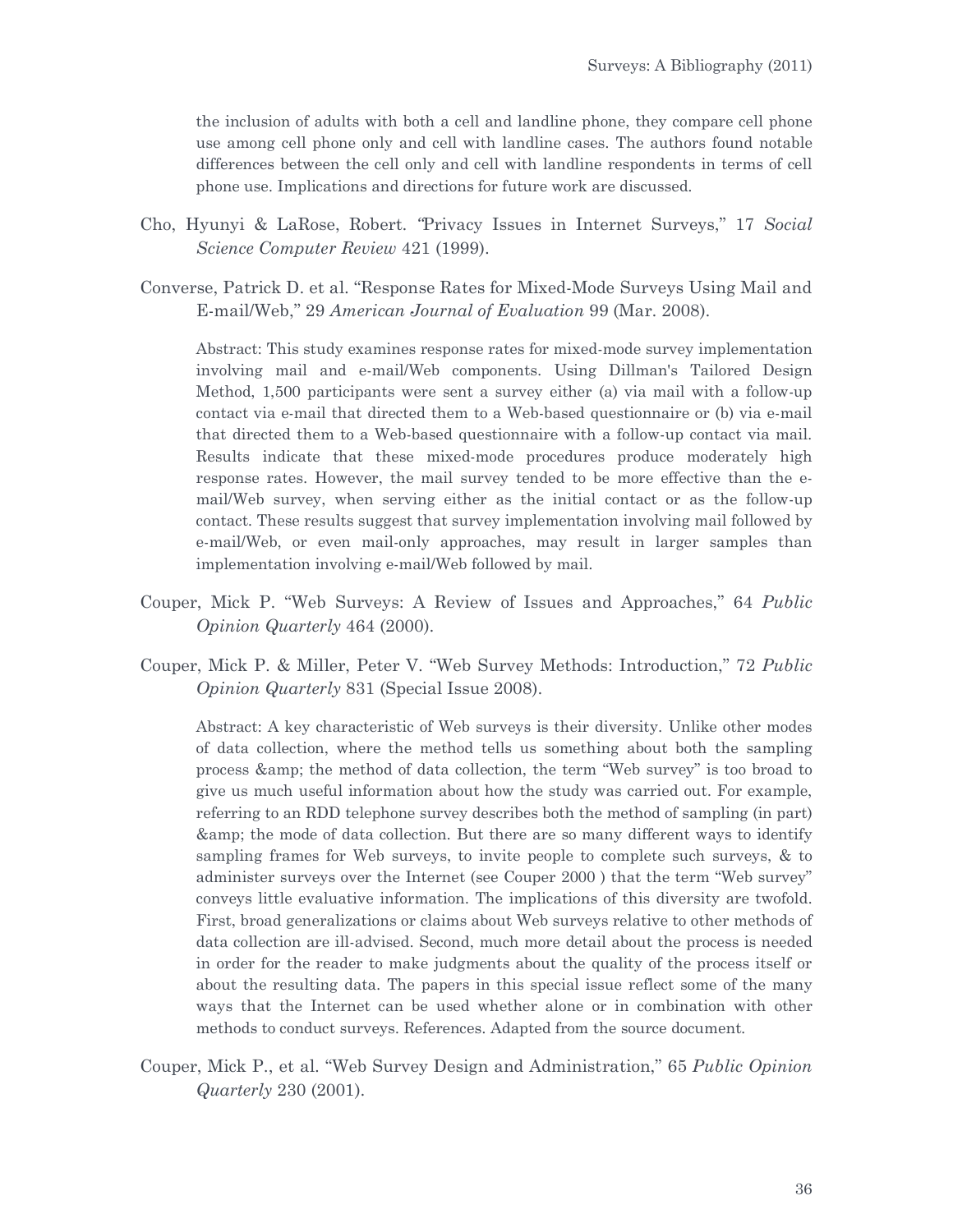- Crawford, Scott, et al. "Web Surveys: Perceptions of Burden," 19 *Social Science Computer Review* 146 (2001).
- Cullen, Rowena. "Perspectives on User Satisfaction Surveys." 49 *Library Trends* 662 (2001).
- Davis, Deborah S. & Bernstein, Alan M. "From Survey to Service: Using Patron Input To Improve Customer Satisfaction," 14 *Technical Services Quarterly* 47 (1997).
- deRouvray, Christel & Couper, Mick P. "Designing a Strategy for Reducing "No Opinion" Responses in Web-Based Surveys," 20 *Social Science Computer Review* 3 (2002).
- Dinerman, Gloria. "If You Don't Know, Ask: The Art and Craft of Survey," 6 *Information Outlook* 6 (July 2002).
- Doyle, Christine. "The Perceptions of Library Service Questionnaire PLSQ: The Development of a Reliable Instrument to Measure Student Perceptions of and Satisfaction with Quality of Service in an Academic Library," 1 *New Review of Academic Librarianship* 139 (1995).
- East, Robert & Uncles, Mark D. "In Praise of Retrospective Surveys," 24 *Journal of Marketing Management* 929 (Nov. 2008).

Abstract: Some important issues in marketing require the use of retrospective surveys. But, despite the lack of suitable alternative methods, retrospective surveybased research tends to be given short shrift by journal editors and is treated harshly in review processes. The goal of this paper is to acknowledge justifiable criticisms, see to what extent these criticisms can be addressed or contained, and to foster an inclusive approach to the use of retrospective surveys -- especially for the investigation of those important issues that cannot be studied systematically in any other way. Examples are drawn from word of mouth (WOM) research -- an area where retrospective surveys have been an indispensible method for gaining knowledge.

Epstein, Joel & Klinkenberg, W. Dean. "Collecting Data via the Internet: The Development and Deployment of a Web-Based Survey," 19 *Journal of Technology in Human Services* 33 (2002).

Abstract: This report discusses the process of developing and deploying an Internetbased study that sought to replicate the results of a traditionally administered questionnaire. We present data on the characteristics of respondents, hit and completion rates, and the effectiveness of a dozen different methods of advertising the survey. Overall, we were very successful in soliciting a gay and lesbian sample of Internet-users and collected one of the largest samples for a Web-based survey to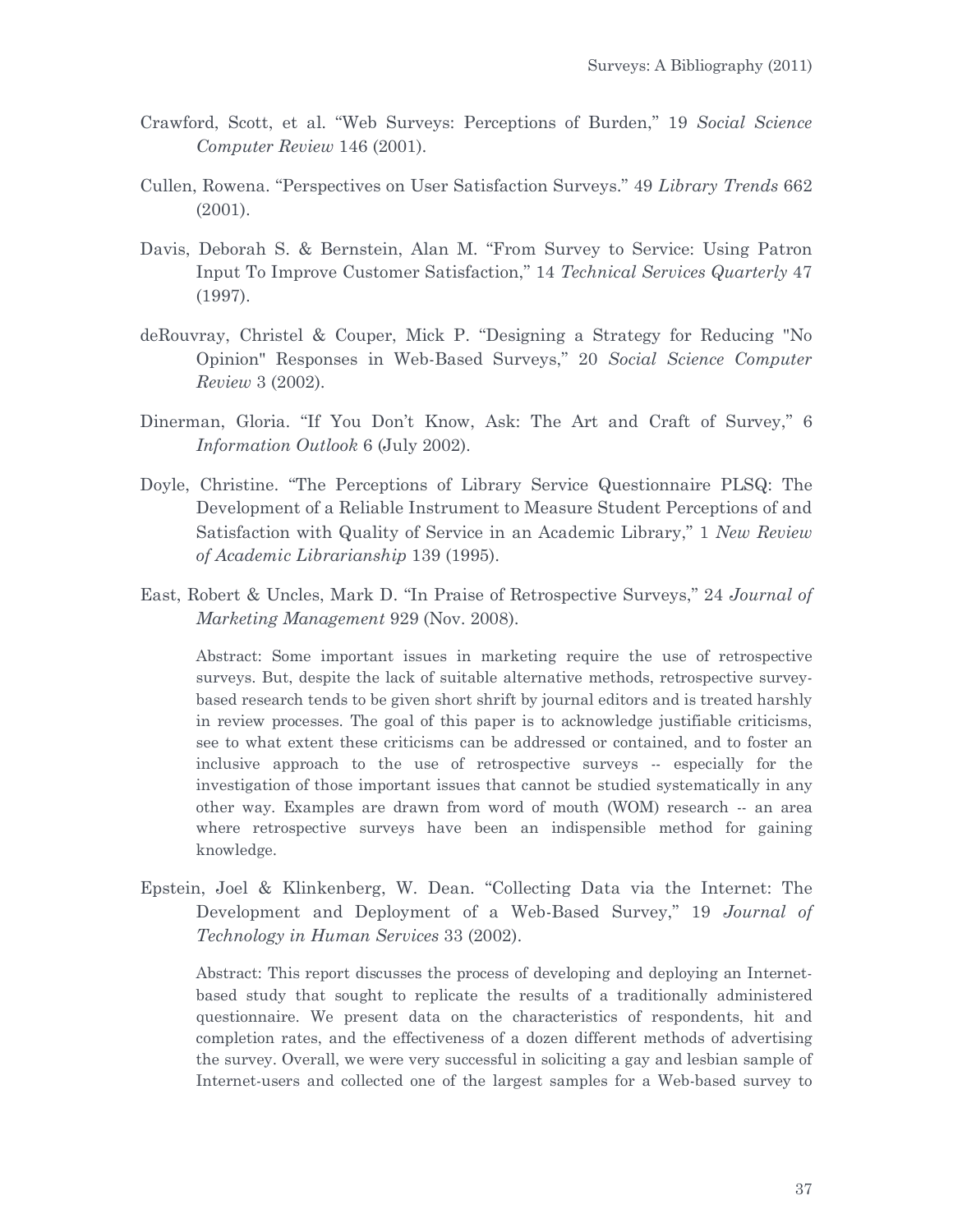date. Publicity methods that addressed the target audience's specific interests were far more effective than broader advertising methods.

Evans, Joel R. & Mathur, Anil. "The Value of Online Surveys," 15 *Internet Research* 195 (2005).

Abstract: Purpose - To provide a thorough analysis of the role of the internet in survey research and to discuss the implications of online surveys becoming such a major force in research. Design/methodology/approach - The paper is divided into four major sections: an analysis of the strengths and potential weaknesses of online surveys; a comparison of online surveys with other survey formats; a discussion on the best uses for online surveys and how their potential weaknesses may be moderated; and an overview of the online survey services being offered by the world's largest research firms. Findings - If conducted properly, online surveys have significant advantages over other formats. However, it is imperative that the potential weaknesses of online surveys be mitigated and that online surveys only be used when appropriate. Outsourcing of online survey functions is growing in popularity. Practical implications - The paper provides a very useful source of information and impartial advice for any professional who is considering the use of online surveys. Originality/value - The paper synthesizes the vast literature related to online surveys, presents original material related to survey methodology, and offers a number of recommendations.

Galesic, Mirta & Bosnjak, Michael. "Effects of Questionnaire Length on Participation and Indicators of Response Quality in a Web Survey," 73 *Public Opinion Quarterly* 349 (Summer 2009).

Abstract: This paper investigates how expected and actual questionnaire length affects cooperation rates and a variety of indicators of data quality in web surveys. We hypothesized that the expected length of a web-based questionnaire is negatively related to the initial willingness to participate. Moreover, the serial position of questions was predicted to influence four indicators of data quality. We hypothesized that questions asked later in a web-based questionnaire will, compared to those asked earlier, be associated with (a) shorter response times, (b) higher itemnonresponse rates, (c) shorter answers to open-ended questions, and (d) less variability to items arranged in grids. To test these assumptions, we manipulated the stated length (10, 20, and 30 minutes) and the position of questions in an online questionnaire consisting of randomly ordered blocks of thematically related questions. As expected, the longer the stated length, the fewer respondents started and completed the questionnaire. In addition, answers to questions positioned later in the questionnaire were faster, shorter, and more uniform than answers to questions positioned near the beginning. Adapted from the source document.

Gonzalez, J.E. "Present Day Use of the Internet for Survey-Based Research," 19 *Journal of Technology in Human Services* 19 (2002).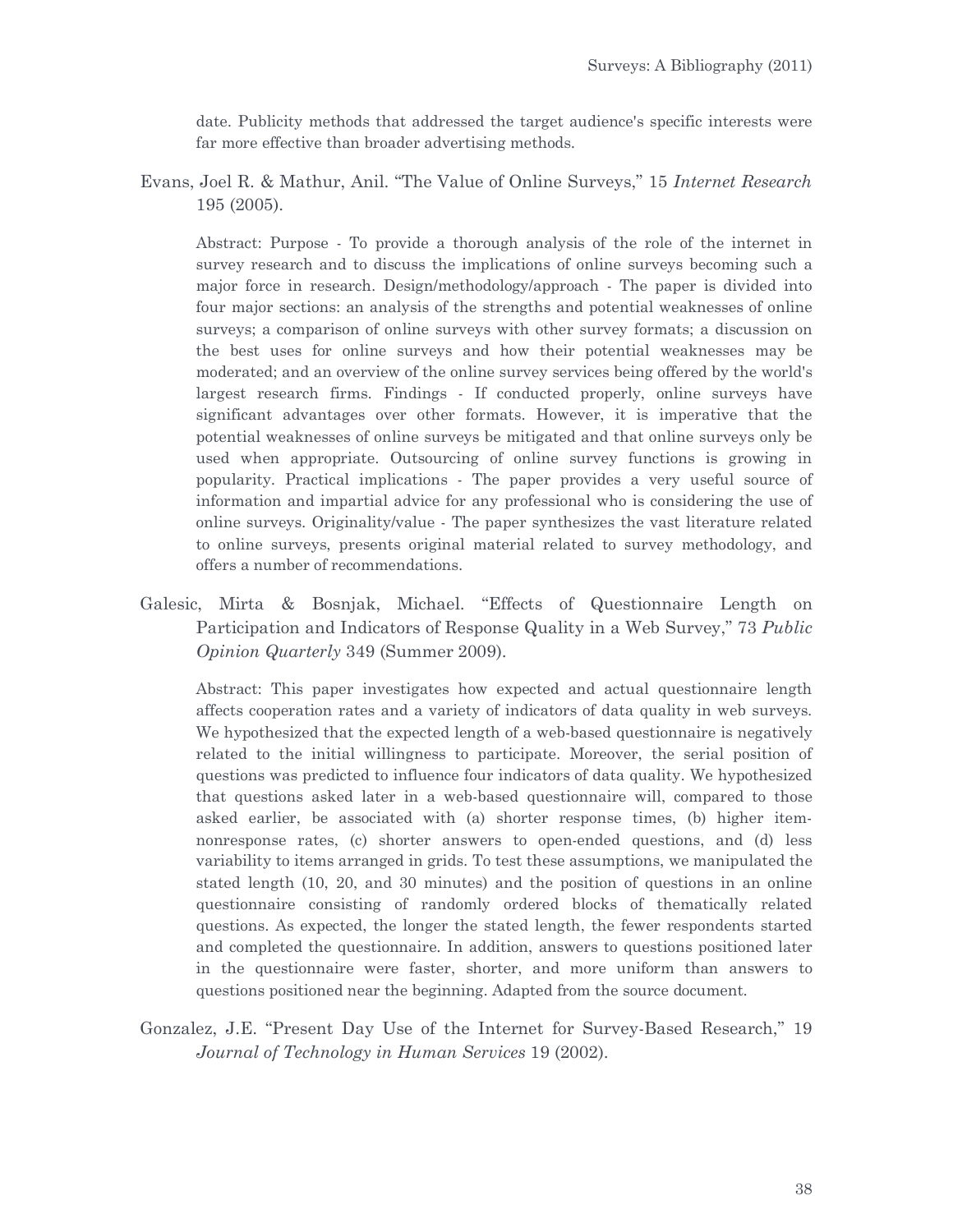Abstract: This article argues that Internet-based survey research studies are presently limited in their utility. What many consider classical blunders in political polling that took place in the 1930s are used as a vehicle for describing parallel methodological errors that may occur with present-day use of the Internet. Without thoughtful protocols, Internet-based surveys are susceptible to these familiar errors, which limit their predictive utility. Tools such as e-mail, file transfers, and data and information access/retrieval should continue to be the primary role of Internet use. A model that articulates the use of Internet technology in survey research is offered for consideration.

Gross, Melissa & Saxton, Matthew L. "Integrating the Imposed Query into the Evaluation of Reference Service: A Dichotomous Analysis of User Ratings," 24 *Library & Information Science Research* 251 (2002).

This article discusses a secondary analysis of a user survey from 13 public libraries to isolate factors that contribute to high levels of performance by reference librarians and to identify reliable indicators that can be used to measure and evaluate reference services. It also examined user ratings of reference services by transaction type, either self-generated or imposed.

Hahn, Susan E., et al. "Assessing Customer Demands: Making Changes that Count User Satisfaction Surveys at the University of Oklahoma," 16 *Library Administration & Management* 16 (Winter 2002).

The University of Oklahoma administers a student survey annually. The satisfaction rating of the library had steadily declined for five years. The library wanted a more detailed analysis of user satisfaction, so administered 12 surveys with the help of students in a marketing class to students, faculty and staff. Based on the results signage was both increased and changed to avoid library jargon, reference service points were integrated. Simultaneously the automated catalog system was upgraded. Their conclusion: "Anecdotal observations and the satisfaction survey suggest that following through with customer recommendations does produce measurable changes in the perceptions of users as determined by user surveys."

- Hernon, Peter. "Determination of Sample Size and Selection of the Sample: Concepts, General Sources, and Software," 55 *College & Research Libraries* 171 (March 1994).
- Herring, Susan D. "Using the World Wide Web for Research: Are Faculty Satisfied? Survey Results," 27 *The Journal of Academic Librarianship* 213 (May 2001).

"This survey explored faculty members' satisfaction toward the Web as a research source. Results indicate that, although faculty members are generally satisfied with the Web, they question the accuracy and reliability of much Web-based information and the sufficiency of Web resources for research. Attitudes also vary by academic discipline." It includes a good example of a mailed survey. It was sent to faculty in 30 different Alabama institutions, staggered by proportion of faculty found there so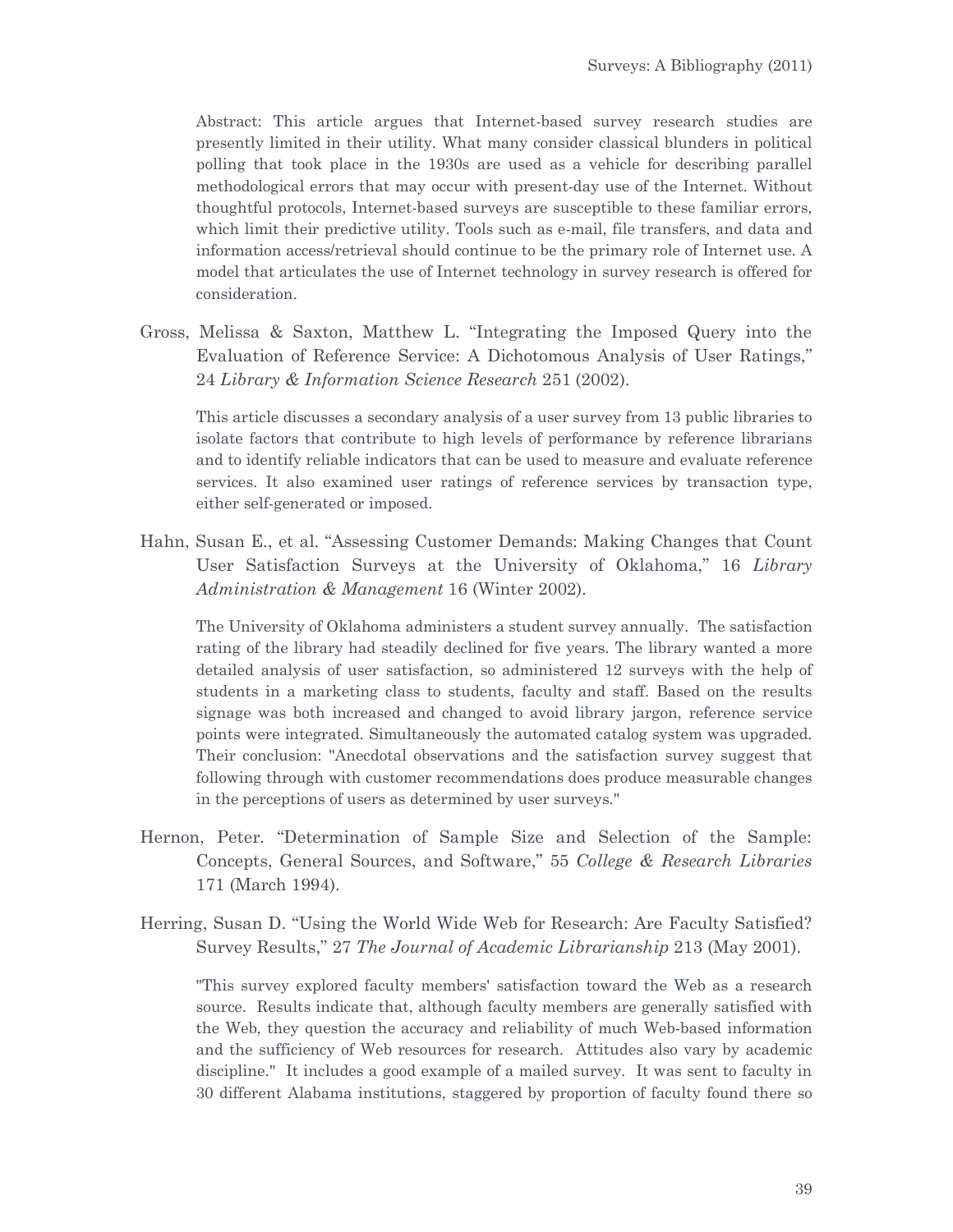that 15% were from community/junior colleges, 13.1% from 4-year colleges and 71.9% from universities. Community/junior college faculty and science faculty found the web most authoritative and useful while literature and humanities faculty found it the least and used it less. Implications for traditional print and electronic collection development are discussed.

Hiller, Steve. "Assessing User Needs, Satisfaction, and Library Performance at the University of Washington Libraries," 49 *Library Trends* 605 (Spring 2001).

Discusses methods used at the University of Washington libraries to assess user needs, satisfaction, and library performance. Describes the triennial user surveys used in the past as well as the new ARL's (Association of Research Libraries) LibQUAL+ methodology that focused on quality of service and library support through a Web-based survey.

- Homberg, Anders et al. "Contact Strategies to Improve Participation via the Web in a Mixed-Mode Mail and Web Survey," 26 *Journal of Official Statistics* 465 (Sept. 2010).
- Janes, Joseph. "Survey Construction," 17 *Library Hi Tech* 321 (1999).
- Julien, Heidi E. "A Content Analysis of the Recent Information Needs and Uses Literature," 18 *Library & Information Sciences Research* 53 (Winter 1996).
- Krysan, Maria et al. "Response Rates and Response Content in Mail Versus Face-to-Face Surveys," 58 *Public Opinion Quarterly* 381 (1994).
- Lakner, Edward. "Optimizing Samples for Surveys of Public Libraries: Alternatives and Compromises," 20 *Library & Information Science Research* 321 (1998).

A recent national survey polled public library directors and local government officials concerning the value of public library services and outlook for local tax support of public libraries. This article focuses on procedures used in planning the study sample, and broader issues to be considered in designing a national sample for public libraries.

Lietz, Petra. "Research into Questionnaire Design," 52 *International Journal of Market Research* 249 (2010).

Abstract: Some consider responding to survey questions as a sophisticated cognitive process whereby respondents go through, often iterative, steps to process the information provided to them by questions and response options. Others focus more on the interplay between questions and answers as a complex communication process between researchers and respondents, their assumptions, expectations and perceptions. In this article, cognitive and communication research is reviewed that has tested the impact of different question and answer alternatives on the responses obtained. This leads to evidence-based recommendations for market researchers, who frequently have to make decisions regarding various aspects of questionnaire design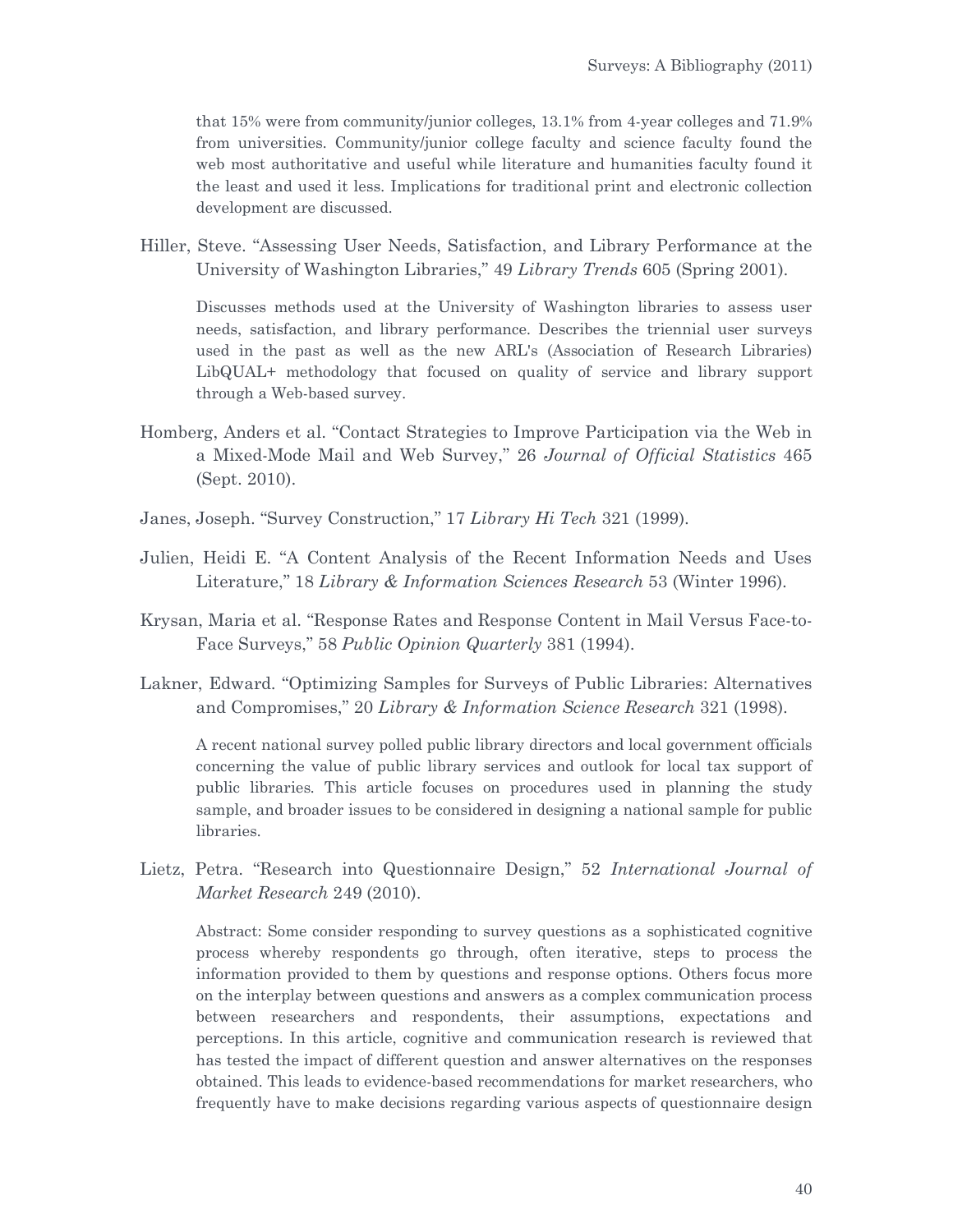such as question length and order, question wording, as well as the optimal number of response options and the desirability or otherwise of a 'don't know' option or a middle alternative.

MacEwan, Bonnie J. "Understanding Users' Needs and Making Collections Choices at Pattee Library," 23 *Library Collections, Acquisitions, and Technical Services* 315 (1999).

"Understanding user needs has always been the key to building relevant collections and designing appropriate services. The availability of electronic resources and the many choices of format and access methods have made understanding library users even more critical. Librarians can use formal and informal methods to gather information about users. Formal methods include surveys and focus groups. The information gathered can be used for selection and service. It should also be used to reshape the scholarly information system to better meet the needs of undergraduates and researchers, beginning users and sophisticated users' and users who are doing in-depth research and those who just want a small amount of information quickly." Interesting list of what the students said they wanted and didn't want in information products. Also points out that there is a continuum among users of how much information they want. Not all service point transactions are "teachable moments."

Marino, Sylvia Lacock. "Surveys Says!" 25 *EContent* 32 (April 2002).

- Mehta, Rajiv & Sivadas, Eugene. "Comparing Response Rates and Response Content in Mail versus Electronic Mail Surveys," 37 *Journal of Market Research Society* 429 (1995).
- Miller, Lynette. "User Satisfaction Surveys," 17 *APLIS* 125 (Sept. 2004).

Abstract: The design of a user satisfaction survey instrument and methodology is determined by the objective of the survey, the users' characteristics and the resources available. These three inputs will inform decisions about the survey options. The option chosen will in turn influence the layout of the survey, methods of maximising response rates and methods of analysis. These are all interrelated and it will be necessary to review earlier decisions when viewing the survey project from each of these aspects.

- Moore, David W. "Measuring New Types of Question-Order Effects: Additive and Subtractive," 66 *Public Opinion Quarterly* 80 (Spring 2002).
- Murgai, Sarla R. "When Library Surveys Result in Positive Action: A Success Story," 53 *Tennessee Librarian* 5 (Winter 2002).
- Norman, Kent L. et al. "Navigational Issues in the Design of Online Self-Administered Questionnaires," 20 *Behaviour and Information Technology* 37 (2001).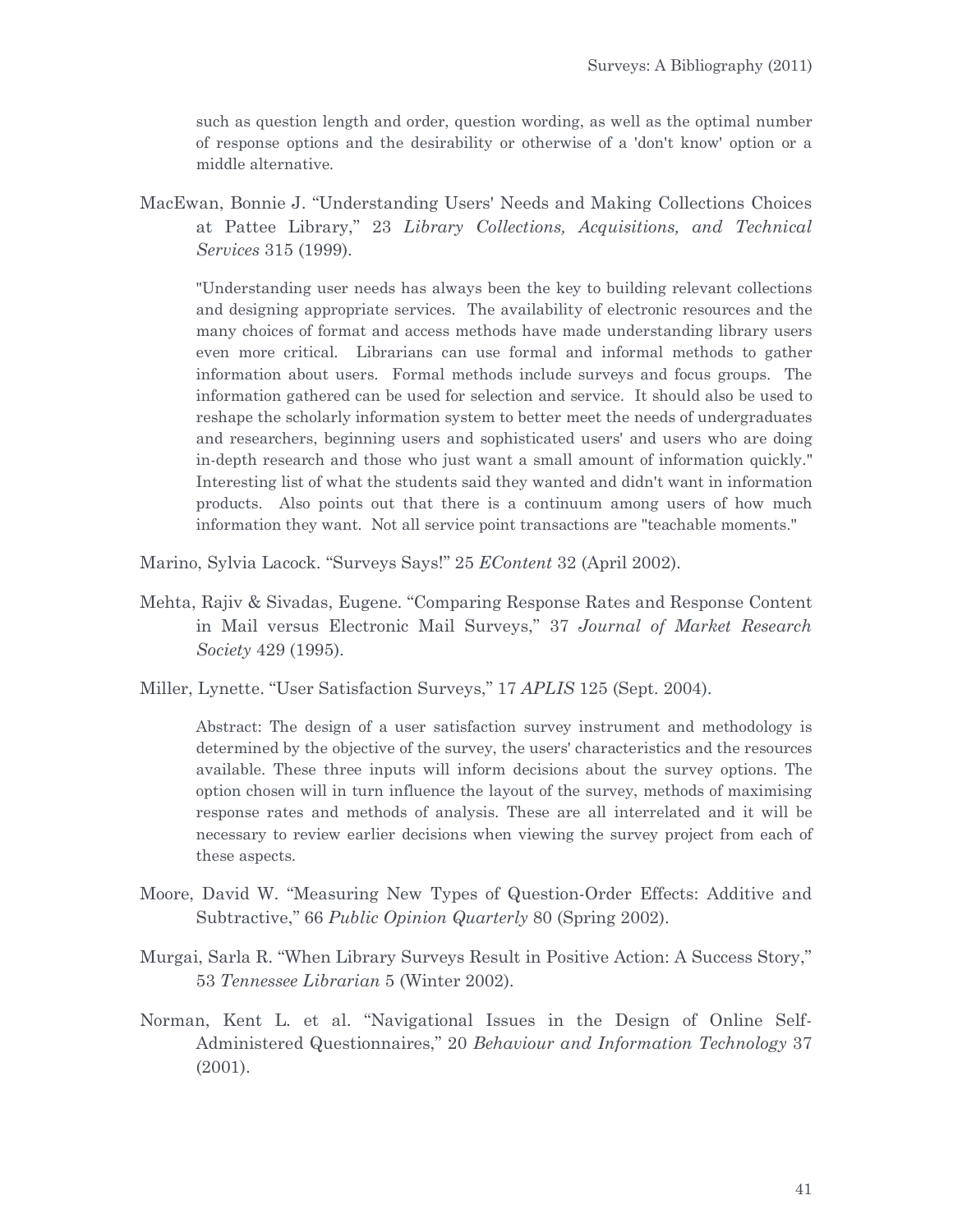Perkins, Gay Helen & Yuan, Haiwang. "A Comparison of Web-based and Paper-and-Pencil Library Satisfaction Survey Results," 62 *College and Research Libraries* 369 (July 2001).

Western Kentucky University Libraries developed a survey similar to its Web-based library satisfaction survey, with identical content for library Web and exit patrons to compare these groups' responses. Focuses on the collection of Web and exit survey responses in a two-week period, transformation of response data for analysis, comparison of the two samples, and discussion of potential use of results.

Peytchev, Andy. "Survey Breakoff," 73 *Public Opinion Quarterly* 74 (Spring 2009).

Abstract: Survey respondents may start the survey but fail to complete it, resulting in breakoff. This behavior occurs in interviewer-administered surveys but it occurs at high rates in web surveys, necessitating further attention. Breakoff is one of multiple response behaviors, each of which can be affected by unique and common causes. We present a framework within which to study different response behaviors, unit nonresponse, breakoff, item nonresponse, and measurement properties, and the factors affecting them in web surveys. Theories within this framework for explaining breakoff are proposed and tested. Features within the survey that are only seen after starting are predictive of breakoff rate, distinguishing this behavior from unit nonresponse. Education, a proxy for respondent cognitive sophistication, was significantly related to breakoff rates. Furthermore. respondents who broke off did not seem inattentive, supporting further efforts in their retention. Question and questionnaire design characteristics were predictive of survey breakoff, and placed in the context of the survey response process model and respondent burden. Implications for survey design and needs for future work are discussed.

Plosker, George R. "Conducting User Surveys: An On-Going Information Imperative," 26 *Online* 64 (September/October 2002).

Quiney, Lynn V. "If It Moves. . ." 26 *The Law Librarian* 295 (March 1995).

Revill, D. H. "Self-Assessment of an Academic Library at Liverpool John Moores University in the UK," 3 *New Review of Academic Librarianship* 151 (1997).

This article details a British library's experience with a survey to measure staff satisfaction with the library. The institution does an annual student survey which consistently rates the library's service highly. The conclusion was that "...users' perception of the Service would appear to be higher than that of its staff. The instrument is of some value in eliciting the views of staff. It does provide an opportunity to communicate to University management information derived from a formalized self-assessment."

Roberts, Elizabeth S. "In Defense of the Survey Method: An Illustration from a Study of User Information Satisfaction," 39 *Accounting and Finance* 53 (March 1999).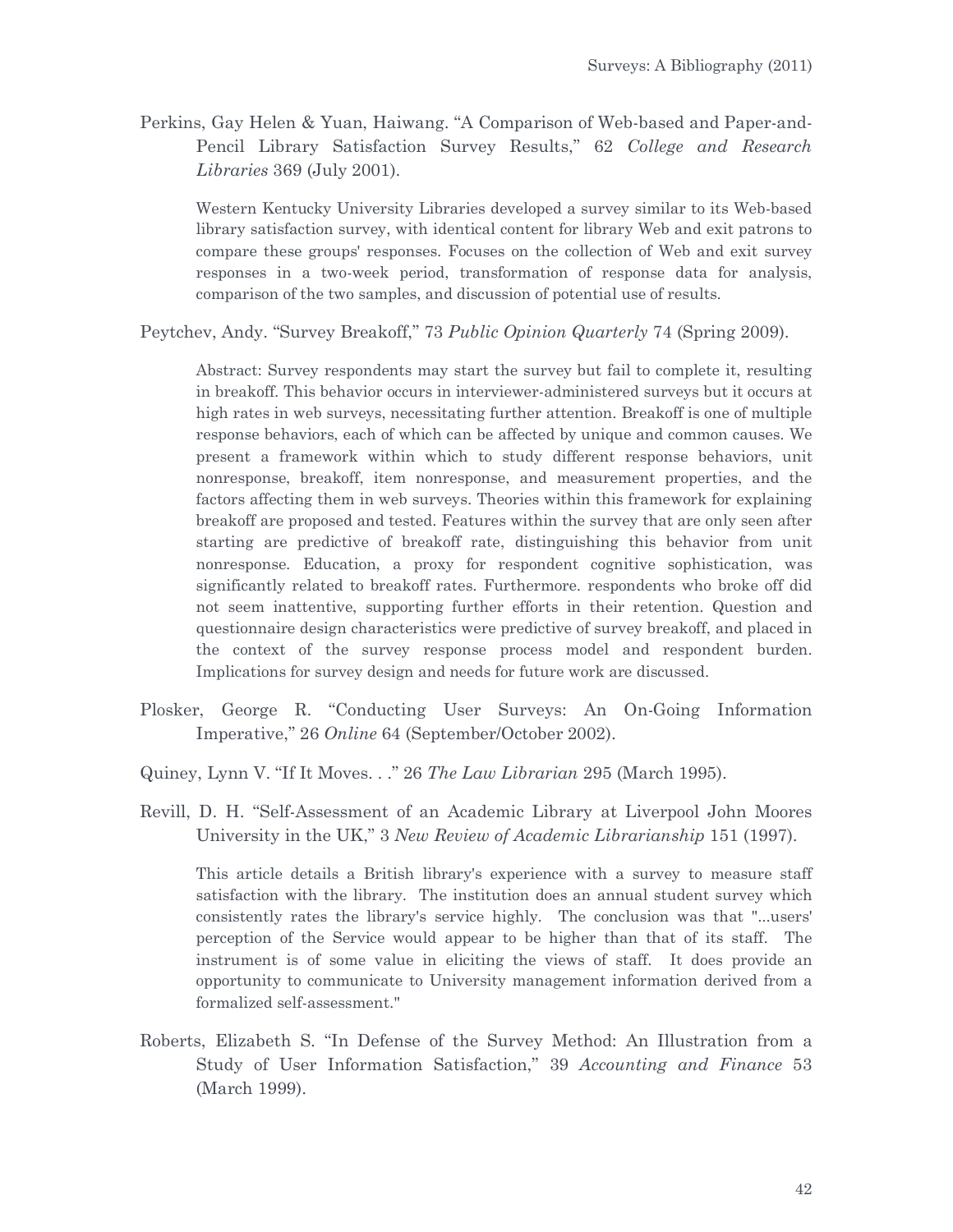Abstract: The use of the survey method in management information systems is critically evaluated with the aim of overcoming some of its potential weaknesses. A research project employing the survey method was used to study the causes of user information satisfaction. The results showed that by carefully developing instruments and questionnaires, criticisms to surveys can be countered. Moreover, ensuring that the survey has a well-developed theoretical framework and clearly defined constructs will lead to reliable and valid collection of data.

Scarlett, Joanna. "Internet Use Survey," 28 *Law Librarian* 101 (June 1997).

- Schillewaert, Niels et al. "Non-Probability Sampling for WWW Surveys: A Comparison of Methods," 40 *Journal of the Market Research Society* 307 (1998).
- Schlicter, Doris J. & Pemberton, J. Michael. " The Emperor's New Clothes? Problems of the User Survey as a Planning Tool in Academic Libraries," 53 *College and Research Libraries* 257 (1992).
- Shih, Tse-Hua & Fan, Xitao. "Comparing Response Rates from Web and Mail Surveys: A Meta-Analysis," 20 *Fields Methods* 249 (Aug. 2008).

Abstract: This study meta-analyzes thirty-nine study results published within last ten years that directly compared Web and mail survey modes. Although considerable variation exists across the studies, the authors' findings show that mail surveys have higher response rates than Web surveys in general. Two study features (i.e., population types and follow-up reminders) are shown to contribute statistically to the variation of response rate differences between Web and paper surveys in the comparative studies. College respondents appear to be more responsive to Web surveys, while some other respondents (e.g., medical doctors, school teachers, and general consumers) appear to prefer traditional mail surveys. Follow-up reminders appear to be less effective for Web survey respondents than for mail survey respondents. Other study features (i.e., implementation of random assignment of survey respondents, incentives, and publication year) are not statistically useful in accounting for the variation of response rate differences between Web and mail surveys.

Siatri, Rania. "The Evolution of User Studies," 49 *Libri* 132 (September 1999).

Smyth, Jolene D. et al. "Open Ended Questions in Web Surveys: Can Increasing the Size of Answer Boxes and Providing Extra Verbal Instructions Improve Response Quality?" 73 *Public Opinion Quarterly* 325 (Summer 2009).

Abstract: Previous research has revealed techniques to improve response quality in open-ended questions in both paper and interviewer-administered survey modes. The purpose of this paper is to test the effectiveness of similar techniques in web surveys. Using data from a series of three random sample web surveys of Washington State University undergraduates, we examine the effects of visual and verbal answer-box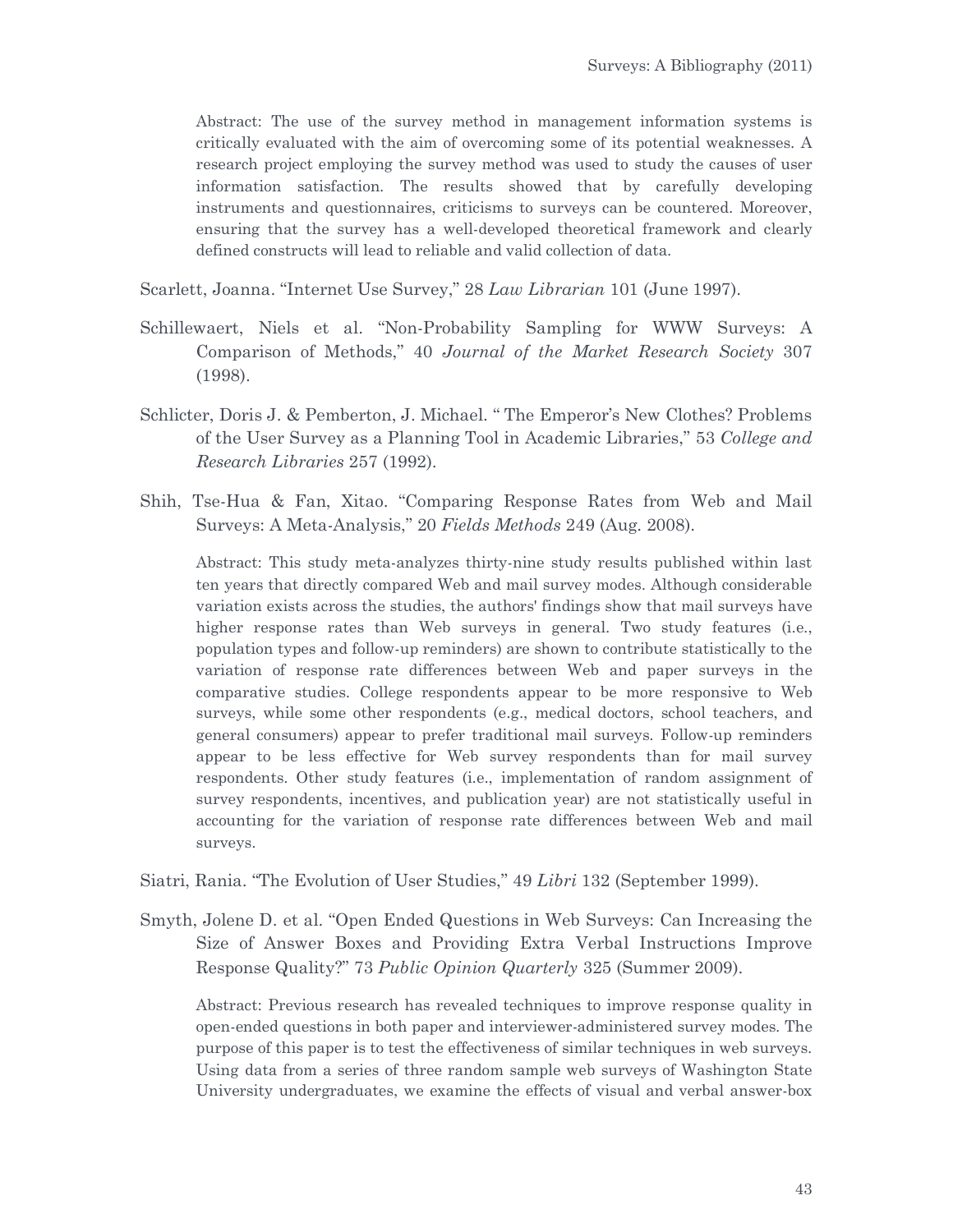manipulations (i.e., altering the size of the answer box and including an explanation that answers could exceed the size of the box) and the inclusion of clarifying and motivating introductions in the question stem. We gauge response quality by the amount and type of information contained in responses as well as response time and item nonresponse. The results indicate that increasing the size of the answer box has little effect on early responders to the survey but substantially improved response quality among late responders. Including any sort of explanation or introduction that made response quality and length salient also improved response quality for both early and late responders. In addition to discussing these techniques, we also address the potential of the web survey mode to revitalize the use of open-ended questions in self-administered surveys. Adapted from the source document.

- Supovitz, Jonathan A. "Surveying Through Cyberspace," 20 *American Journal of Evaluation* 251 (1999).
- Udell, Jon. "Web Surveys: With Properly Designed Forms, the Web Becomes a Valuable Resource for Data Collection," 21 *BYTE* (New Hampshire) 133 (1996).
- Vicente, Paula & Reis, Elizabeth. "Using Questionnaire Design to Fight Nonresponse Bias in Web Surveys," 28 *Social Science Computer Review* 251 (May 2010).

Abstract: The technical potential of the Internet offers survey researchers a wide range of possibilities for web surveys in terms of questionnaire design; however, the abuse of technical facilities can detract respondents from cooperating rather than motivating them. Within the web survey methodology literature, many contributions can be found on how to write a ''good'' questionnaire. The outcomes are however scattered and researchers and practitioners may find it difficult to obtain an overall picture. The article reviews the latest empirical research on how questionnaire characteristics affect response rates. The article is divided into three main sections: an introduction where the various forms of nonresponse in web surveys are described; a second section presenting questionnaire features affecting nonresponsegeneral structure, length, disclosure of survey progress, visual presentation, interactivity, and question/response format-and a final section that summarizes the options in terms of questionnaire design and its implications for nonresponse rate.

"Web Survey Software," 19 *PC Magazine* (American Edition) 163 (2000).

- Westbrook, Lynn. "Analyzing Community Information Needs: A Holistic Approach," 14 *Library Administration & Management* 26 (Winter 2000).
- Willits, Fern K. & Ke, Bin. "Part-Whole Question Order Effects," 59 *Public Opinion Quarterly* 392 (1995).
- Witte, James C. et al. "Research Methodology: Method and Representation in Internet-based Survey Tools," 18 *Social Science Computer Review* 179 (2000).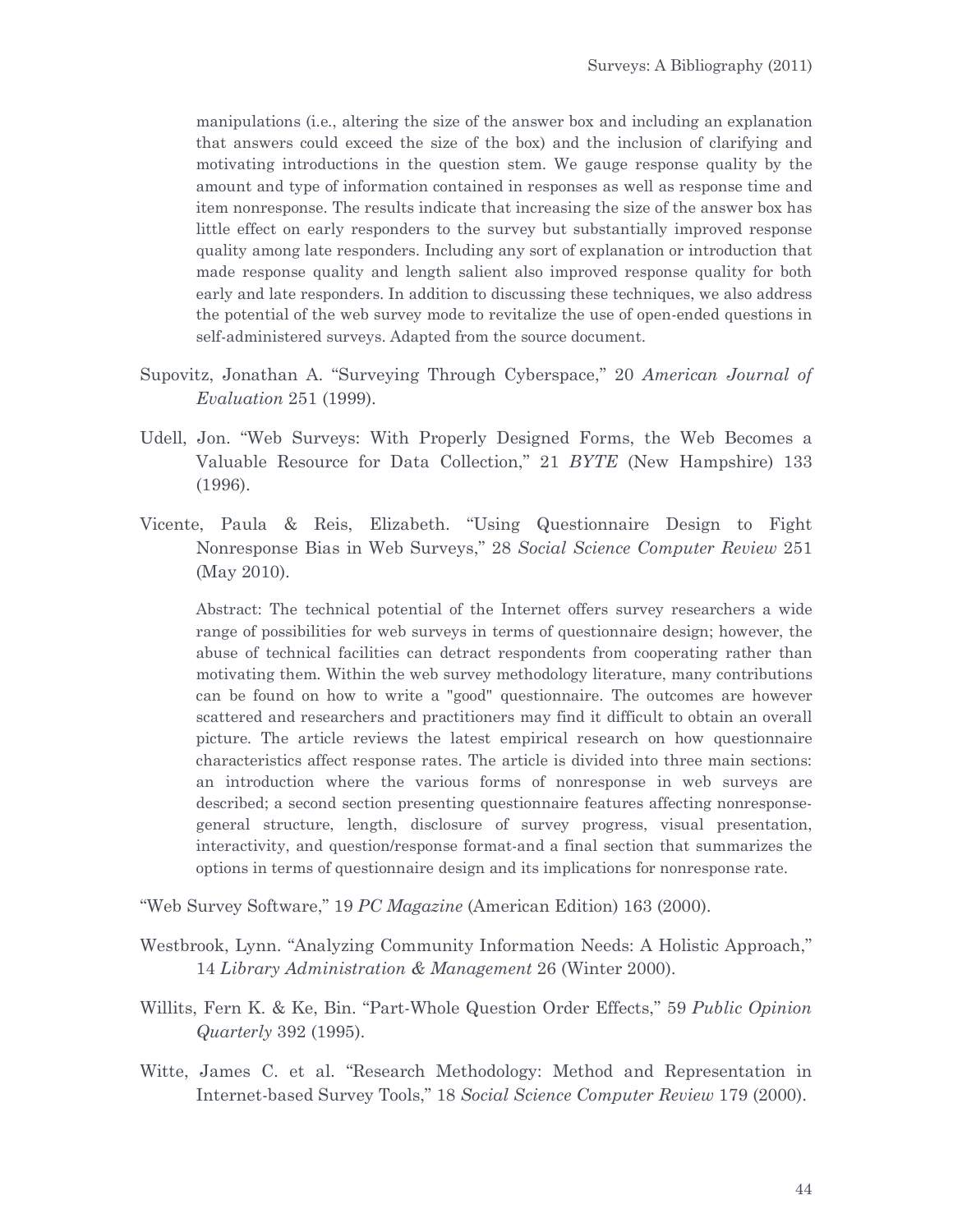# INTERNET SOURCES

American Statistical Association, Survey Research Methods Section, <http://www.amstat.org/sections/srms/> (last date accessed 6/13/2011).

- See *Conferences and Publications* and *Links and Resources*.
- Links to "What is a Survey Series," [http://www.whatisasurvey.info/,](http://www.whatisasurvey.info/) a booklet written primarily for non-specialists and is free of charge.

Colorado State University, *Writing Guide: Survey Research*, <http://writing.colostate.edu/guides/research/survey/> (last date accessed 6/13/2011)

See also *Annotated Bibliography of Survey Research*, available at <http://writing.colostate.edu/guides/research/survey/pop2f.cfm> (last date accessed June 29, 2011).

- CustomInsight.com, *Writing Effective Survey Questions*, <http://www.custominsight.com/articles/effective-survey-questions.asp> (last date accessed June 29, 2011).
- Dillman, Don A. et al., *Principles for Constructing Web Surveys*, [http://www.sesrc.wsu.edu/dillman/papers/1998/principlesforconstructingwebs](http://www.sesrc.wsu.edu/dillman/papers/1998/principlesforconstructingwebsurveys.pdf) [urveys.pdf](http://www.sesrc.wsu.edu/dillman/papers/1998/principlesforconstructingwebsurveys.pdf) (last date accessed June 29, 2011).

Draft research papers by Don A. Dillman, who has done extensive research on survey development, are available at [http://www.sesrc.wsu.edu/dillman/papers.html.](http://www.sesrc.wsu.edu/dillman/papers.html)

- Encyclopedia of Educational Technology, *Types of Survey Questions*, <http://edweb.sdsu.edu/eet/articles/methodsofinq/index.htm> (last date accessed June 29, 2011).
- Frary, Robert B., *A Brief Guide to Questionnaire Development*, <http://ericae.net/ft/tamu/vpiques3.htm> (last date accessed June 29, 2011).
- Manfreda, Katja Lozar et al., *Design of Web Survey Questionnaires: Three Basic Experiments*,<http://jcmc.indiana.edu/vol7/issue3/vehovar.html> (last date accessed June 29, 2011).

Published in the April 2002 issue of *Journal of Computer-Mediated Communication*.

StatPac, *Survey Design Tutorial*,<http://www.statpac.com/surveys/> (last date accessed June 29, 2011).